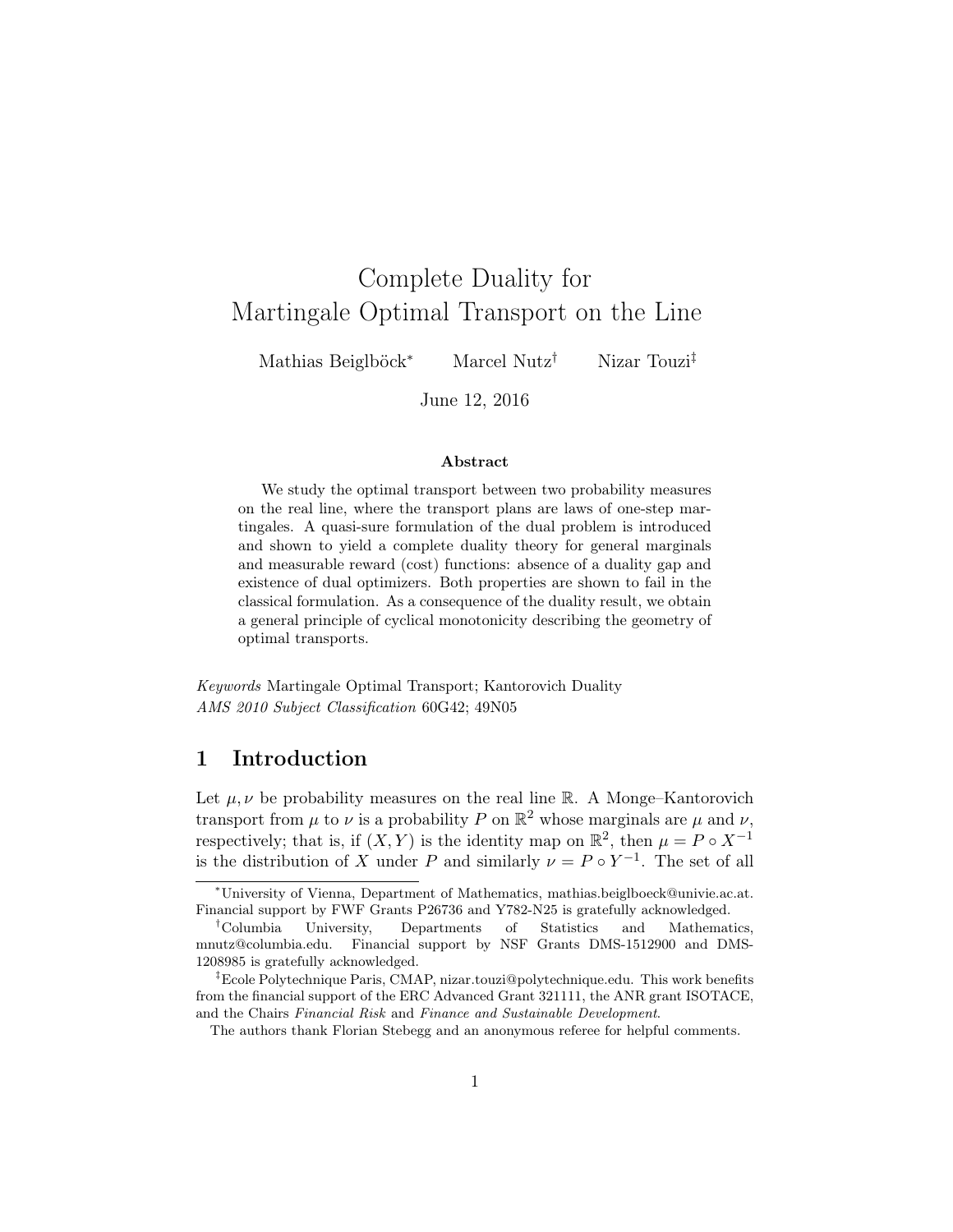these transports is denoted by  $\Pi(\mu, \nu)$ . Let  $P \in \Pi(\mu, \nu)$  and consider the disintegration  $P = \mu \otimes \kappa$ . If the stochastic kernel  $\kappa(x, dy) \equiv P[\cdot | X = x]$  is given by the Dirac mass  $\delta_{T(x)}$  for a map  $T : \mathbb{R} \to \mathbb{R}$ , then T is called the corresponding Monge transport. In general, a Monge–Kantorovich transport may be interpreted as a randomized Monge transport.

Let f be a (measurable) real function on  $\mathbb{R}^2$ ; then the cumulative reward for transporting  $\mu$  to  $\nu$  according to P is

$$
P(f) \equiv E^{P}[f(X, Y)] \equiv \int_{\mathbb{R}^{2}} f(x, y) P(dx, dy)
$$

and the Monge–Kantorovich optimal transport problem is given by

<span id="page-1-0"></span>
$$
\sup_{P \in \Pi(\mu,\nu)} P(f). \tag{1.1}
$$

In an alternate interpretation, the negative of  $f$  is seen as a cost and the above is the minimization of the cumulative cost. One advantage of the Monge–Kantorovich formulation is that an optimizer  $P \in \Pi(\mu, \nu)$  exists as soon as  $f$  is upper semicontinuous and sufficiently integrable (of course, existence may fail when  $f$  is merely measurable). Optimal transport has been a very active field in the last several decades; we refer to Villani's monographs [\[41,](#page-41-0) [42\]](#page-41-1) or the lecture notes by Ambrosio and Gigli [\[2\]](#page-39-0) for background.

In the so-called *martingale optimal transport* problem, we only consider transports which are martingale laws; then  $\mu$  can be seen as the distribution of a martingale at time  $t = 0$  and  $\nu$  as the distribution of the process at  $t = 1$ . This problem was introduced by Beiglböck, Henry-Labordère and Penkner [\[5\]](#page-39-1) in the discrete-time case and by Galichon, Henry-Labordère and Touzi [\[23\]](#page-40-0) in continuous time. In the present paper, we focus on the most fundamental case, where the transport takes place in a single time step. That is, a martingale transport from  $\mu$  to  $\nu$  is a law  $P \in \Pi(\mu, \nu)$  under which  $(X, Y)$  is a martingale; of course, this necessitates that  $\mu$  and  $\nu$  have finite first moments. We let

$$
\mathcal{M}(\mu, \nu) = \{ P \in \Pi(\mu, \nu) : E^{P}[Y|X] = X \; P\text{-a.s.} \}
$$

denote the set of martingale transports. Alternately, consider a disintegration  $P = \mu \otimes \kappa$  of  $P \in \Pi(\mu, \nu)$ ; then P is a martingale transport if and only if x is the barycenter (mean) of  $\kappa(x)$  for  $\mu$ -a.e.  $x \in \mathbb{R}$ ; that is,  $\int y \kappa(x, dy) = x$ . Here we may also observe that Monge transports are meaningless in this context—only a constant martingale is deterministic.

The martingale property induces an asymmetry between  $\mu$  and  $\nu$ —the marginals can only become more dispersed over time. More precisely, the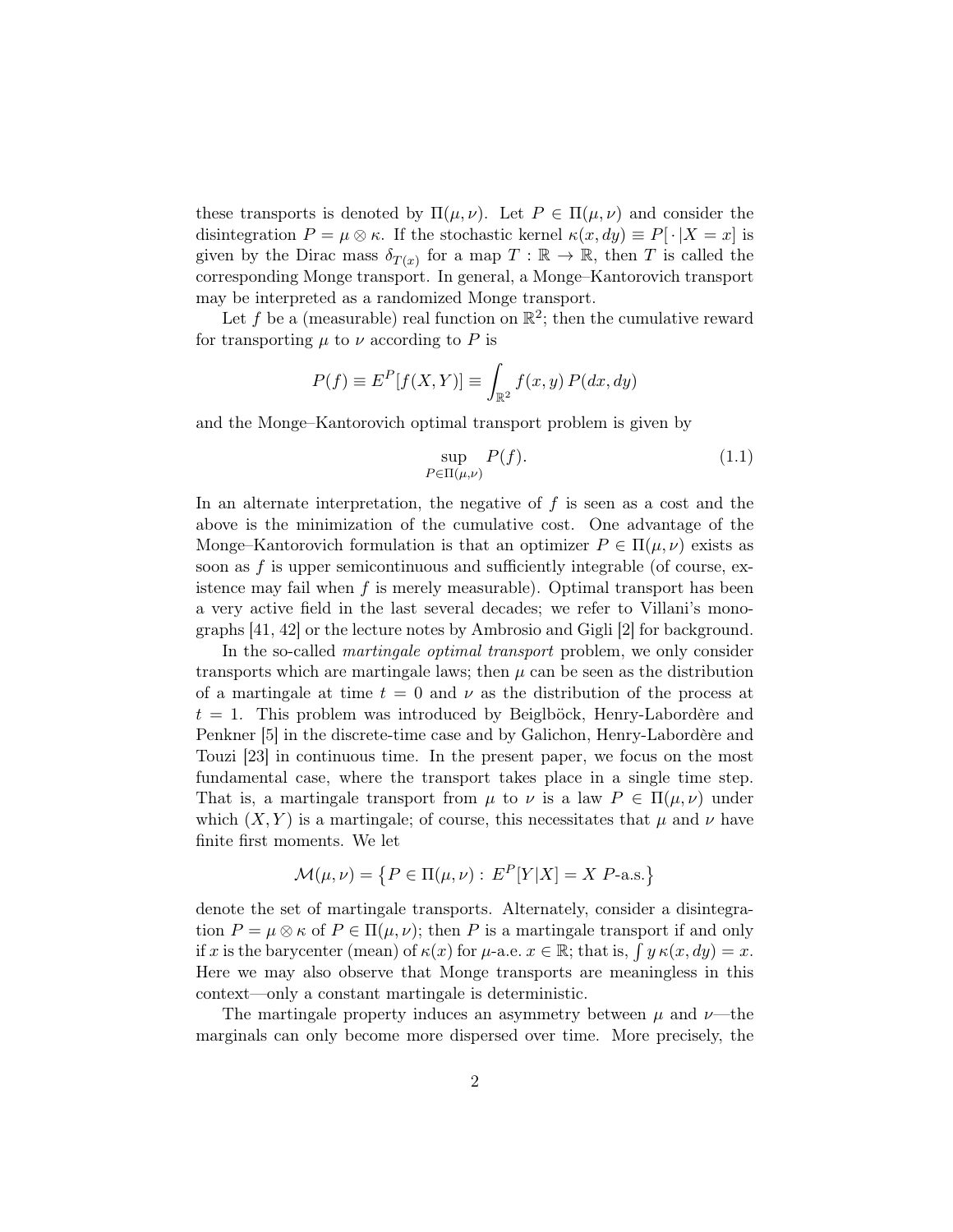set  $\mathcal{M}(\mu, \nu)$  is nonempty if and only if  $\mu, \nu$  are in convex order, denoted  $\mu \leq_c \nu$ , meaning that  $\mu(\phi) \leq \nu(\phi)$  whenever  $\phi$  is a convex function (see Proposition [2.1\)](#page-6-0). Under this condition, the martingale optimal transport problem is given by

<span id="page-2-0"></span>
$$
\sup_{P \in \mathcal{M}(\mu,\nu)} P(f). \tag{1.2}
$$

The present paper develops a complete duality theory for this problem, for general reward functions and marginals. In particular, we obtain existence in the dual problem, and that is the main goal of this paper.

The problem [\(1.2\)](#page-2-0) was first studied in [\[7,](#page-39-2) [30\]](#page-40-1). In analogy to the Hoeffding– Fréchet coupling of classical transport, [\[7\]](#page-39-2) establishes a measure  $P$ , the socalled Left-Curtain Coupling, that is optimal in  $(1.2)$  for reward functions f of a specific form. This form was generalized to a version of the Spence– Mirrlees condition in [\[26\]](#page-40-2), where the coupling is also described more explicitly, whereas [\[31\]](#page-40-3) shows the stability with respect to the marginals. On the other hand, [\[29,](#page-40-4) [30\]](#page-40-1) find the optimal transports for  $f(x, y) = \pm |x - y|$ . A generalization of the martingale transport problem, where an arbitrary linear constraint is imposed on  $\Pi(\mu, \nu)$ , is studied in [\[43\]](#page-41-2).

Martingale optimal transport is motivated by considerations of model uncertainty in financial mathematics. Starting with [\[27\]](#page-40-5), a stream of literature studies robust bounds for option prices via the Skorokhod embedding problem and this can be interpreted as optimal transport in continuous time; cf. [\[28,](#page-40-6) [37\]](#page-41-3) for surveys. The opposite direction is taken in [\[3\]](#page-39-3), where Skorokhod embeddings are studied from an optimal transport point of view. Recently, a rich literature has emerged around the topics of model robustness and transport; see, e.g., [\[1,](#page-38-0) [8,](#page-39-4) [13,](#page-39-5) [14,](#page-39-6) [15,](#page-39-7) [16,](#page-39-8) [22,](#page-40-7) [35\]](#page-41-4) for models in discrete time and [\[6,](#page-39-9) [11,](#page-39-10) [18,](#page-39-11) [17,](#page-39-12) [20,](#page-40-8) [21,](#page-40-9) [24,](#page-40-10) [25,](#page-40-11) [32,](#page-40-12) [34,](#page-40-13) [36,](#page-41-5) [38,](#page-41-6) [40\]](#page-41-7) for continuous-time models.

#### 1.1 Duality for Classical Transport

Let us first recall the duality results for the classical case  $(1.1)$ . Indeed, the dual problem is given by

<span id="page-2-1"></span>
$$
\inf_{\varphi,\psi} \{ \mu(\varphi) + \nu(\psi) \}, \quad \text{subject to} \quad \varphi(x) + \psi(y) \ge f(x,y), \quad (x,y) \in \mathbb{R}^2. \tag{1.3}
$$

Here  $\varphi \in L^1(\mu)$  and  $\psi \in L^1(\nu)$  are real functions that can be seen as Lagrange multipliers for the marginal constraints in [\(1.1\)](#page-1-0). There are two fundamental results on this duality in a general setting, obtained by Kellerer [\[33\]](#page-40-14). First, there is no duality gap; i.e., the values of  $(1.1)$  and  $(1.3)$  coincide.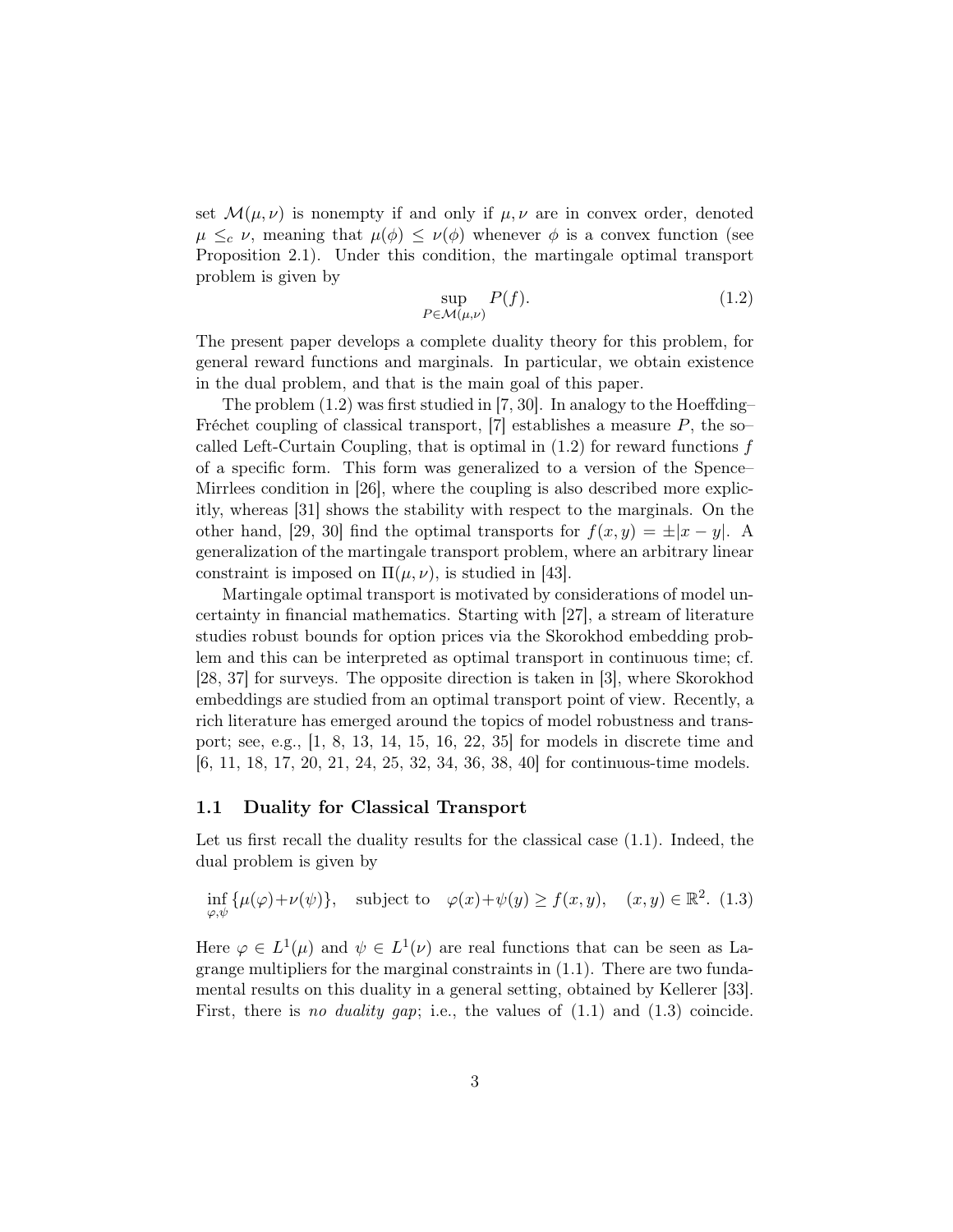Second, there exists an optimizer  $(\varphi, \psi) \in L^1(\mu) \times L^1(\nu)$  for the dual problem, whenever its value [\(1.3\)](#page-2-1) is finite. While additional regularity assumptions allow for easier proofs, the results of [\[33\]](#page-40-14) apply to any Borel function  $f: \mathbb{R}^2 \to [0, \infty]$ . An important application is the "Fundamental Theorem of Optimal Transport" [\[2,](#page-39-0) [42\]](#page-41-1) or "Monotonicity Principle" which describes the trajectories used by optimal transports: there exists a set  $\Gamma \subseteq \mathbb{R}^2$  such that a given transport  $P \in \Pi(\mu, \nu)$  is optimal for [\(1.1\)](#page-1-0) if and only if P is concentrated on Γ. This set can be obtained directly from a dual optimizer  $(\varphi, \psi)$  by setting

<span id="page-3-1"></span>
$$
\Gamma = \{(x, y) \in \mathbb{R}^2 : \varphi(x) + \psi(y) = f(x, y)\}.
$$
 (1.4)

In fact, given  $\psi$ , one can find  $\varphi$  by f-concave conjugation and vice versa, so that either of the functions may be called the Kantorovich potential of the problem, and then  $\Gamma$  is the graph of its f-subdifferential. The set  $\Gamma$  has an important property called f-cyclical monotonicity which can be used to analyze the geometry of optimal transports; we refer to [\[2,](#page-39-0) [42\]](#page-41-1) for further background.

#### 1.2 Duality for Martingale Transport

Let us now move on to the dual problem in the case of interest, where the martingale constraint gives rise to an additional Lagrange multiplier. Formally,  $E^P[Y|X] = X$  is equivalent to  $E^P[h(X)(Y - X)] = 0$  for all functions  $h$  and thus the domain of the analogue of  $(1.3)$  consists of triplets  $(\varphi, \psi, h)$  of real functions such that

<span id="page-3-0"></span>
$$
\varphi(x) + \psi(y) + h(x)(y - x) \ge f(x, y), \quad (x, y) \in \mathbb{R}^2,
$$
 (1.5)

while the dual cost function is unchanged,

$$
\inf_{\varphi,\psi,h}\{\mu(\varphi)+\nu(\psi)\}.
$$

In [\[5\]](#page-39-1), it was shown that there is no duality gap whenever the reward function f is upper semicontinuous and satisfies a linear growth condition, and the analogous result holds in the setting of [\[43\]](#page-41-2). On the other hand, a counterexample in [\[5\]](#page-39-1) showed that the dual problem may fail to admit an optimizer, even if  $f$  is bounded continuous and the marginals are compactly supported.

The proofs of the positive results in  $[5, 43]$  $[5, 43]$ , absence of a duality gap, reduce to classical transport theory by dualizing the martingale constraint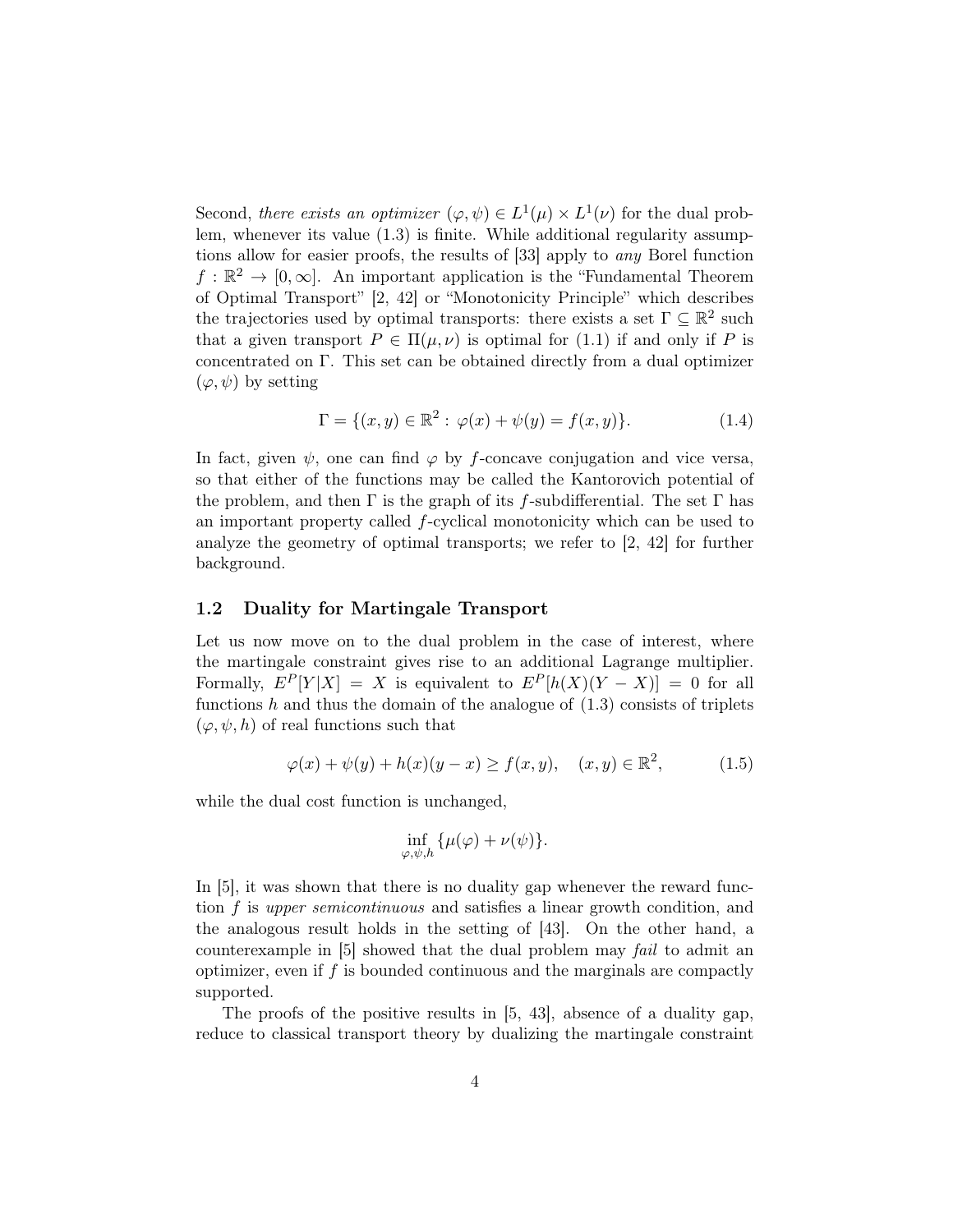and using a minimax argument. Only the latter step requires upper semicontinuity, and it is easy to believe that it is a technical condition necessitated only by the technique of proof. This turns out to be wrong: we provide a counterexample (Example [8.1\)](#page-32-0) showing that the dual problem [\(1.5\)](#page-3-0) can produce a duality gap in a fairly tame setting with compactly supported marginals and a reward function that is bounded and lower semicontinuous. Regarding the absence of an optimizer, we provide a counterexample (Example [8.2\)](#page-33-0) which is, in a sense to be made specific, simpler than the one in [\[5\]](#page-39-1) and suggests that failure of existence is generic as soon as the marginals do not satisfy a condition called irreducibility (see below and Section [2\)](#page-6-1) and f is not smooth.

Let us now introduce a formulation of the dual problem which will allow us to overcome both issues and develop a complete duality theory—dual existence and no duality gap—for general reward functions. The most important novelty is that we shall reformulate the pointwise inequality of [\(1.5\)](#page-3-0) in a quasi-sure way. Indeed, we say that a property holds  $\mathcal{M}(\mu, \nu)$ -quasisurely (q.s. for short) if it holds outside a  $\mathcal{M}(\mu, \nu)$ -polar set; that is, a set which is P-null for all  $P \in \mathcal{M}(\mu, \nu)$ . We then replace [\(1.5\)](#page-3-0) by

<span id="page-4-0"></span>
$$
\varphi(X) + \psi(Y) + h(X)(Y - X) \ge f(X, Y) \quad \mathcal{M}(\mu, \nu) - \text{q.s.};\tag{1.6}
$$

i.e., the inequality holds P-a.s. for all  $P \in \mathcal{M}(\mu, \nu)$ . For the classical transport, it is known that all polar sets are of a trivial type—they are negligible for one of the marginals. This is different in the martingale case. Indeed, as observed in [\[7\]](#page-39-2), there are obstacles that cannot be crossed by any martingale transport. These barriers divide the real line into intervals that (almost) do not interact and are therefore called irreducible components. Our first important result (Theorem [3.2\)](#page-9-0) provides a complete characterization of the  $\mathcal{M}(\mu, \nu)$ -polar sets: a subset of  $\mathbb{R}^2$  is polar if and only if it consists of trajectories a) crossing a barrier or b) negligible for one of the marginals. On the strength of this result, we have a rather precise understanding of [\(1.6\)](#page-4-0); namely, it represents a pointwise inequality on each irreducible component, modulo sets that are not seen by the marginals.

We thus proceed by first studying an irreducible component; the analysis has two parts. On the one hand, there are soft arguments of separation (Hahn–Banach) and extension (Choquet theory) that are familiar from classical transport theory. On the other hand, there is an important closedness result (Proposition [5.2\)](#page-17-0) based on novel arguments: given reward functions  $f_n \to f$  and corresponding almost-optimal dual elements  $(\varphi_n, \psi_n, h_n)$ , we construct a limit  $(\varphi, \psi, h)$  for f. The proof of this result is deeply linked to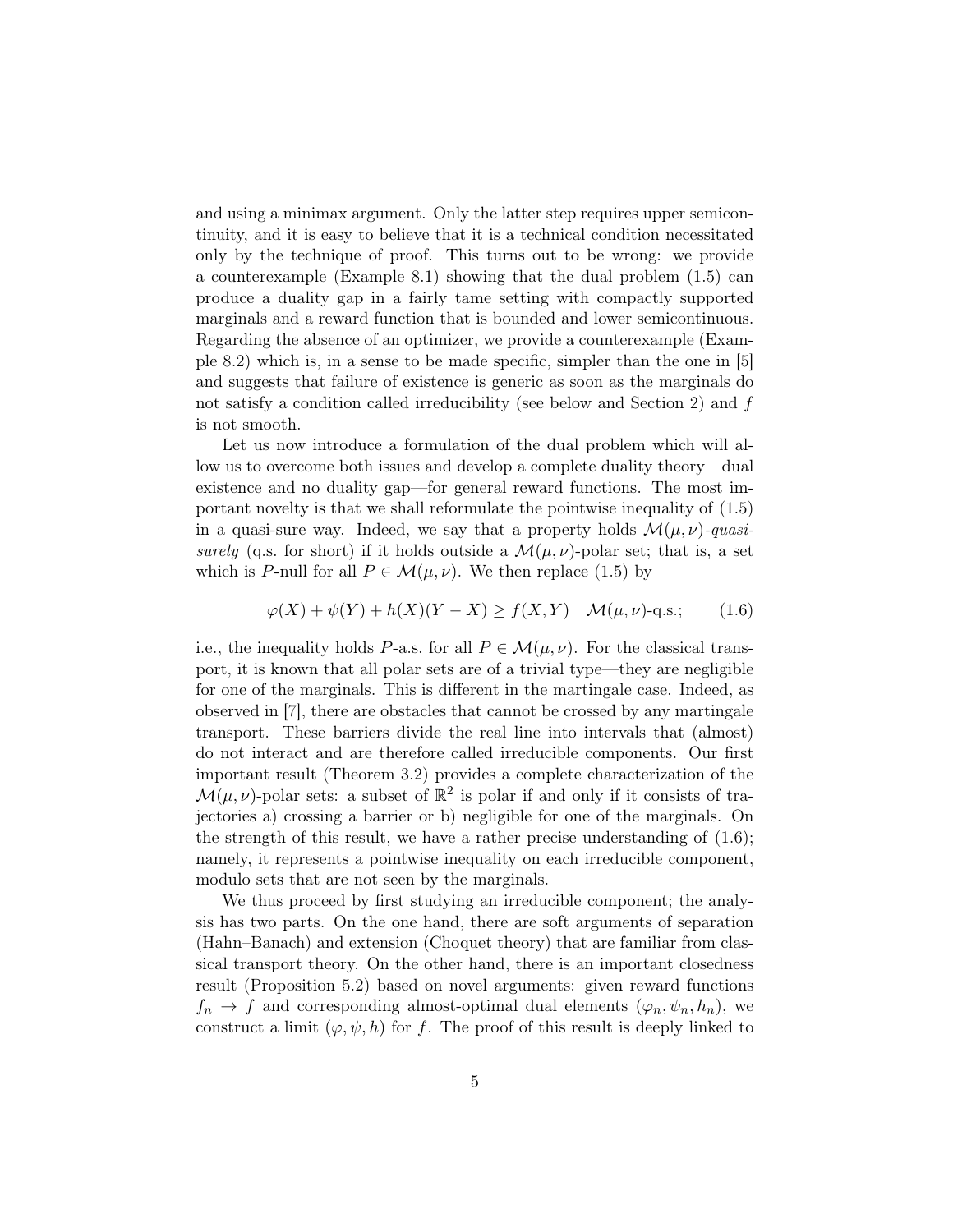the convex order of the marginals. Indeed, we introduce concave functions  $\chi_n$ which control  $(\varphi_n, \psi_n)$  in the sense of one-sided bounds. A compactness result of Arzela–Ascoli type is established for the sequence  $(\chi_n)$ , based on a bound of the form

<span id="page-5-0"></span>
$$
0 \le \int \chi_n \, d(\mu - \nu) \le C. \tag{1.7}
$$

After finding a limit  $\chi$  for  $\chi_n$ , we can produce limits  $(\varphi, \psi)$  for  $(\varphi_n, \psi_n)$ by Komlos-type arguments, and the corresponding function  $h$  can be found in an a posteriori fashion. The compactness result yields some insight into the failure of the pointwise formulation [\(1.5\)](#page-3-0) for the global problem: the bound [\(1.7\)](#page-5-0) does not control the concavity of  $\chi_n$  at barriers because the inequality between  $\mu$  and  $\nu$  is not "strict" in the convex order at these points.

A second relaxation is necessary to obtain our duality result; namely, the cost  $\mu(\varphi) + \nu(\psi)$  needs to be defined in an extended sense. We provide counterexamples showing that the existence of dual optimizers (Example [8.4\)](#page-34-0) and in some cases the absence of a duality gap (Example [8.5\)](#page-36-0) break down if one insists on  $\varphi$  and  $\psi$  being integrable for  $\mu$  and  $\nu$ , individually. We shall see that several natural definitions of  $\mu(\varphi) + \nu(\psi)$  lead to the same value.

With these notions in place, our main result (Theorem [7.4\)](#page-27-0) is that duality holds for arbitrary Borel reward functions  $f : \mathbb{R}^2 \to [0, \infty]$ ; here the lower bound can be relaxed easily (Remark [7.5\)](#page-28-0) but not eliminated completely (Example [8.6\)](#page-37-0). Moreover, existence holds in the dual problem whenever it is finite. As a consequence, we derive a monotonicity principle (Corollary [7.8\)](#page-29-0) with a set analogous to  $(1.4)$  in a fairly definitive form, generalizing and simplifying results of [\[7,](#page-39-2) [43\]](#page-41-2).

While there are no previous results on duality for irregular reward functions, we mention that the proof of the monotonicity principle in [\[7\]](#page-39-2) contains elements of a theory for dual optimizers for the case of continuous  $f$ , although the dual problem as such is not formalized in [\[7\]](#page-39-2). We expect that the quasi-sure formulation proposed in the present paper will prove to be a useful framework not only for the situation at hand but for a large class of transport problems; in particular, to obtain dual attainment under general conditions.

The remainder of the paper is organized as follows. In Section [2,](#page-6-1) we recall preliminaries on the convex order and potential functions. The structure of  $\mathcal{M}(\mu, \nu)$ -polar sets is characterized in Section [3,](#page-7-0) and Section [4](#page-11-0) discusses the extended definition of  $\mu(\varphi)+\nu(\psi)$ . The crucial closedness result for the dual problem is obtained in Section [5,](#page-16-0) which allows us to establish the duality on an irreducible component in Section [6.](#page-21-0) Section [7](#page-25-0) combines the previous results to obtain the global duality theorem and the monotonicity principle.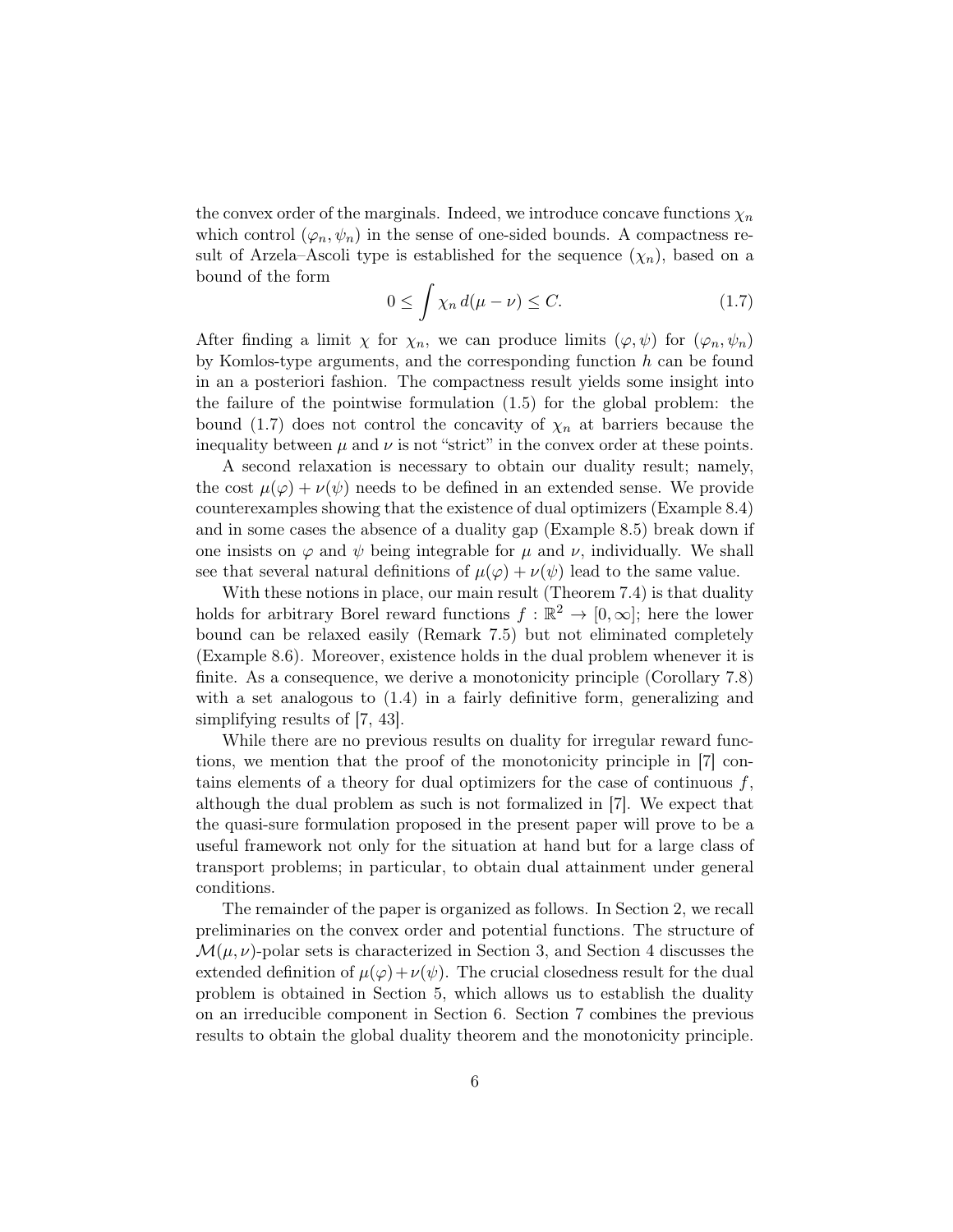The counterexamples are collected in the concluding Section [8.](#page-31-0)

# <span id="page-6-1"></span>2 Preliminaries on the Convex Order

It will be useful to consider finite measures, not necessarily normalized to be probabilities. The notions introduced in Section [1](#page-0-0) extend in an obvious way. Let  $\mu, \nu$  be finite measures on R with finite first moment. We say that  $\mu$ and  $\nu$  are in *convex order*, denoted  $\mu \leq_c \nu$ , if  $\mu(\phi) \leq \nu(\phi)$  for any convex function  $\phi : \mathbb{R} \to \mathbb{R}$ . It then follows that  $\mu$  and  $\nu$  have the same total mass and the same barycenter. An alternative characterization of this order refers to the so-called potential function, defined by

$$
u_{\mu} : \mathbb{R} \to \mathbb{R}, \quad u_{\mu}(x) := \int |t - x| \mu(dt).
$$

This is a nonnegative convex function with a minimum at the median of  $\mu$ , and  $\mu$  can be recovered from  $u_{\mu}$  via the second derivative measure. The following result is known; the nontrivial part is [\[39,](#page-41-8) Theorem 8].

<span id="page-6-0"></span>**Proposition 2.1.** Suppose that  $\mu(\mathbb{R}) = \nu(\mathbb{R})$ . The following are equivalent:

- (i) The measures  $\mu$  and  $\nu$  are in convex order:  $\mu \leq_c \nu$ .
- (ii) The potential functions of  $\mu$  and  $\nu$  are ordered:  $u_{\mu} \leq u_{\nu}$ .
- (iii) There exists a martingale transport from  $\mu$  to  $\nu \colon \mathcal{M}(\mu, \nu) \neq \emptyset$ .

It will be important to distinguish the intervals where  $u_{\mu} < u_{\nu}$  from the points where the potential functions touch, because such points act as barriers for martingale transports. In all that follows, the statement  $\mu \leq_c \nu$ implicitly means that  $\mu, \nu$  are finite measures on R with finite first moment.

**Definition 2.2.** The pair  $\mu \leq_c \nu$  is *irreducible* if the set  $I = \{u_\mu < u_\nu\}$  is connected and  $\mu(I) = \mu(\mathbb{R})$ . In this situation, let J be the union of I and any endpoints of I that are atoms of  $\nu$ ; then  $(I, J)$  is the *domain* of  $(\mu, \nu)$ .

As  $u_{\mu} = u_{\nu}$  outside of I and  $\mu(I) = \mu(\mathbb{R})$  and  $\mu, \nu$  have the same mass and mean, the measure  $\nu$  is concentrated on J. More precisely, the open interval I is the interior of the convex hull of the support of  $\nu$ , and J is the minimal superset of I supporting  $\nu$ . The marginals  $\mu \leq_c \nu$  can be decomposed into irreducible components as follows; cf. [\[7,](#page-39-2) Theorem 8.4].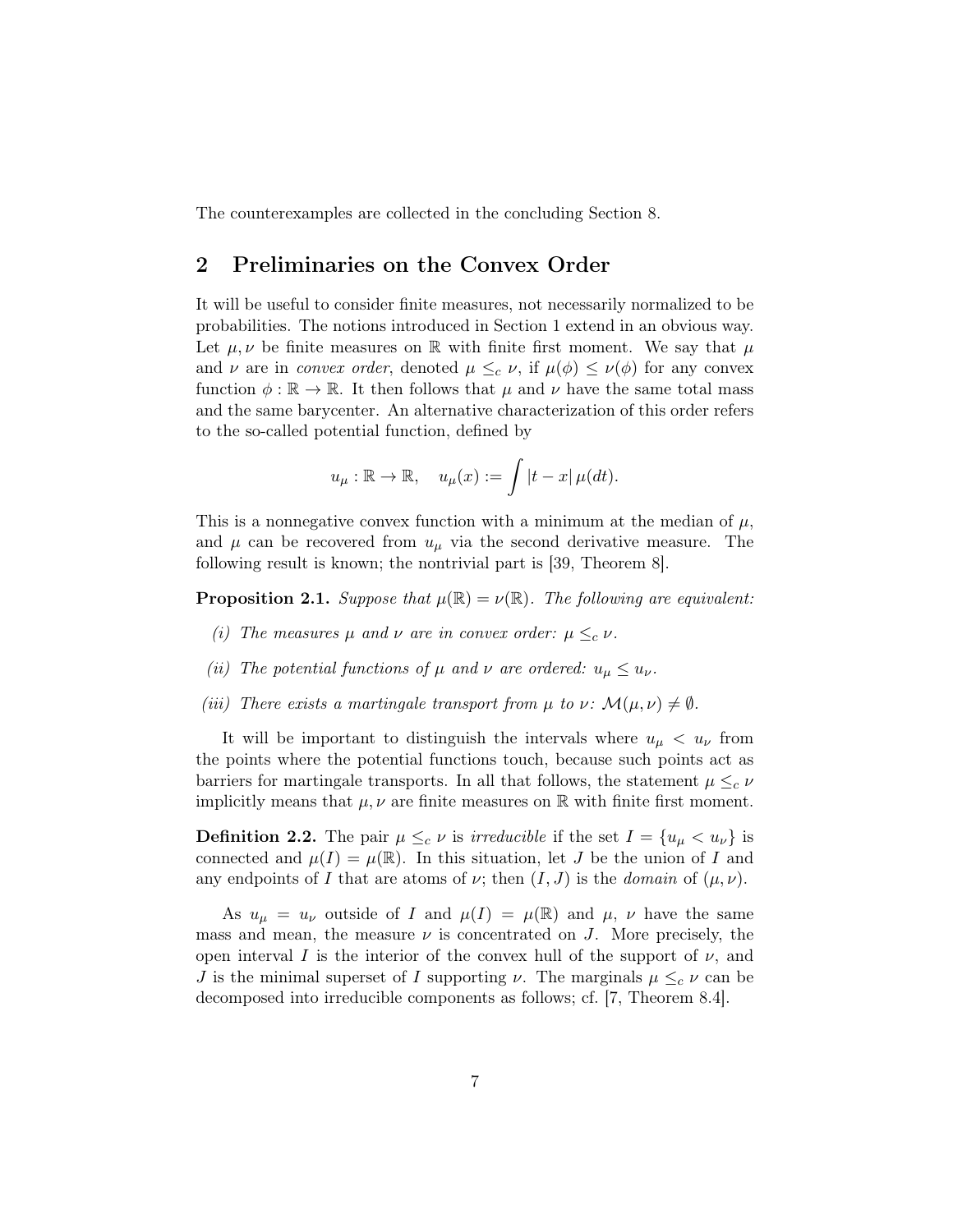<span id="page-7-2"></span>**Proposition 2.3.** Let  $\mu \leq_c \nu$  and let  $(I_k)_{1 \leq k \leq N}$  be the (open) components of  $\{u_\mu < u_\nu\}$ , where  $N \in \{0, 1, \ldots, \infty\}$ . Set  $I_0 = \mathbb{R} \setminus \bigcup_{k>1} I_k$  and  $\mu_k = \mu|_{I_k}$ for  $k \geq 0$ , so that  $\mu = \sum_{k \geq 0} \mu_k$ . Then, there exists a unique decomposition  $\nu = \sum_{k \geq 0} \nu_k$  such that

 $\mu_0 = \nu_0$  and  $\mu_k \leq_c \nu_k$  for all  $k \geq 1$ ,

and this decomposition satisfies  $I_k = \{u_{\mu_k} < u_{\nu_k}\}\$  for all  $k \geq 1$ . Moreover, any  $P \in \mathcal{M}(\mu, \nu)$  admits a unique decomposition  $P = \sum_{k \geq 0} P_k$  such that  $P_k \in \mathcal{M}(\mu_k, \nu_k)$  for all  $k \geq 0$ .

The index 0 is special in the above: the measure  $P_0$  is the unique martingale transport from  $\mu_0$  to itself, given by the law of  $x \mapsto (x, x)$  under  $\mu_0$ . This corresponds to a constant martingale or the identical Monge transport. In particular,  $P_0$  does not depend on  $P \in \mathcal{M}(\mu, \nu)$ . We observe that  $P_0$  is concentrated on  $\Delta_0 := \Delta \cap I_0^2$ , the part of the diagonal  $\Delta = \{(x, x) \in \mathbb{R}^2 : x \in \mathbb{R}\}\$  which is not contained in any of the squares  $I_k \times J_k$  for  $k \geq 1$ . Thus,  $\Delta_0$  will play a role similar to  $I_k \times J_k$  for  $k = 0$ .

A second remark is that both of the families  $(\mu_k)_{k\geq 0}$  and  $(P_k)_{k\geq 0}$  are mutually singular, whereas  $(\nu_k)_{k\geq 0}$  need not be. Indeed, an atom of  $\nu$  may be split such as to contribute to two adjacent components  $\nu_k$ .

We close this section with a technical remark for later use.

<span id="page-7-1"></span>Remark 2.4. We observe from the definition that the continuous convex function  $u_{\mu}$  is affine to the left and to the right of the support of  $\mu$ , with absolute slope equal to the mass of  $\mu$ . Moreover, discontinuities of the first derivative correspond to atoms of  $\mu$ .

Let  $\mu \leq_c \nu$  be irreducible with domain  $(I, J)$  and write  $I = (l, r)$ . As  $\mu(I) = \mu(\mathbb{R})$ , the measure  $\mu$  cannot have atoms at the boundary points of I. Suppose that  $r < \infty$ ; then the derivative  $du_{\mu}(r)$  exists and is equal to  $\mu(\mathbb{R})$ . However, the measure  $\nu$  may have an atom at r, and while the right derivative  $d^+u_\nu(r)$  is always equal to  $du_\mu(r)$ , the left derivative satisfies

$$
du_{\mu}(r) - d^{-}u_{\nu}(r) = 2\nu({r}).
$$
  
Similarly, if  $l > -\infty$ , we have  $d^{-}u_{\nu}(l) = du_{\mu}(l) = -\mu(\mathbb{R})$  and  

$$
d^{+}u_{\nu}(l) - du_{\mu}(l) = 2\nu({l}).
$$

### <span id="page-7-0"></span>3 The Structure of  $\mathcal{M}(\mu, \nu)$ -Polar Sets

The goal of this section is to characterize the sets which cannot be charged by any martingale transport. Given a collection  $P$  of measures on some space  $(\Omega, \mathcal{F})$ , a set  $B \subseteq \Omega$  is called  $\mathcal{P}\text{-}polar$  if is it P-null for every  $P \in \mathcal{P}$ .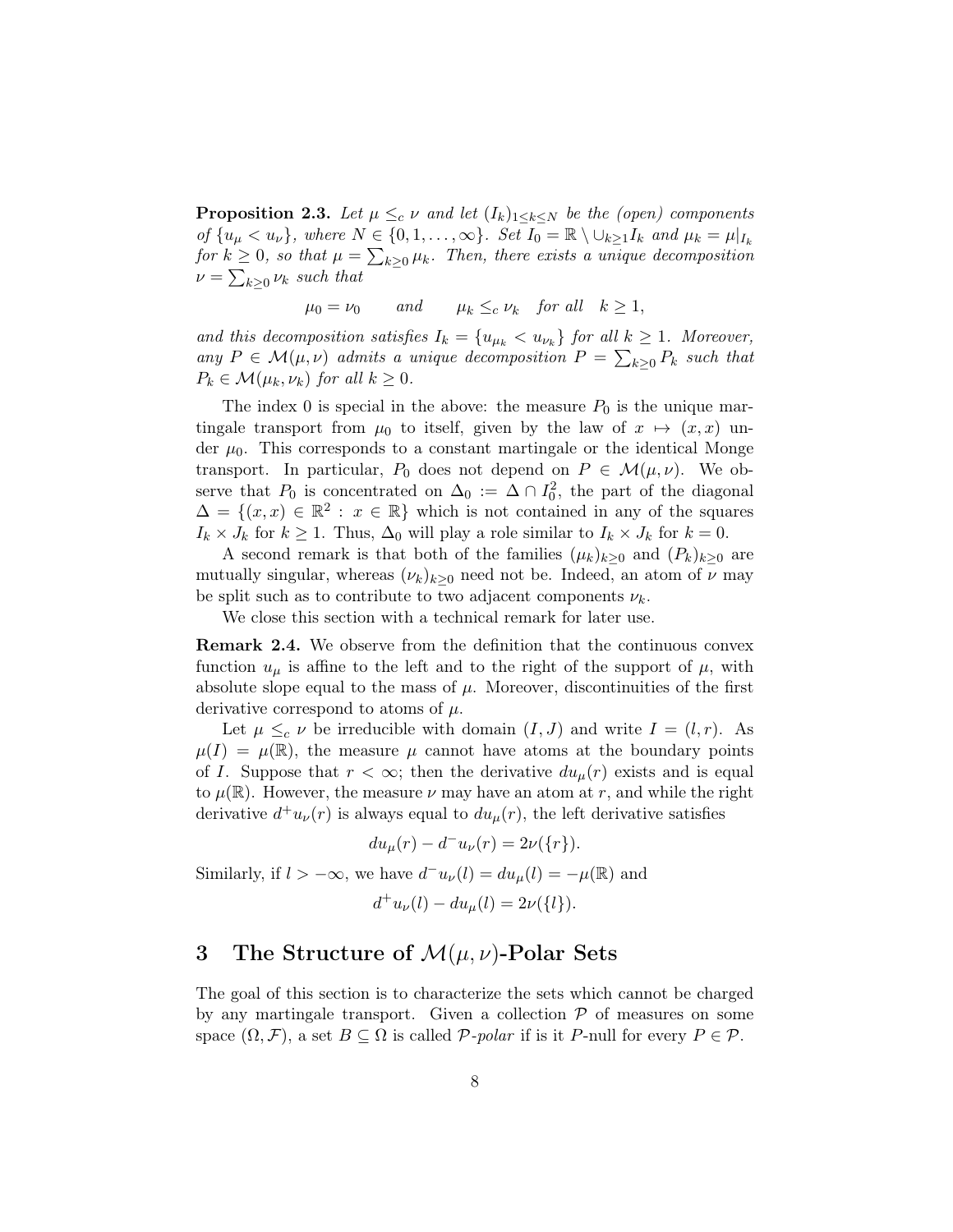For the classical mass transport, the following result can be obtained by applying Kellerer's duality theorem [\[33\]](#page-40-14) to the indicator function  $f = \mathbf{1}_B$ ; cf. [\[4,](#page-39-13) Proposition 2.1].

<span id="page-8-0"></span>**Proposition 3.1.** Let  $\mu$ ,  $\nu$  be finite measures of the same total mass and let  $B \subseteq \mathbb{R}^2$  be a Borel set. Then B is  $\Pi(\mu, \nu)$ -polar if and only if there exist a  $\mu$ -nullset  $N_{\mu}$  and a  $\nu$ -nullset  $N_{\nu}$  such that

$$
B \subseteq (N_{\mu} \times \mathbb{R}) \cup (\mathbb{R} \times N_{\nu}).
$$

The above result, which holds true more generally for arbitrary Polish spaces, states that the only  $\Pi(\mu, \nu)$ -polar sets are the obvious ones: the sets which are not seen by the marginals. This is the reason why in the classical dual transport problem, there is no difference between a quasi-sure formulation and a pointwise formulation. Namely, if  $\varphi(X) + \psi(Y) \geq f$  holds  $\Pi(\mu, \nu)$ -q.s., let B be the exceptional set and let  $N_{\mu}$ ,  $N_{\nu}$  be as above. Then setting  $\varphi = \infty$  on  $N_{\mu}$  and  $\psi = \infty$  on  $N_{\nu}$  yields  $\varphi(X) + \psi(Y) \ge f$  pointwise on  $\mathbb{R}^2$ , without changing the cost  $\mu(\varphi) + \nu(\psi)$ .

The situation is fundamentally different for the martingale transport. Unless  $\mu \leq_c \nu$  is irreducible, there are obstructions to all martingale transports, and more precisely, a set that "fails to be on a component" is polar, even if it is seen by the marginals. The following result completely describes the structure of  $\mathcal{M}(\mu, \nu)$ -polar sets.

Figure 1: In this illustration of Theorem [3.2,](#page-9-0) the striped areas correspond to the domains of two irreducible components. The dotted areas are polar even though they are not negligible for the marginals.

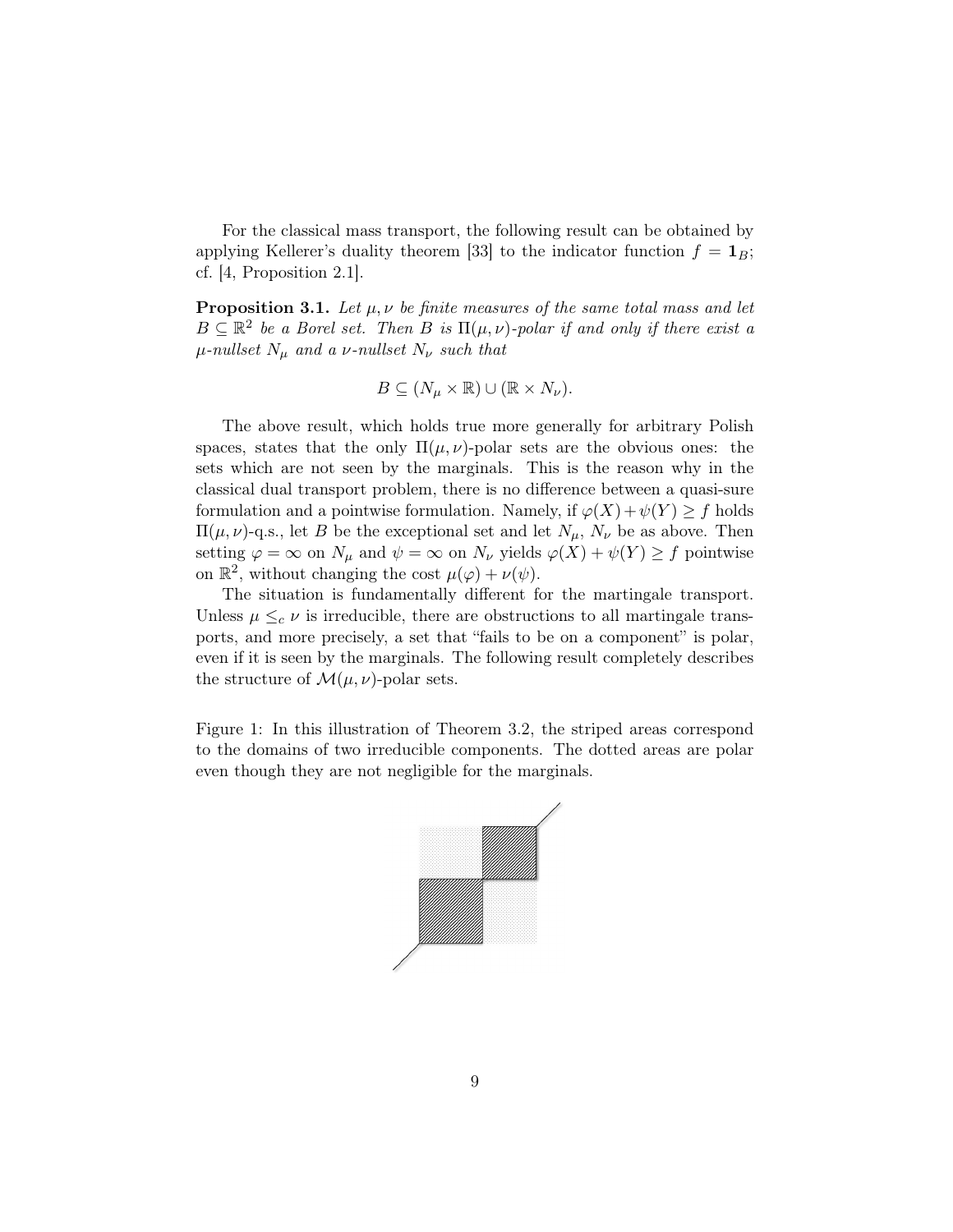<span id="page-9-0"></span>**Theorem 3.2.** Let  $\mu \leq_c \nu$  and let  $B \subseteq \mathbb{R}^2$  be a Borel set. Then B is  $\mathcal{M}(\mu, \nu)$ -polar if and only if there exist a  $\mu$ -nullset  $N_{\mu}$  and a  $\nu$ -nullset  $N_{\nu}$ such that

$$
B \subseteq (N_{\mu} \times \mathbb{R}) \cup (\mathbb{R} \times N_{\nu}) \cup \left(\Delta \cup \bigcup_{k \geq 1} I_k \times J_k\right)^c,
$$

where  $\Delta = \{(x, x) \in \mathbb{R}^2 : x \in \mathbb{R}\}\$ is the diagonal.

The main step in the proof is the following construction.

**Lemma 3.3.** Let  $\mu \leq_c \nu$  be irreducible and let  $\pi$  be a finite measure on  $\mathbb{R}^2$ whose marginals  $\pi_1, \pi_2$  $\pi_1, \pi_2$  $\pi_1, \pi_2$  satisfy<sup>1</sup>  $\pi_1 \leq \mu$  and  $\pi_2 \leq \nu$ . Then, there exists  $P \in \mathcal{M}(\mu, \nu)$  such that P dominates  $\pi$  in the sense of absolute continuity.

*Proof.* Let  $(I, J)$  be the domain of  $(\mu, \nu)$ . We may assume that  $\mu, \nu$  are probability measures; in particular,  $I \neq \emptyset$ .

(i) We first show the result under the additional hypothesis that  $\pi$  is supported on an compact rectangle  $K \times L \subseteq I \times J$ .

Writing  $I = (l, r)$ , the definition of  $(I, J)$  implies that  $\nu$  assigns positive mass to any neighborhood of  $l$ . Since  $K$  is compact, it has positive distance to l and we can find a compact set  $B_-\subseteq J$  with  $\nu(B_-) > 0$  to the left of K; i.e.,  $l < y < x$  for all  $y \in B_-\$  and  $x \in K$ . Similarly, we can find a compact  $B_+ \subseteq J$  with positive mass to the right of K. Let

$$
\pi=\pi_1\otimes\kappa
$$

be a disintegration of  $\pi$ ; we may choose a version of the kernel  $\kappa(x, dy)$  that is concentrated on L for all  $x \in K$ . We shall now change the mean of  $\kappa(x)$ such as to render it a martingale kernel. Indeed, let us introduce a kernel  $\kappa'$ of the form

$$
\kappa'(x, dy) = \frac{\kappa(x, dy) + s_-(x)\nu(dy)|_{B_-} + s_+(x)\nu(dy)|_{B_+}}{c(x)}, \quad x \in K.
$$

Here  $c(x) \geq 1$  is the normalizing constant such that  $\kappa'(x, dy)$  is a stochastic kernel. Moreover, for x such that the mean of  $\kappa(x)$  is smaller or equal to x, we set  $s_-(x) := 0$  and define  $s_+(x)$  as the unique nonnegative scalar such that the mean of  $\kappa'(x)$  equals x, and analogously in the opposite case. Note

<span id="page-9-1"></span><sup>&</sup>lt;sup>1</sup>By  $\pi_1 \leq \mu$  we mean that  $\pi_1(A) \leq \mu(A)$  for every Borel set  $A \subseteq \mathbb{R}$ .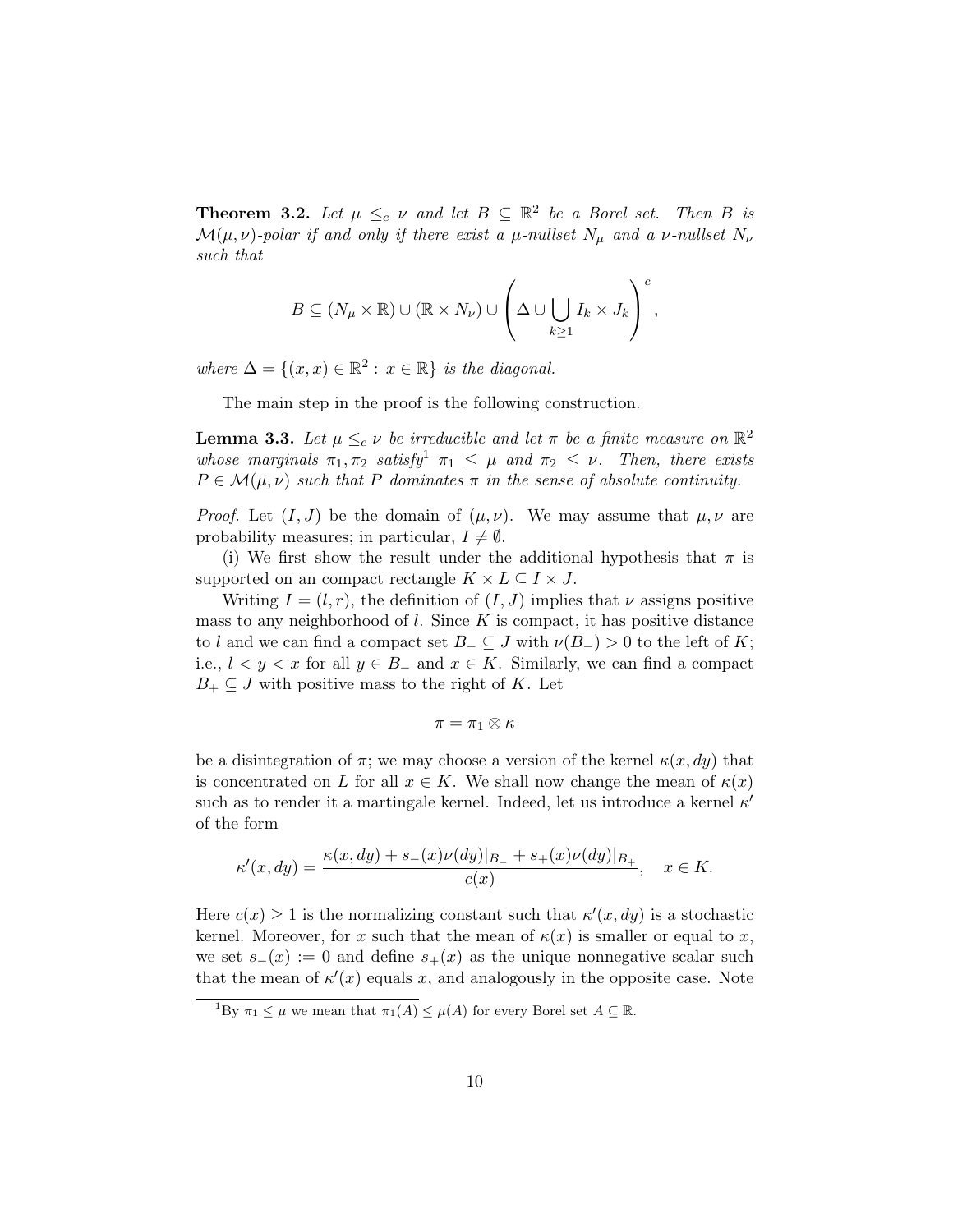that  $s_{\pm}$  are well-defined because  $B_{\pm}$  is at a positive distance to the left (resp. right) of  $x \in K$ . Then,

$$
\pi':=\frac{\nu(B_-)\wedge \nu(B_+)}{3}\pi_1\otimes \kappa'
$$

is a martingale measure with  $\pi' \gg \pi$  and its marginals  $\mu', \nu'$  satisfy  $\mu' \leq$  $\pi_1 \leq \mu$  as well as  $\nu' \leq \nu$ ; the latter is due to  $\pi_1(\mathbb{R}) \leq \mu(\mathbb{R}) = 1$  and

$$
\kappa'(x) \le \nu(B_-)^{-1} \nu|_{B_-} + \nu(B_+)^{-1} \nu|_{B_+} + \kappa(x)
$$

and

$$
\pi_1 \otimes \nu|_{B_-} + \pi_1 \otimes \nu|_{B_+} + \pi_1 \otimes \kappa \leq 3\nu.
$$

We also note that

<span id="page-10-0"></span>
$$
\pi'
$$
 is concentrated on a compact square  $K \times L'$  (3.1)

where  $L' \subseteq J$  is the convex set generated by  $B_-\,$  and  $B_+$ . It remains to find  $P \in \mathcal{M}(\mu, \nu)$  such that  $P \gg \pi'$ .

(a) We first consider the case where  $I = J$ . Since  $u_{\nu} - u_{\mu}$  is continuous and strictly positive on  $I$ , this difference is uniformly bounded away from zero on the compact set  $L' \subseteq I$ . On the other hand, the continuous function  $u_{\nu'} - u_{\mu'}$  is uniformly bounded on L'. Hence, there is  $0 < \varepsilon < 1$  such that

$$
u_{\mu} - \varepsilon u_{\mu'} \le u_{\nu} - \varepsilon u_{\nu'} \quad \text{on} \quad L',
$$

but then this inequality extends to the whole of  $\mathbb R$  because  $u_{\mu'} = u_{\nu'}$  outside of L', due to [\(3.1\)](#page-10-0). Noting also that  $u_{\mu} - \varepsilon u_{\mu'} = u_{\mu - \varepsilon \mu'}$ , we thus have

$$
\mu - \varepsilon \mu' \leq_c \nu - \varepsilon \nu',
$$

and these are nonnegative measures due to  $\mu' \leq \mu$  and  $\nu' \leq \nu$ . Hence,  $\mathcal{M}(\mu - \varepsilon \mu', \nu - \varepsilon \nu')$  is nonempty; cf. Proposition [2.1.](#page-6-0) Let  $\pi_{\varepsilon}$  be any element of that set and define

$$
P = \varepsilon \mu'(\mathbb{R})^{-1} \pi' + \pi_{\varepsilon}.
$$

By construction, P is an element of  $\mathcal{M}(\mu, \nu)$  and  $P \gg \pi' \gg \pi$ .

(b) Next, we discuss the case where  $\nu$  has an atom at one or both of the endpoints of I. Suppose that  $\nu({r}) > 0$ ; then L' may touch the right boundary of  $J$  and we need to give a different argument for the existence of  $\varepsilon > 0$  as above, since  $u_{\nu} - u_{\mu}$  need no longer be bounded away from zero on L'. However, the left derivatives satisfy  $d^-u_\nu(r) < d^-u_\mu(r)$  by Remark [2.4,](#page-7-1) and similarly at l if  $\nu({l}) > 0$ . Recalling that the derivatives of any potential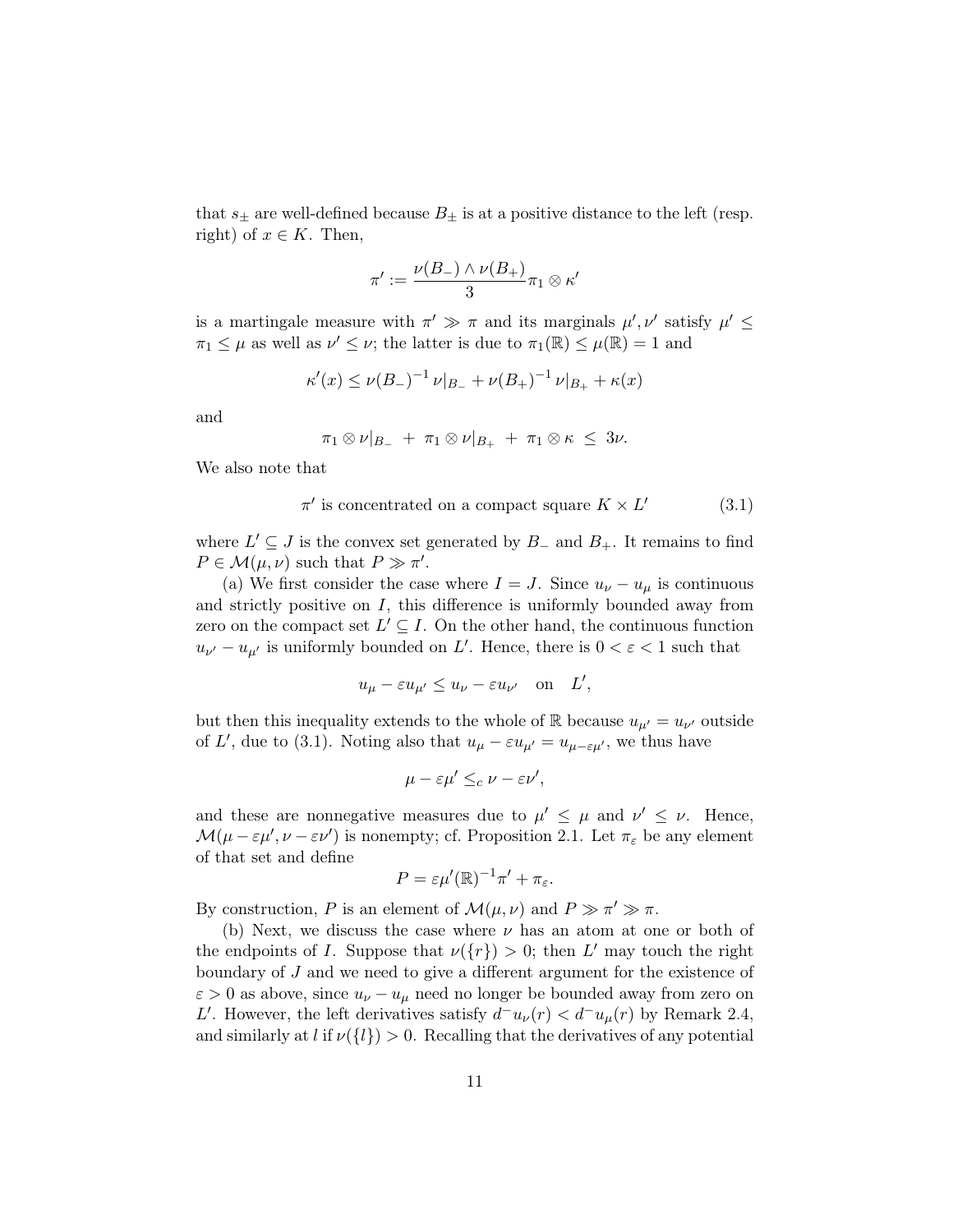function—and in particular of  $u_{\mu'}$  and  $u_{\nu'}$ —are uniformly bounded by the total mass of the corresponding measure, we see that we can still find  $\varepsilon > 0$ such that  $u_{\mu} - \varepsilon u_{\mu'} \leq u_{\nu} - \varepsilon u_{\nu'}$ . The rest is as above.

(ii) Finally, we treat the general case. As  $\pi_1 \leq \mu$  and  $\pi_2 \leq \nu$ , the measure  $\pi$  is necessarily concentrated on  $I \times J$ . We can cover  $I \times J$  with a sequence  $(Q_n)_{n\geq 1}$  of compact rectangles  $Q_n\subseteq I\times J$  and define measures  $\pi^n$ supported by  $Q_n$  such that  $\pi = \sum \pi^n$ . For each n, our construction in (i) yields a martingale transport plan  $\pi^n \ll P^n \in \mathcal{M}(\mu, \nu)$ , and then  $P =$  $\sum 2^{-n}P^n$  satisfies the requirement of the lemma.  $\Box$ 

<span id="page-11-1"></span>**Corollary 3.4.** The pair  $\mu \leq_c \nu$  is irreducible if and only if the  $\Pi(\mu, \nu)$ -polar sets and the  $\mathcal{M}(\mu, \nu)$ -polar sets coincide.

*Proof.* If  $\mu \leq_c \nu$  is irreducible, the conclusion is an immediate consequence of the preceding lemma. Conversely, suppose that  $\mu \leq_c \nu$  is not irreducible; that is, there exists  $x \in \mathbb{R}$  such that  $u_{\mu}(x) = u_{\nu}(x)$  and  $\mu(-\infty, x) > 0$  and  $\mu(x,\infty) > 0$ . Then, the set  $(-\infty,x) \times (x,\infty)$  is  $\mathcal{M}(\mu,\nu)$ -polar (Proposi-tion [2.3\)](#page-7-2) but not  $\Pi(\mu, \nu)$ -polar (Proposition [3.1\)](#page-8-0).  $\Box$ 

Proof of Theorem [3.2.](#page-9-0) By Proposition [2.3](#page-7-2) and Corollary [3.4,](#page-11-1) a Borel set B is  $\mathcal{M}(\mu, \nu)$ -polar if and only if  $B \cap (I_k \times J_k)$  is  $\Pi(\mu_k, \nu_k)$ -polar for all  $k \geq 1$ and  $B \cap \Delta$  is  $P_0$ -null. The result now follows by applying Proposition [3.1](#page-8-0) for each  $k \geq 1$ .  $\Box$ 

# <span id="page-11-0"></span>4 A Generalized Integral

#### 4.1 Integral of a Concave Function

Let  $\mu \leq_c \nu$  be irreducible with domain  $(I, J)$  and let  $\chi : J \to \mathbb{R}$  be a concave function<sup>[2](#page-11-2)</sup>. We assume that  $I \neq \emptyset$ . Our first aim is to define the difference  $\mu(\chi) - \nu(\chi)$ . Indeed,  $\mu(\chi)$  and  $\nu(\chi)$  are well defined in  $[-\infty, \infty)$  as  $\chi^+$ has linear growth, but we need to elaborate on the difference. There are (at least) three natural definitions, and we shall see that they all yield the same value. To that end, note that  $\chi$  is continuous on I by concavity, but may have downward jumps at the boundary  $J \setminus I$ . We denote the absolute magnitude of the jump at y by  $|\Delta \chi(y)|$ .

(1) Approximation. Let  $I_n$  be a sequence of open, bounded intervals increasing strictly to I (i.e.,  $I \setminus I_n$  has two components for all n) and

<span id="page-11-2"></span> ${}^{2}$ In fact, we will not need irreducibility for the results of this section, except for Exam-ple [4.5](#page-14-0) and Remark [4.6.](#page-14-1) Moreover, we could allow  $\chi$  to take the value  $-\infty$  on  $J \setminus I$ .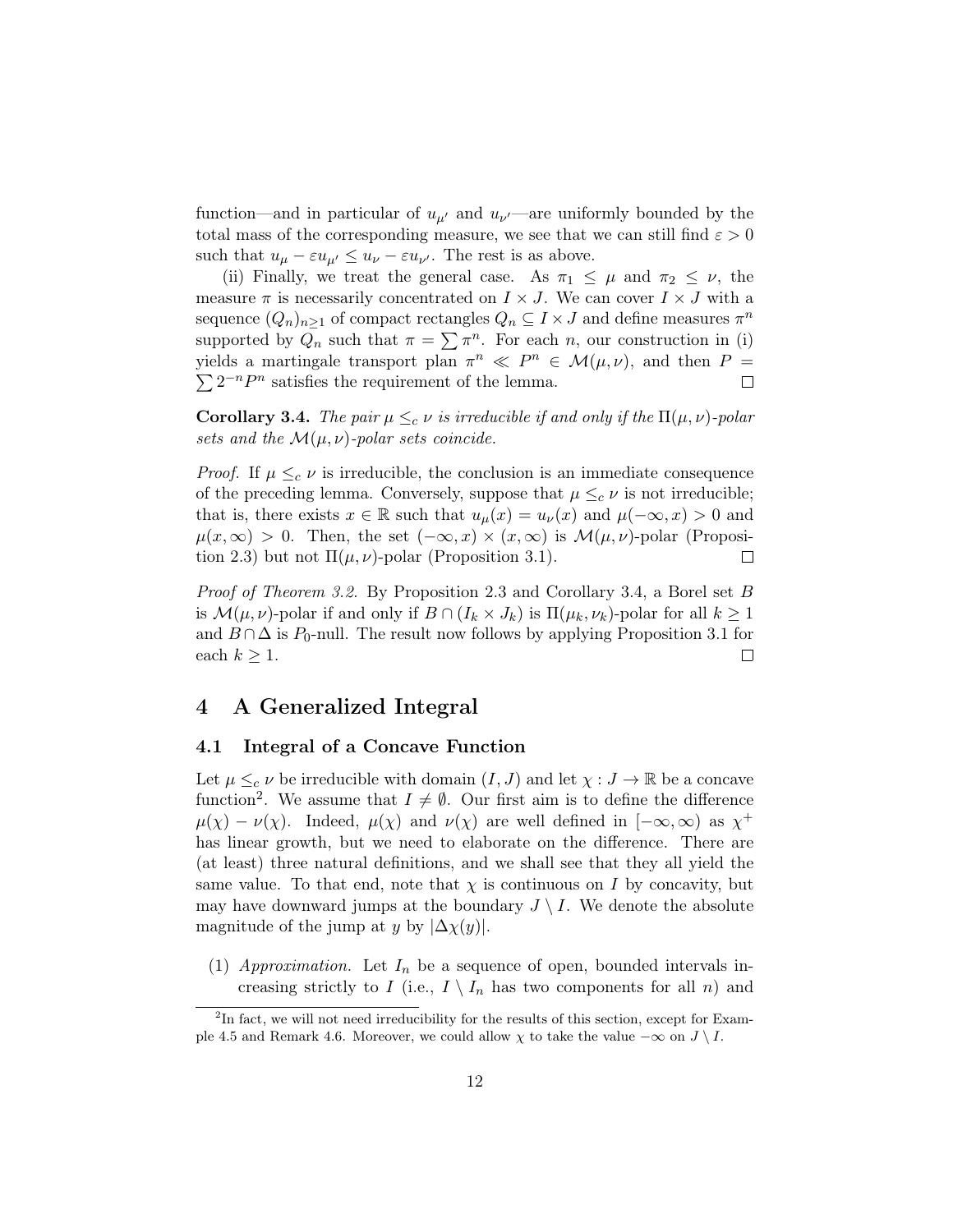consider the concave, linearly growing functions  $\chi_n : J \to \mathbb{R}$  defined by the following conditions:  $\chi_n = \chi$  on  $I_n$  and on  $J \setminus I$ , whereas  $\chi_n$  is affine on each component of  $I \setminus I_n$ , with continuous first derivative at the endpoints of  $I_n$ . Then,  $\mu(\chi_n)$  and  $\nu(\chi_n)$  are both finite and we set

<span id="page-12-0"></span>
$$
\mathcal{I}_1(\chi, \mu - \nu) := \lim_{n \to \infty} [\mu(\chi_n) - \nu(\chi_n)]. \tag{4.1}
$$

We shall see below that the limit exists in  $[0, \infty]$ .

(2) Integration by Parts. Let  $-\chi''$  be the (locally finite) second derivative measure of the convex function  $-\chi$  on I and set

<span id="page-12-1"></span>
$$
\mathcal{I}_2(\chi, \mu - \nu) := \frac{1}{2} \int_I (u_\mu - u_\nu) \, d\chi'' + \int_{J \setminus I} |\Delta \chi| \, d\nu. \tag{4.2}
$$

As  $u_{\mu} \leq u_{\nu}$  and  $\chi < \infty$ , this quantity is well defined in  $[0, \infty]$ .

(3) Disintegration. Fix an arbitrary  $P \in \mathcal{M}(\mu, \nu)$  and consider a disintegration  $P = \mu \otimes \kappa$ ; then we have  $\int \chi(y) \kappa(x, dy) \leq \chi(x)$  for  $\mu$ -a.e.  $x \in I$  by Jensen's inequality. Thus,

$$
\mathcal{I}_3(\chi,\mu-\nu) := \int_I \left[ \chi(x) - \int_J \chi(y) \,\kappa(x,dy) \right] \mu(dx)
$$

is well defined in  $[0, \infty]$ , and we shall see below that this value is independent of the choice of  $P \in \mathcal{M}(\mu, \nu)$ . This definition was already used in [\[7\]](#page-39-2).

For future reference, let us recall the following fact about the second derivative measure  $\chi''$ : after normalizing  $\chi$  and its left derivative  $\chi'$  such that  $\chi(a) = \chi'(a) = 0$  for some  $a \in I$  (by adding a suitable affine function),

$$
\chi(y) = \int_{(l,a)} (y-t)^{-} \chi''(dt) + \int_{[a,r)} (y-t)^{+} \chi''(dt), \quad y \in I,
$$

where  $l, r \in [-\infty, \infty]$  are such that  $I = (l, r)$ . If  $\chi$  is continuous at the boundary of I, this identity extends to  $y \in J$  by monotone convergence.

<span id="page-12-2"></span>**Lemma 4.1.** The values  $\mathcal{I}_i(\chi, \mu - \nu)$  are well defined in  $[0, \infty]$ , depend only on  $\chi$  and  $\mu - \nu$ , and coincide for  $i = 1, 2, 3$ .

*Proof.* By concavity,  $\chi$  is continuous on I with possible downward jumps at the boundary. Setting  $\bar{\chi} := \chi$  on I and extending  $\bar{\chi}$  to J by continuity, we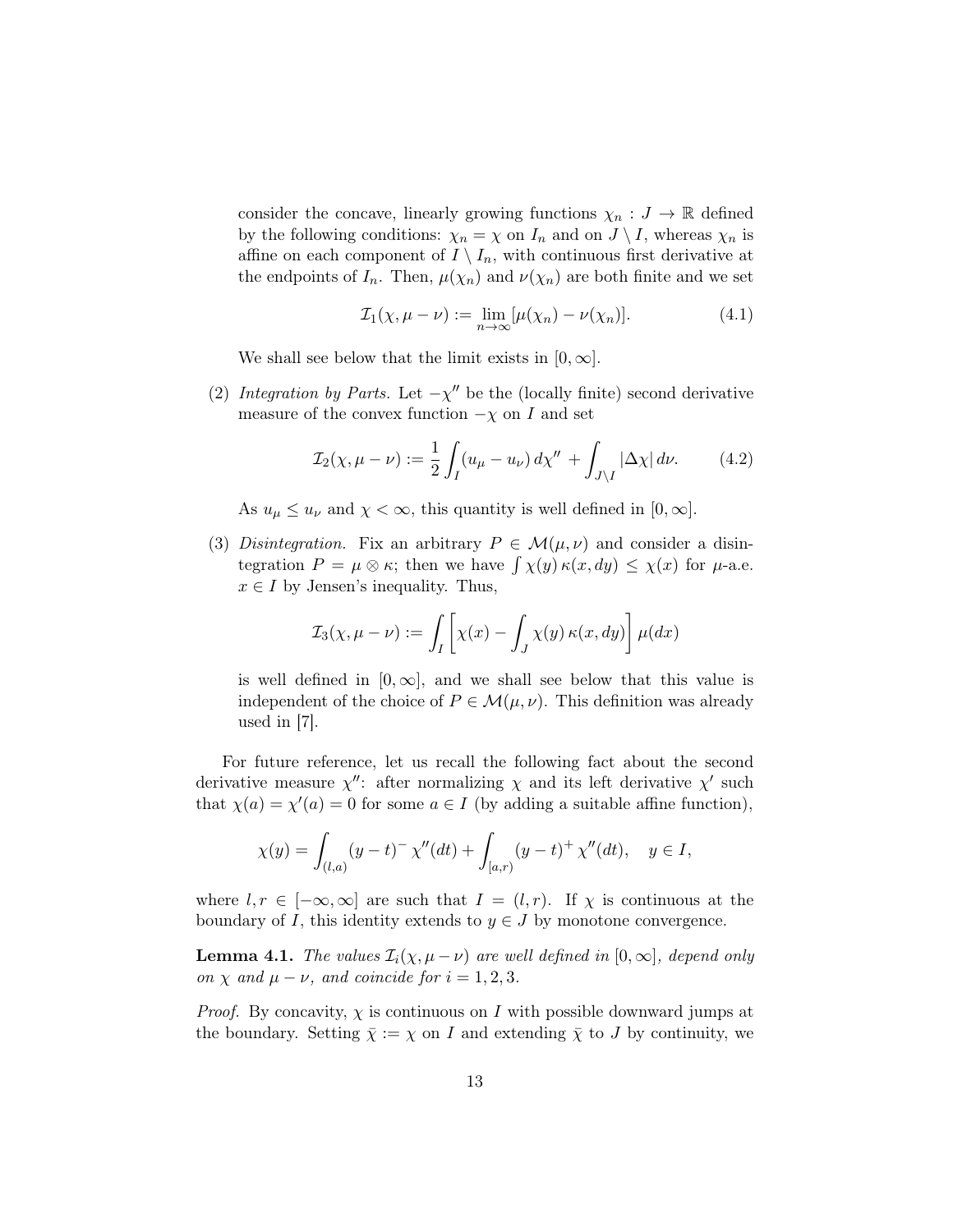have  $\chi = \bar{\chi} - |\Delta \chi| \mathbf{1}_{J \setminus I}$  where  $\bar{\chi}$  is concave and continuous. By linearity of the *ν*-integral, it suffices to show the claim for  $\bar{\chi}$ ; in other words, we may assume that  $\chi$  is continuous.

Suppose first that  $\chi \in L^1(\mu) \cap L^1(\nu)$ . Then, it is clear that  $\mathcal{I}_i(\chi, \mu - \nu)$ is well defined for  $i = 1, 2, 3$  and that  $\mathcal{I}_1(\chi, \mu - \nu) = \mathcal{I}_3(\chi, \mu - \nu)$ . To see the equality with  $\mathcal{I}_2(\chi, \mu - \nu)$ , let  $a \in I$  be arbitrary. Writing again  $I = (l, r)$ , we have

$$
\int_{J} \chi(s) (\mu - \nu)(ds) = \int_{[l,a)} \int_{(l,a)} (t - s)^{+} \chi''(dt) (\mu - \nu)(ds) \n+ \int_{[a,r]} \int_{[a,r)} (s - t)^{+} \chi''(dt) (\mu - \nu)(ds).
$$

Applying Fubini's theorem to both integrals and noting that the integrands vanish on certain sets, this can be rewritten as

$$
\int_{(l,a)} \int_J (t-s)^+ (\mu - \nu)(ds) \, \chi''(dt) + \int_{[a,r)} \int_J (s-t)^+ (\mu - \nu)(ds) \, \chi''(dt).
$$

Substituting  $(t-s)^+ = (s-t)^+ + t - s$  in the first integral and using that  $\mu$  and  $\nu$  have the same mass and mean, this equals

$$
\int_I \int_J (s-t)^+ \, (\mu - \nu)(ds) \, \chi''(dt).
$$

On the other hand, using  $|s-t| = 2(s-t)^+ - (s-t)$  yields that

$$
(u_{\mu} - u_{\nu})(t) = \int_{J} |s - t| (\mu - \nu)(ds) = 2 \int_{J} (s - t)^{+} (\mu - \nu)(ds).
$$

It follows that  $\mathcal{I}_2(\chi, \mu - \nu) = \mathcal{I}_3(\chi, \mu - \nu)$  and that this value depends only on  $\chi$  and  $\mu - \nu$ .

For general  $\chi$ , define  $\chi_n \in L^1(\mu) \cap L^1(\nu)$  as before [\(4.1\)](#page-12-0); the above establishes that the values of  $\mathcal{I}_i(\chi_n, \mu - \nu)$  coincide for each n. Noting that  $\chi_n$ decreases to  $\chi$  stationarily and that  $\chi_{n+1} - \chi_n$  is concave, monotone convergence entails that  $\mathcal{I}_i(\chi_n, \mu - \nu) \to \mathcal{I}_i(\chi, \mu - \nu)$  for  $i = 2, 3$ , and in particular these limits coincide. It now follows that the limit defining  $\mathcal{I}_1(\chi, \mu - \nu)$  must exist and have the same value.  $\Box$ 

<span id="page-13-0"></span>**Definition 4.2.** We write  $(\mu - \nu)(\chi)$  for the common value of  $\mathcal{I}_i(\chi, \mu - \nu)$ ,  $i = 1, 2, 3.$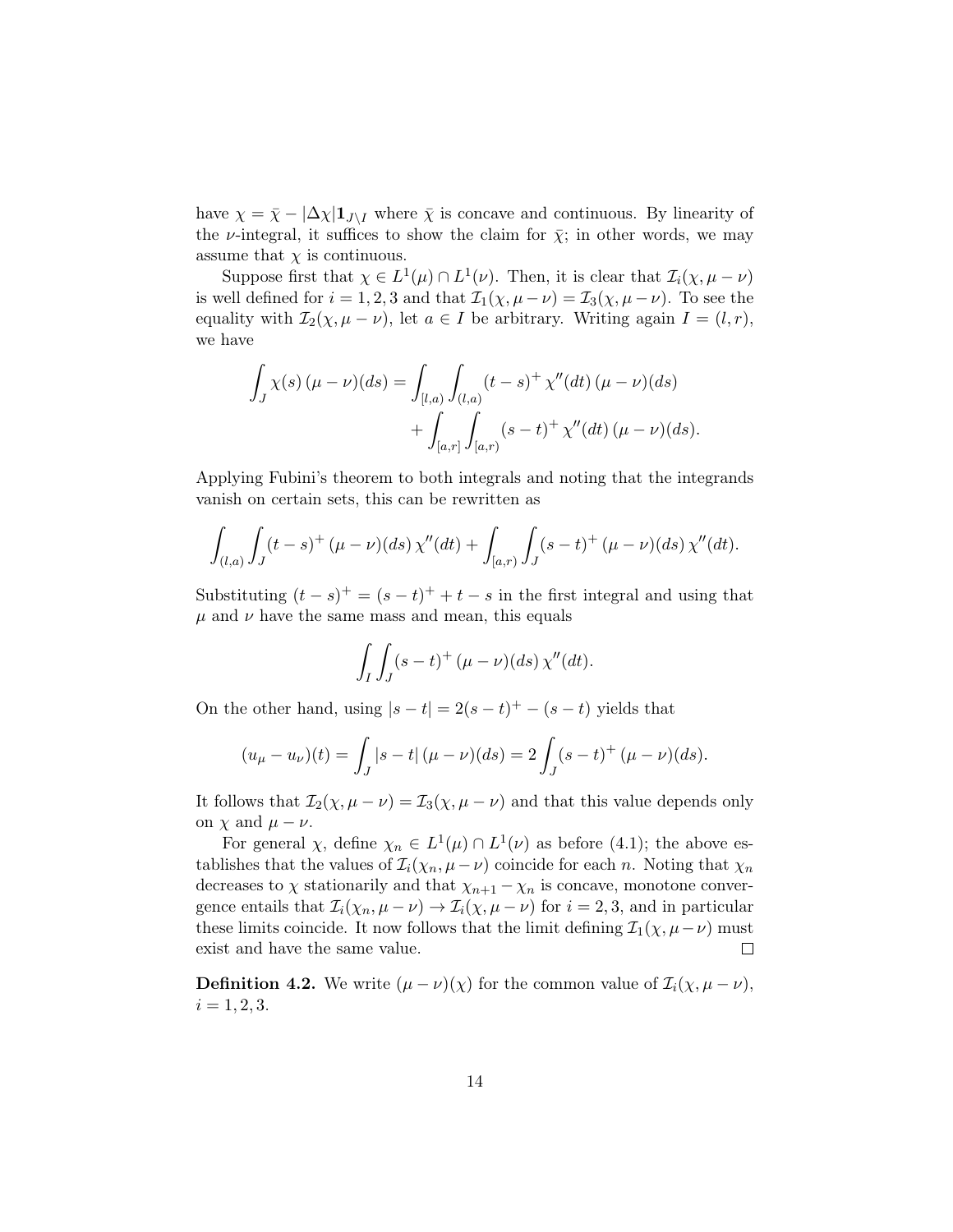As the notation suggests, we have  $(\mu - \nu)(\chi) = \mu(\chi) - \nu(\chi)$  as soon as at least one of the latter integrals is finite—this follows from the rep-resentation [\(4.1\)](#page-12-0). However, it may happen that  $(\mu - \nu)(\chi)$  is finite but  $\mu(\chi) = \nu(\chi) = -\infty$ . The following remark elaborates on this.

<span id="page-14-3"></span>**Remark 4.3.** Suppose that  $(\mu - \nu)(\chi)$  is finite; then  $\mu(\chi)$  and  $\nu(\chi)$  are either both infinite or both finite. Thus, one sufficient condition for their finiteness is that the support of  $\mu$  be a compact subset of I. A more general condition is the existence of a constant  $C \geq 1$  such that

<span id="page-14-2"></span>
$$
u_{\nu} - u_{\delta_m} \le C(u_{\nu} - u_{\mu}), \tag{4.3}
$$

where  $m \in I$  is the barycenter of  $\mu$ . Indeed, by [\(4.2\)](#page-12-1), this implies that

$$
(\delta_m - \nu)(\chi) \le C(\mu - \nu)(\chi);
$$

thus,  $\nu(\chi) > -\infty$  if the right-hand side is finite. One can formulate a similar sufficient condition by substituting  $\delta_m$  with any measure  $\bar{\mu}$  satisfying  $\bar{\mu} \leq_c \nu$ and  $\bar{\mu}(\chi) > -\infty$ .

**Example 4.4.** Let  $\mu, \nu$  be Gaussian with the same mean and variances  $\sigma_{\mu}^2 < \sigma_{\nu}^2$ . Then, a direct computation shows that  $\mu \leq_c \nu$  is irreducible and Condition [\(4.3\)](#page-14-2) is satisfied.

It turns out that atoms at the endpoints of I are helpful in terms of integrability.

<span id="page-14-0"></span>**Example 4.5.** Suppose that  $\mu \leq_c \nu$  is irreducible with domain  $(I, J)$ . If I is bounded and  $\nu$  has atoms at both endpoints of I, then  $(4.3)$  is satisfied. Indeed,  $u_{\nu} > u_{\mu}$  on I and the slopes are separated at the endpoints (cf. Remark [2.4\)](#page-7-1) so that  $(u_{\nu}-u_{\delta})/(u_{\nu}-u_{\mu})$  has a positive limit at the boundary. Using these two facts, [\(4.3\)](#page-14-2) follows.

Very much in the same spirit, we have the following estimate related to the preceding example.

<span id="page-14-1"></span>**Remark 4.6.** Let  $\mu \leq_c \nu$  be irreducible with domain  $(I, J)$ , let I have a finite right endpoint r and let  $\chi : J \to \mathbb{R}$  be a concave function such that  $\chi(a) = \chi'(a) = 0$ , where  $a \in I$  is the common barycenter of  $\mu$  and  $\nu$ . In particular,  $\chi \leq 0$  and  $\chi \mathbf{1}_{[a,\infty)}$  is concave. If  $\nu$  has an atom at r, then

$$
\chi(r) \ge -\frac{C}{\nu(\{r\})} \int_{[a,\infty)} \chi \, d(\mu - \nu),\tag{4.4}
$$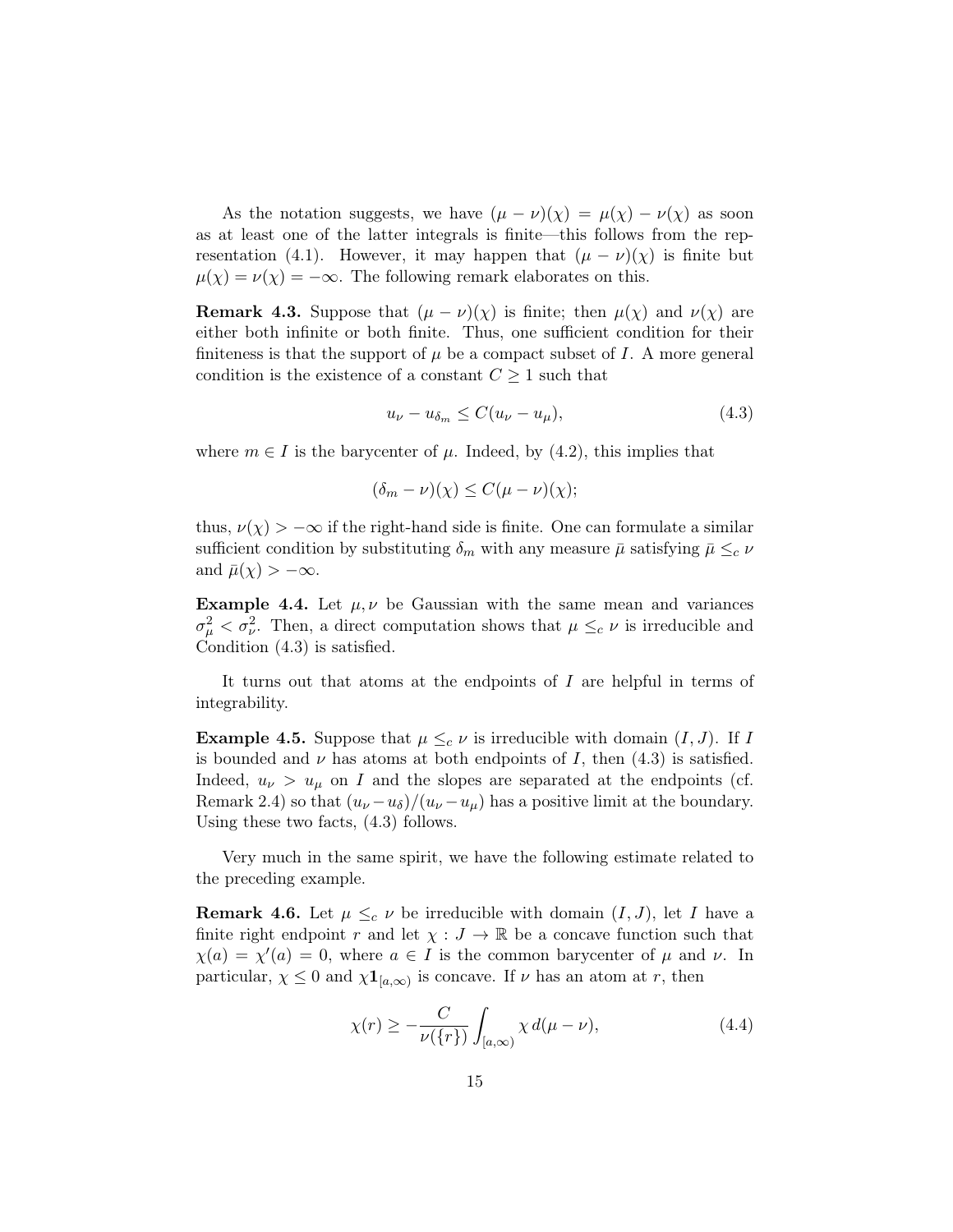with a constant  $C \geq 0$  depending only on  $\mu, \nu$ .

Indeed, as in Example [4.5,](#page-14-0) Remark [2.4](#page-7-1) implies that there exists  $C$  such that [\(4.3\)](#page-14-2) holds on  $[a,\infty)$ . As a consequence,

$$
-\chi(r)\nu(\lbrace r\rbrace) \leq -\int_{[a,\infty)} \chi \, d\nu = \int_{[a,\infty)} \chi \, d(\delta_a - \nu) \leq C \int_{[a,\infty)} \chi \, d(\mu - \nu),
$$

where we have applied Lemma [4.1](#page-12-2) to  $\chi \mathbf{1}_{[a,\infty)}$ .

#### 4.2 Integrability Modulo Concave Functions

Our next aim is to define expressions of the form  $\mu(\varphi) + \nu(\psi)$  in a situation where the individual integrals are not necessarily finite. We continue to assume that  $\mu \leq_c \nu$  is irreducible with domain  $(I, J)$ .

**Definition 4.7.** Let  $\varphi: I \to \overline{\mathbb{R}}$  and  $\psi: J \to \overline{\mathbb{R}}$  be Borel functions. If there exists a concave function  $\chi: J \to \mathbb{R}$  such that  $\varphi - \chi \in L^1(\mu)$  and  $\psi + \chi \in L^1(\nu)$ , we say that  $\chi$  is a *concave moderator* for  $(\varphi, \psi)$  and set

$$
\mu(\varphi) + \nu(\psi) := \mu(\varphi - \chi) + \nu(\psi + \chi) + (\mu - \nu)(\chi) \in (-\infty, \infty],
$$

where  $(\mu - \nu)(\chi)$  was introduced in Definition [4.2.](#page-13-0)

Remark 4.8. The preceding definition is independent of the choice of the concave moderator  $\chi$ . Indeed, suppose there is another concave function  $\bar{\chi}$ such that  $\varphi - \bar{\chi} \in L^1(\mu)$  and  $\psi + \bar{\chi} \in L^1(\nu)$ , then it follows that  $\chi - \bar{\chi} \in$  $L^1(\mu) \cap L^1(\nu)$ . Using, for instance, the representation [\(4.1\)](#page-12-0), we see that

$$
(\mu - \nu)(\chi) - (\mu - \nu)(\chi - \bar{\chi}) = (\mu - \nu)(\bar{\chi})
$$

and now it follows that

$$
\mu(\varphi - \chi) + \nu(\psi + \chi) + (\mu - \nu)(\chi) = \mu(\varphi - \bar{\chi}) + \nu(\psi + \bar{\chi}) + (\mu - \nu)(\bar{\chi})
$$

as desired.

**Definition 4.9.** We denote by  $L^c(\mu, \nu)$  the space of all pairs of Borel functions  $\varphi: I \to \overline{\mathbb{R}}$  and  $\psi: J \to \overline{\mathbb{R}}$  which admit a concave moderator  $\chi$  such that  $(\mu - \nu)(\chi) < \infty$ .

In particular,  $\mu(\varphi) + \nu(\psi)$  is well defined and finite for  $(\varphi, \psi) \in L^c(\mu, \nu)$ , and has the usual value if  $(\varphi, \psi) \in L^1(\mu) \times L^1(\nu) \subseteq L^c(\mu, \nu)$ .

The following sanity check confirms that  $\mu(\varphi) + \nu(\psi)$  has the good value in the context of martingale transport.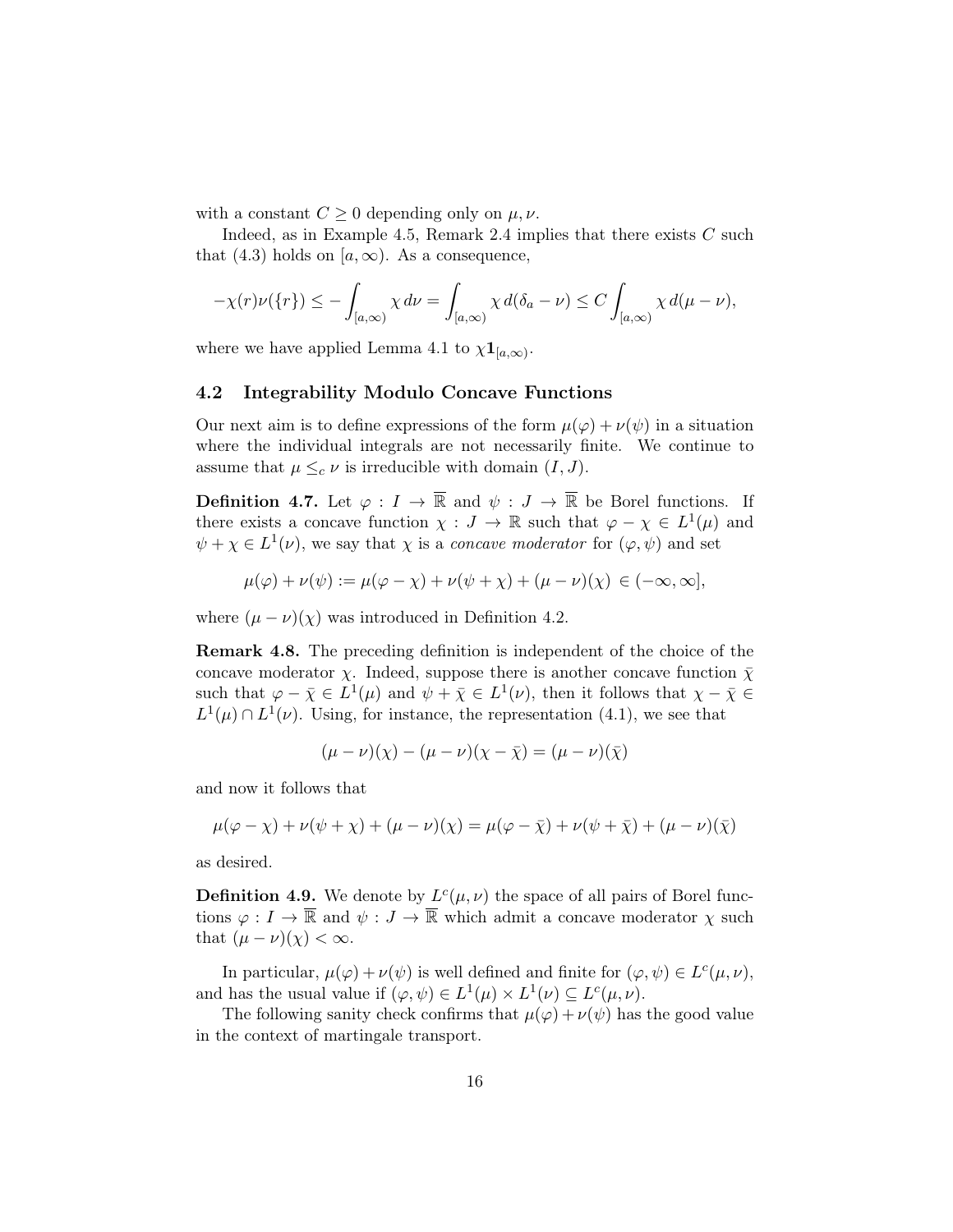<span id="page-16-1"></span>**Remark 4.10.** Let  $(\varphi, \psi) \in L^c(\mu, \nu)$  and let  $h : I \to \mathbb{R}$  be Borel. If  $\varphi(x) + \psi(y) + h(x)(y - x)$  is bounded from below on  $I \times J$ , then

$$
\mu(\varphi) + \nu(\psi) = P[\varphi(X) + \psi(Y) + h(X)(Y - X)]
$$

for any  $P \in \mathcal{M}(\mu, \nu)$ .

*Proof.* Let  $\chi$  be a concave moderator for  $(\varphi, \psi)$ . We may suppose that 0 is a lower bound, so that

$$
(\varphi - \chi)(X) + (\psi + \chi)(Y) + \chi(X) - \chi(Y) + h(X)(Y - X) \ge 0.
$$

As the first two terms are P-integrable, the negative part of the remaining expression is P-integrable and  $P[\varphi(X) + \psi(Y) + h(X)(Y - X)]$  equals

$$
\mu(\varphi - \chi) + \nu(\psi + \chi) + P[\chi(X) - \chi(Y) + h(X)(Y - X)].
$$

Let  $P = \mu \otimes \kappa$  be a disintegration of P; then by the linear growth of  $\chi^+$ , the following integrals are well defined and equal,

$$
\int [\chi(x) - \chi(y) + h(x)(y - x)] \kappa(x, dy) = \int [\chi(x) - \chi(y)] \kappa(x, dy)
$$

for  $\mu$ -a.e.  $x \in I$ . As the negative part of  $\chi(X) - \chi(Y) + h(X)(Y - X)$  is P-integrable, Fubini's theorem (for kernels) yields

$$
P[\chi(X) - \chi(Y) + h(X)(Y - X)] = \iint [\chi(x) - \chi(y)] \kappa(x, dy) \mu(dx)
$$

and the right-hand side equals  $(\mu - \nu)(\chi)$  by Lemma [4.1.](#page-12-2)

$$
\Box
$$

### <span id="page-16-0"></span>5 Closedness on an Irreducible Component

In this section, we analyze the dual problem on a single component; that is, we continue to assume that  $\mu \leq_c \nu$  is irreducible with domain  $(I, J)$ .

**Definition 5.1.** Let  $f: I \times J \to [0, \infty]$ . We denote by  $\mathcal{D}^{c, pw}_{\mu, \nu}(f)$  the set of all Borel functions  $(\varphi, \psi, h) : \mathbb{R} \to \overline{\mathbb{R}} \times \overline{\mathbb{R}} \times \mathbb{R}$  such that  $(\varphi, \psi) \in L^c(\mu, \nu)$  and

$$
\varphi(x) + \psi(y) + h(x)(y - x) \ge f(x, y), \quad (x, y) \in I \times J.
$$

Moreover, we denote by  $\mathcal{D}^{1,pw}_{\mu,\nu}(f)$  the subset of all  $(\varphi, \psi, h) \in \mathcal{D}^{c,pw}_{\mu,\nu}(f)$  with  $\varphi \in L^1(\mu)$  and  $\psi \in L^1(\nu)$ .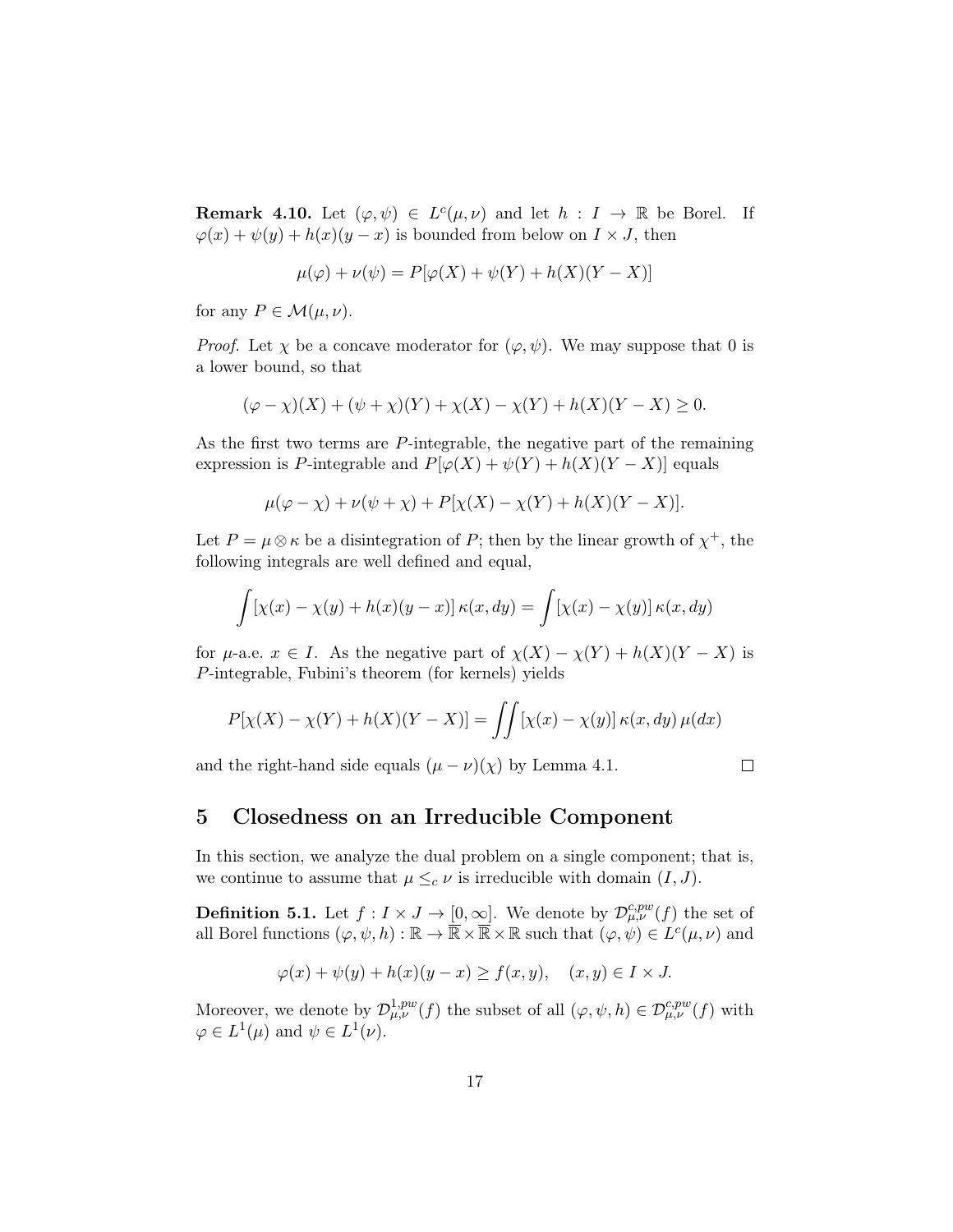We emphasize that in this definition, the inequality is stated in the pointwise ("pw") sense. For later reference, we also note that there are two degrees of freedom in the choice of  $(\varphi, \psi, h)$ . Namely, given constants  $c_1, c_2 \in \mathbb{R}$ , the triplet  $(\varphi, \psi, h)$  belongs to  $\mathcal{D}_{\mu,\nu}^{c,pw}(f)$  if and only if the the triplet

<span id="page-17-3"></span>
$$
\tilde{\varphi}(x) = \varphi(x) + c_1 + c_2 x, \quad \tilde{\psi}(y) = \psi(y) - c_1 - c_2 y, \quad \tilde{h}(x) = h(x) + c_2 \tag{5.1}
$$

does, and then  $\mu(\varphi) + \nu(\psi) = \mu(\tilde{\varphi}) + \nu(\tilde{\psi})$ .

The goal of the present section is the following closedness result for  $\mathcal{D}^{c,pw}_{\mu,\nu}(f)$ ; it is at the very heart of our duality and existence theory.

<span id="page-17-0"></span>**Proposition 5.2.** Suppose that  $\mu \leq_c \nu$  is irreducible with domain  $(I, J)$ , let  $f, f_n : I \times J \to [0, \infty]$  be such that  $f_n \to f$  pointwise and let  $(\varphi_n, \psi_n, h_n) \in$  $\mathcal{D}_{\mu,\nu}^{c,pw}(f_n)$  satisfy  $\sup_n{\{\mu(\varphi_n)+\nu(\psi_n)\}}<\infty$ . Then, there exist

$$
(\varphi, \psi, h) \in \mathcal{D}^{c, pw}_{\mu, \nu}(f) \quad such \; that \quad \mu(\varphi) + \nu(\psi) \leq \liminf_{n \to \infty} {\{\mu(\varphi_n) + \nu(\psi_n)\}}.
$$

The irreducible pair  $\mu \leq_c \nu$  is fixed for the rest of this section, so let us simplify the notation to

$$
\mathcal{D}^c(f) := \mathcal{D}^{c,pw}_{\mu,\nu}(f).
$$

As a first step towards the proof of Proposition [5.2,](#page-17-0) we introduce concave functions which will control simultaneously  $\varphi_n$  and  $\psi_n$ , in the sense of onesided bounds.

<span id="page-17-2"></span>**Lemma 5.3.** Let  $(\varphi, \psi, h) \in \mathcal{D}^c(0)$ . Then, there exists a concave moderator  $\chi : J \to \mathbb{R}$  for  $(\varphi, \psi)$  such that

$$
\chi \leq \varphi
$$
 on  $I$ ,  $-\chi \leq \psi$  on  $J$ .

In particular,  $\mu(\chi) + \nu(-\chi) \leq \mu(\varphi) + \nu(\psi)$ .

Proof. The function

$$
\chi(y) := \inf_{x \in I} \left[ \varphi(x) + h(x)(y - x) \right], \quad y \in J
$$

is concave as an infimum of affine functions, and  $(\varphi, \psi) \in L^c(\mu, \nu)$  implies that  $\varphi < \infty$  on a nonempty set, so that  $\chi < \infty$  everywhere on J. Moreover, we clearly have  $\chi \leq \varphi$  on *I*. Our assumption that

<span id="page-17-1"></span>
$$
\varphi(x) + \psi(y) + h(x)(y - x) \ge 0, \quad (x, y) \in I \times J \tag{5.2}
$$

shows that  $\chi \geq -\psi$  on J. Since  $(\varphi, \psi) \in L^c(\mu, \nu)$ , the set  $\{\psi < \infty\}$  is dense in supp( $\nu$ ), and by concavity it follows that  $\chi > -\infty$  on the interior of the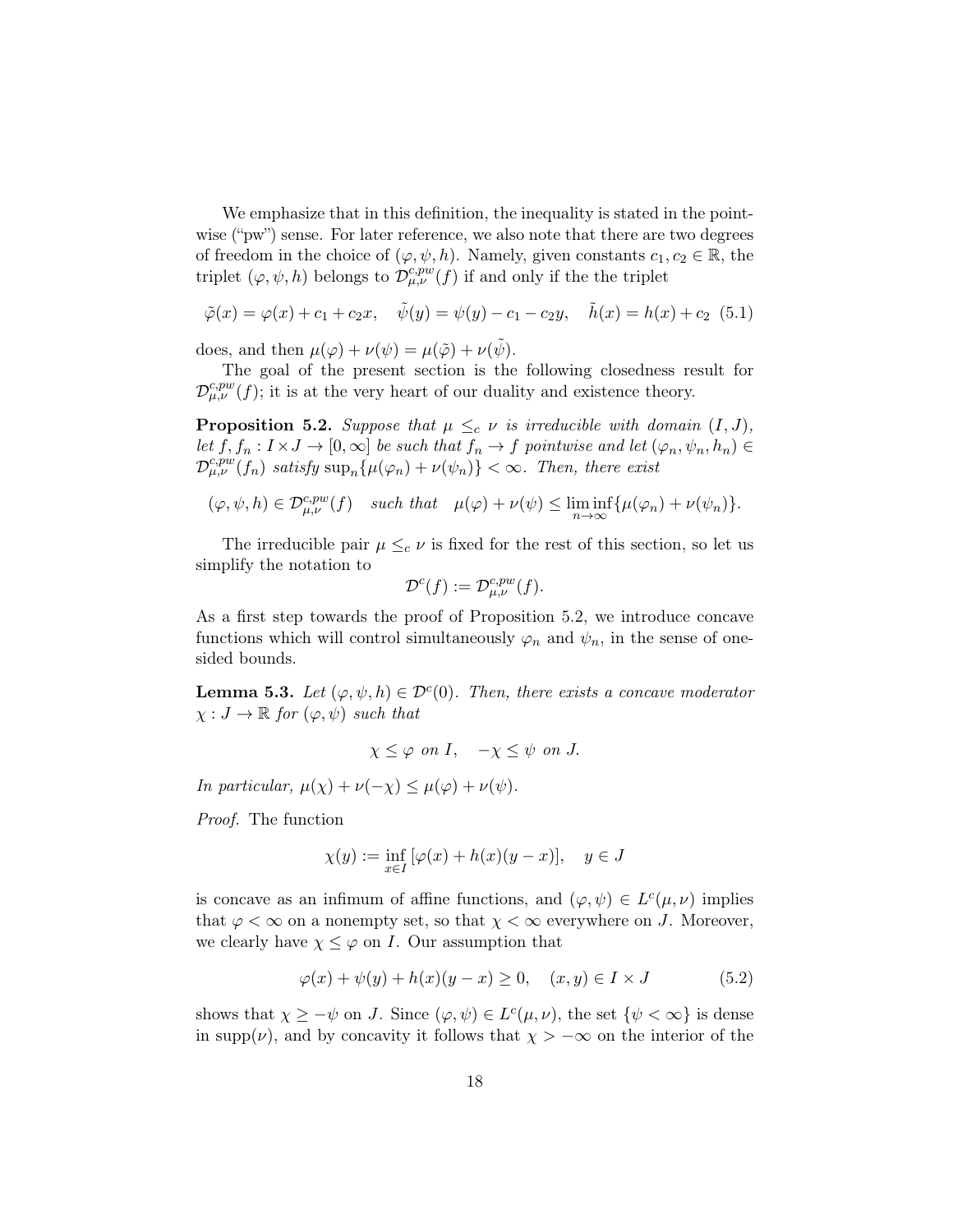convex hull of supp $(\nu)$ ; that is, on the interval I. Moreover,  $\{\psi < \infty\}$  must contain any atom of  $\nu$  and in particular  $J \setminus I$ , so that  $\chi > -\infty$  on J.

Setting  $\bar{\varphi} := \varphi - \chi \geq 0$  and  $\bar{\psi} := \psi + \chi \geq 0$ , we can write [\(5.2\)](#page-17-1) as

$$
\overline{\varphi}(x) + \overline{\psi}(y) + [\chi(x) - \chi(y)] + h(x)(y - x) \ge 0, \quad (x, y) \in I \times J.
$$

Let  $P = \mu \otimes \kappa$  be a disintegration of some  $P \in \mathcal{M}(\mu, \nu)$ . For fixed  $x \in I$ , all four terms above are bounded from below by linearly growing functions. It follows that for  $\mu$ -a.e.  $x \in I$ , the integral of the left-hand side with respect to  $\kappa(x, dy)$  can be computed term-by-term, which yields

$$
\bar{\varphi}(x) + \int \bar{\psi}(y) \kappa(x, dy) + \int [\chi(x) - \chi(y)] \kappa(x, dy).
$$

These three terms are nonnegative, and thus the integral with respect to  $\mu$ can again be computed term-by-term. By Fubini's theorem and Lemma [4.1,](#page-12-2) it follows that

<span id="page-18-0"></span>
$$
P[\bar{\varphi}(X) + \bar{\psi}(Y) + [\chi(X) - \chi(Y)] + h(X)(Y - X)] = \mu(\bar{\varphi}) + \nu(\bar{\psi}) + (\mu - \nu)(\chi).
$$
\n(5.3)

Of course, the left-hand side is also equal to  $P[\varphi(X)+\psi(Y)+h(X)(Y-X)]$ and therefore finite by Remark [4.10.](#page-16-1) Thus, the right-hand side is finite as well. As a result,  $(\bar{\varphi}, \bar{\psi}) \in L^c(\bar{\mu}, \bar{\nu})$  with concave moderator  $\chi$ , and

$$
\mu(\varphi) + \nu(\psi) = \mu(\bar{\varphi}) + \nu(\bar{\psi}) + (\mu - \nu)(\chi) \ge (\mu - \nu)(\chi) = \mu(\chi) + \nu(-\chi)
$$
  
s desired.

as

Let us record a variant of the preceding construction for later use.

<span id="page-18-1"></span>**Remark 5.4.** Let  $(\varphi, \psi, h) : \mathbb{R} \to (-\infty, \infty] \times (-\infty, \infty] \times \mathbb{R}$  be Borel functions such that

$$
\varphi(x) + \psi(y) + h(x)(y - x) \ge 0, \quad (x, y) \in I \times J.
$$

Then,  $(\varphi, \psi) \in L^c(\mu, \nu)$  if and only if  $P[\varphi(X) + \psi(Y) + h(X)(Y - X)] < \infty$ for some (and then all)  $P \in \mathcal{M}(\mu, \nu)$ .

Proof. The "only if" statement is immediate from Remark [4.10.](#page-16-1) For the converse, let  $P[\varphi(X) + \psi(Y) + h(X)(Y - X)] < \infty$  for some  $P \in \mathcal{M}(\mu, \nu);$ then  $\varphi$  is finite  $\mu$ -a.s. and  $\psi$  is finite  $\nu$ -a.s. We can then follow the proof of Lemma [5.3](#page-17-2) up to [\(5.3\)](#page-18-0) to define a concave function  $\chi : J \to \mathbb{R}$  such that  $\bar{\varphi} := \varphi - \chi \geq 0$  and  $\bar{\psi} := \psi + \chi \geq 0$  and

$$
P[\varphi(X) + \psi(Y) + h(X)(Y - X)] = \mu(\bar{\varphi}) + \nu(\bar{\psi}) + (\mu - \nu)(\chi).
$$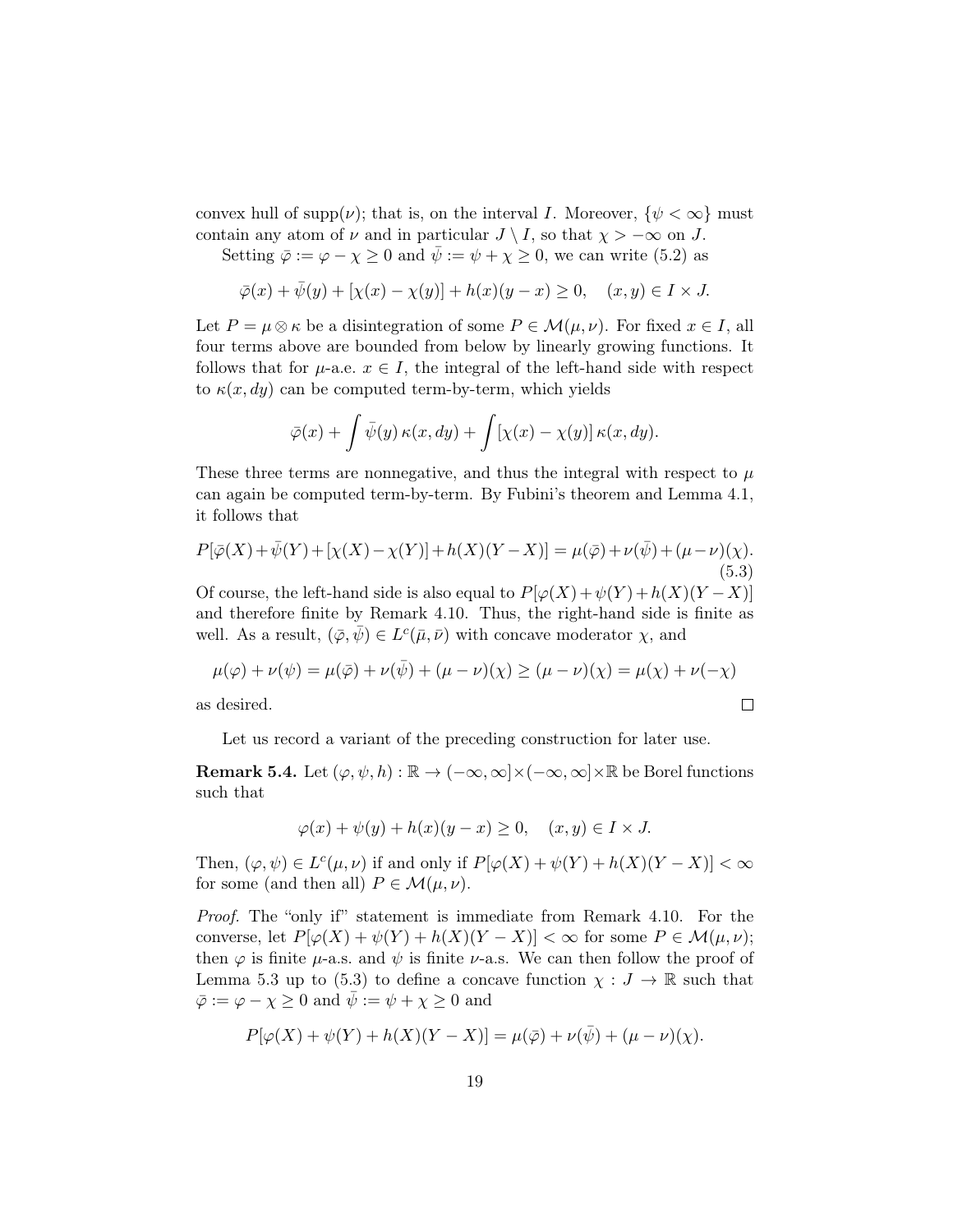Since the left-hand side is finite, the three (nonnegative) terms on the righthand side are finite as well; that is,  $(\varphi, \psi) \in L^c(\mu, \nu)$  with concave moderator  $\chi$ .  $\Box$ 

Our second tool for the main result is a compactness principle for concave functions. Irreducibility is crucial for its proof, so let us restate this standing condition. The notation  $\chi'_n$  refers to the left derivative (say).

<span id="page-19-1"></span>**Proposition 5.5.** Let  $\mu \leq_c \nu$  be irreducible with domain  $(I, J)$  and let  $a \in I$ be the common barycenter of  $\mu$  and  $\nu$ . Let  $\chi_n: J \to \mathbb{R}$  be concave functions such that

$$
\chi_n(a) = \chi'_n(a) = 0
$$
 and  $\sup_{n \ge 1} (\mu - \nu)(\chi_n) < \infty$ .

There exists a subsequence  $\chi_{n_k}$  which converges pointwise on J to a concave function  $\chi : J \to \mathbb{R}$ , and  $(\mu - \nu)(\chi) \leq \liminf_k (\mu - \nu)(\chi_{n_k}).$ 

*Proof.* By our assumption,  $(\mu - \nu)(\chi_n)$  is bounded uniformly in *n*. In view of  $(4.2)$ , this implies that there exists a constant  $C > 0$  such that

$$
0 \le \int_I (u_\mu - u_\nu) \, d\chi_n'' \le C \quad \text{and} \quad 0 \le |\Delta \chi_n| \le C,
$$

where we have used that  $J \setminus I$  consists of (at most two) atoms of  $\nu$  and  $|\Delta \chi_n| = 0$  on *I*. By the same fact, we thus have

<span id="page-19-0"></span>
$$
\lim_{k} |\Delta \chi_{n_k}| = \liminf_{n} |\Delta \chi_n| \tag{5.4}
$$

for a suitable subsequence  $\chi_{n_k}$ ; we may assume that  $n_k = k$ . Moreover, the first inequality shows that the sequence of finite measures defined by  $(u_{\mu}-u_{\nu}) d\chi''_n$  is bounded and thus relatively compact for the weak topology induced by the compactly supported continuous functions on I. Recalling that  $u_{\nu} - u_{\mu}$  is continuous and strictly positive on I, it follows that  $(-\chi''_n)$ is relatively weakly compact as well. In view of  $\chi'_n(a) = 0$ , this implies a uniform bound for the Lipschitz constant of  $\chi_n$  on any given compact subset of I. Using also  $\chi_n(a) = 0$ , the Arzela–Ascoli theorem then yields a function  $\chi: I \to \mathbb{R}$  such that  $\chi_n \to \chi$  locally uniformly, after passing to a subsequence. Clearly  $\chi$  is concave, and integration by parts shows that  $-\chi''_n$ converges weakly to the second derivative measure  $-\chi''$  associated with  $\chi$ . Approximating  $u_{\mu} - u_{\nu}$  from above with compactly supported continuous functions on  $I$ , we then see that

$$
(\mu - \nu)(\chi) = \frac{1}{2} \int_I (u_\mu - u_\nu) \, d\chi'' \le \liminf_{n \to \infty} \frac{1}{2} \int_I (u_\mu - u_\nu) \, d\chi''_n = \liminf_{n \to \infty} (\mu - \nu)(\chi_n).
$$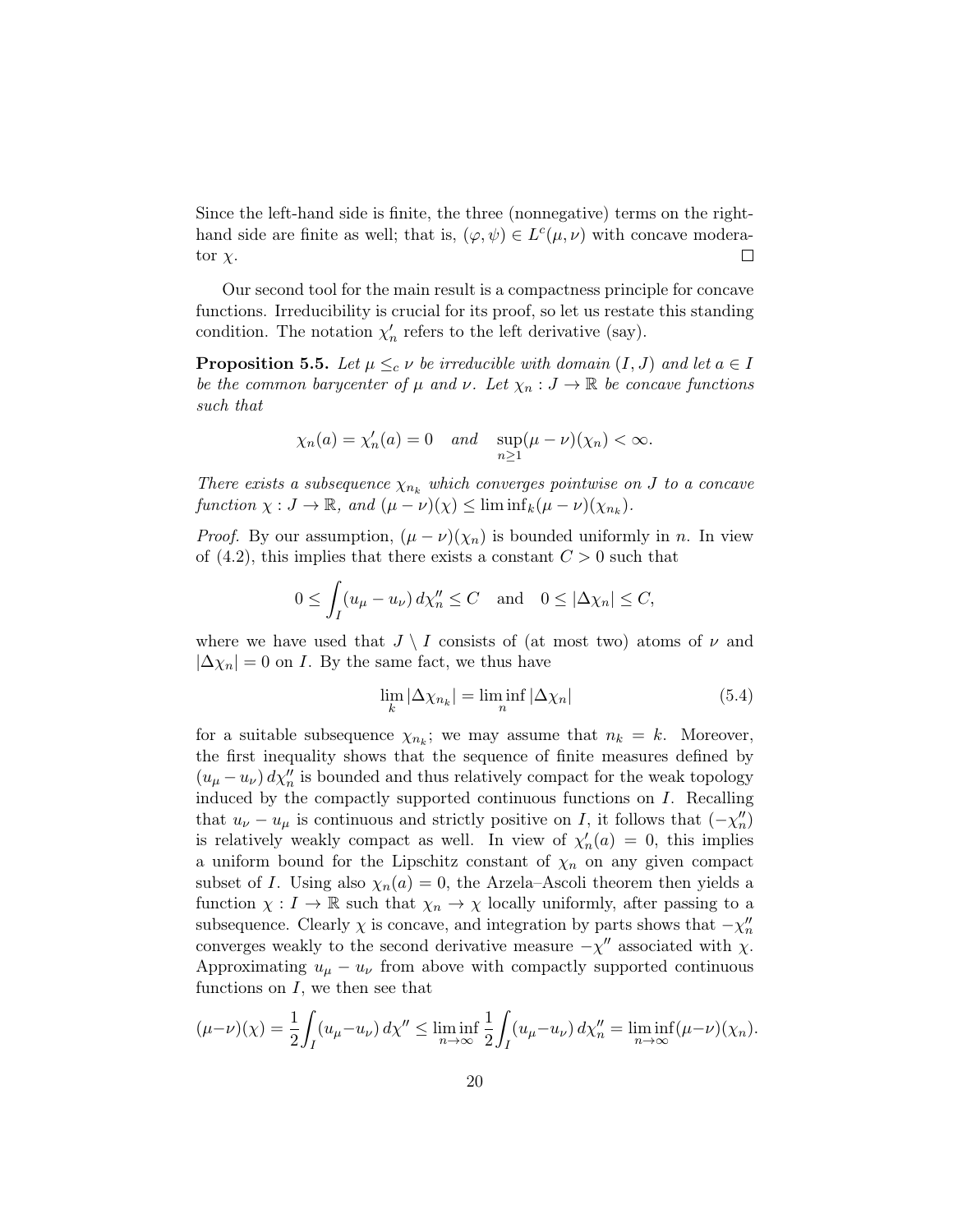Together with [\(5.4\)](#page-19-0), we can define  $\chi$  on J and the result follows via [\(4.2\)](#page-12-1).  $\Box$ 

We can now derive the main result of this section.

Proof of Proposition [5.2.](#page-17-0) Since  $(\varphi_n, \psi_n, h_n) \in \mathcal{D}^c(f_n)$  and  $f_n \geq 0$ , we can introduce the associated concave functions  $\chi_n$  as in Lemma [5.3.](#page-17-2) Normalizing  $(\varphi_n, \psi_n, h_n)$  as in [\(5.1\)](#page-17-3) with suitable constants, we may assume that  $\chi_n(a)$  $\chi'_n(a) = 0$ ; note that the relations  $\chi_n \leq \varphi_n$  and  $-\chi_n \leq \psi_n$  are preserved. After passing to a subsequence, Proposition [5.5](#page-19-1) then yields a pointwise limit  $\chi: J \to \mathbb{R}$  for the  $\chi_n$ .

Since  $\varphi_n \geq \chi_n \to \chi$ , Komlos' lemma (in the form of [\[19,](#page-40-15) Lemma A1.1] and its subsequent remark) shows that there are  $\bar{\varphi}_n \in \text{conv}\{\varphi_n, \varphi_{n+1}, \dots\}$ which converge  $\mu$ -a.s., and similarly for  $\psi_n$ . Without loss of generality, we may assume that  $\bar{\varphi}_n = \varphi_n$ , and similarly for  $\psi_n$ . Thus, setting

$$
\varphi := \limsup \varphi_n
$$
 on  $I$ ,  $\psi := \limsup \psi_n$  on  $J$ 

yields Borel functions  $\varphi$ ,  $\psi$  such that

 $\varphi_n \to \varphi \quad \mu$ -a.s.,  $\varphi - \chi \ge 0$  and  $\psi_n \to \psi \quad \nu$ -a.s.,  $\psi + \chi \ge 0$ .

Fatou's lemma and Proposition [5.5](#page-19-1) then show that

$$
\mu(\varphi - \chi) + \nu(\psi + \chi) + (\mu - \nu)(\chi)
$$
\n
$$
\leq \liminf \mu(\varphi_n - \chi_n) + \liminf \nu(\psi_n + \chi_n) + \liminf (\mu - \nu)(\chi_n)
$$
\n
$$
\leq \liminf [\mu(\varphi_n - \chi_n) + \nu(\psi_n + \chi_n) + (\mu - \nu)(\chi_n)]
$$
\n
$$
= \liminf [\mu(\varphi_n) + \nu(\psi_n)] < \infty.
$$

In particular, this shows that  $(\varphi, \psi) \in L^c(\mu, \nu)$  with concave moderator  $\chi$ , and then the above may be stated more concisely as

$$
\mu(\varphi) + \nu(\psi) \le \liminf \mu(\varphi_n) + \nu(\psi_n).
$$

It remains to find h. For any function  $g: J \to \overline{\mathbb{R}}$ , let  $g^{conc}: J \to \overline{\mathbb{R}}$  denote the concave envelope. Given a sequence of such functions  $g_n$ , we have

$$
\liminf (g_n^{conc}) \ge (\liminf g_n)^{conc}
$$

as  $g_n^{conc} \geq g_n$  and lim inf  $g_n^{conc}$  is concave. Moreover,  $(\varphi_n, \psi_n, h_n) \in \mathcal{D}^c(f_n)$ means that  $\varphi_n(x) + h_n(x)(y - x) \ge f_n(x, y) - \psi_n(y)$  which implies that

$$
\varphi_n(x) + h_n(x)(y - x) \ge [f_n(x, \cdot) - \psi_n]^{conc}(y), \quad (x, y) \in I \times J.
$$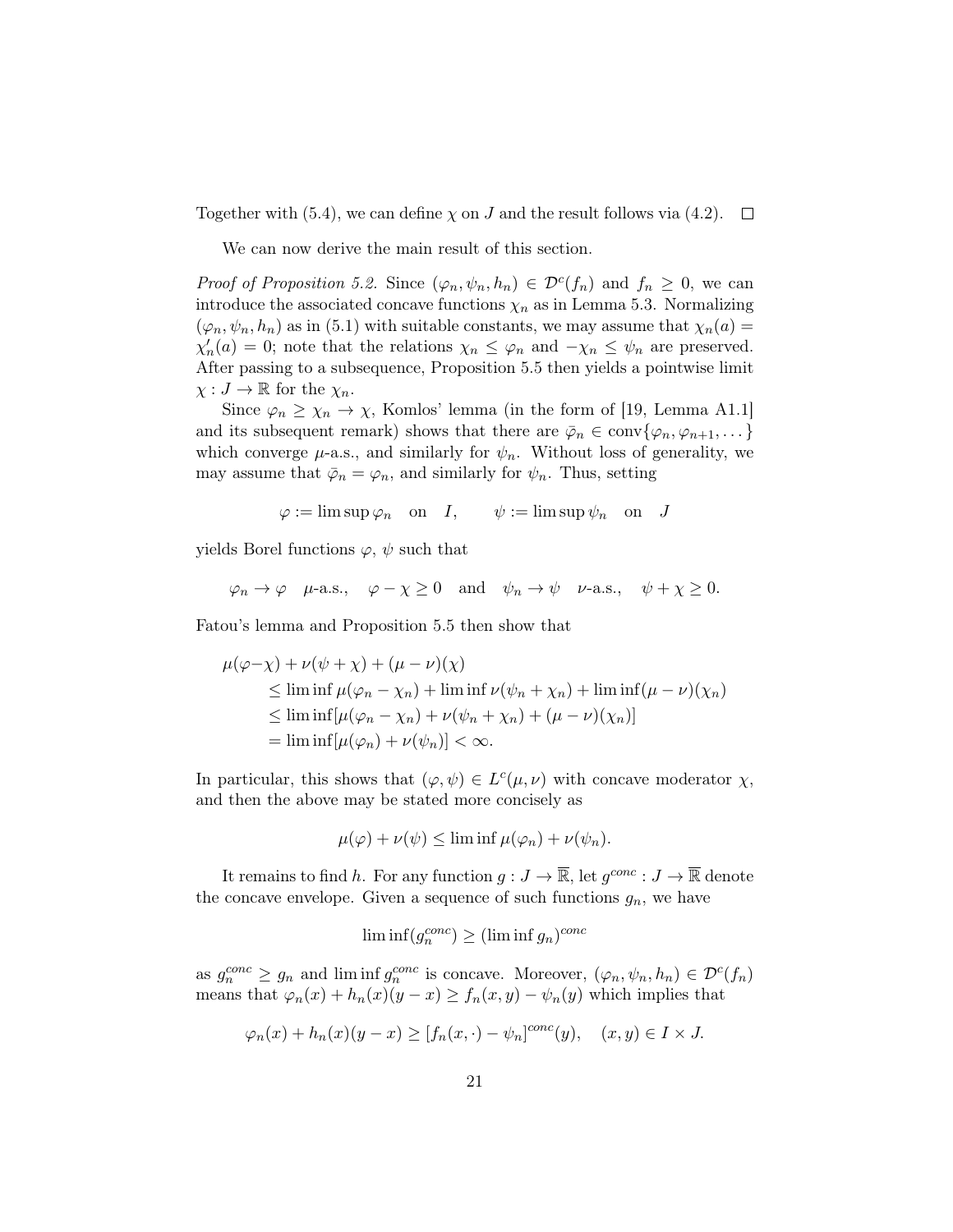Fix  $x \in I$ ; then these two facts yield

$$
\liminf[\varphi_n(x) + h_n(x)(y - x)] \ge \liminf[f_n(x, \cdot) - \psi_n]^{conc}(y)
$$
  
\n
$$
\ge [\liminf(f_n(x, \cdot) - \psi_n)]^{conc}(y)
$$
  
\n
$$
\ge [f(x, \cdot) - \psi]^{conc}(y)
$$
  
\n
$$
=:\hat{\varphi}(x, y)
$$

for all  $y \in J$ , and for the specific choice  $y = x$  we obtain that

$$
\varphi(x) \ge \liminf \varphi_n(x) \ge \hat{\varphi}(x, x).
$$

As  $\nu\{\psi = \infty\} = 0$  and  $f > -\infty$ , we have  $\hat{\varphi}(x, y) > -\infty$  for all  $y \in J$ . If  $x \notin N := \{\varphi = \infty\}$ , the above inequalities also show that  $\hat{\varphi}(x, x) < \infty$ and as a result, the concave function  $\hat{\varphi}(x, \cdot)$  is finite on J and admits a left derivative

$$
h(y) := d^{-1}\hat{\varphi}(x, \cdot)(y) \in \mathbb{R}, \quad y \in I.
$$

By concavity, it follows that

$$
\varphi(x) + h(x)(y - x) \ge \hat{\varphi}(x, x) + h(x)(y - x) \ge \hat{\varphi}(x, y) \ge f(x, y) - \psi(y)
$$

for all  $y \in J$ . Setting  $h := 0$  on N, we then have  $\varphi(x) + \psi(y) + h(x)(y - x) \ge$  $f(x, y)$  for all  $(x, y) \in I \times J$ , because the left-hand side is infinite for  $x \in N$ . Thus,  $(\varphi, \psi, h) \in \mathcal{D}^{c}(f)$  and the proof is complete.  $\Box$ 

# <span id="page-21-0"></span>6 Duality on an Irreducible Component

Let  $\mu \leq_c \nu$  be irreducible with domain  $(I, J)$ . We define the primal and dual values as follows.

**Definition 6.1.** Let  $f : \mathbb{R}^2 \to [0, \infty]$ . The primal problem is

$$
\mathbf{S}_{\mu,\nu}(f) := \sup_{P \in \mathcal{M}(\mu,\nu)} P(f) \in [0,\infty],
$$

where  $P(f)$  refers to the outer integral if f is not measurable. The dual problem is

$$
\mathbf{I}^{pw}_{\mu,\nu}(f):=\inf_{(\varphi,\psi,h)\in\mathcal{D}^{c,pw}_{\mu,\nu}(f)}\{\mu(\varphi)+\nu(\psi)\}\ \in[0,\infty].
$$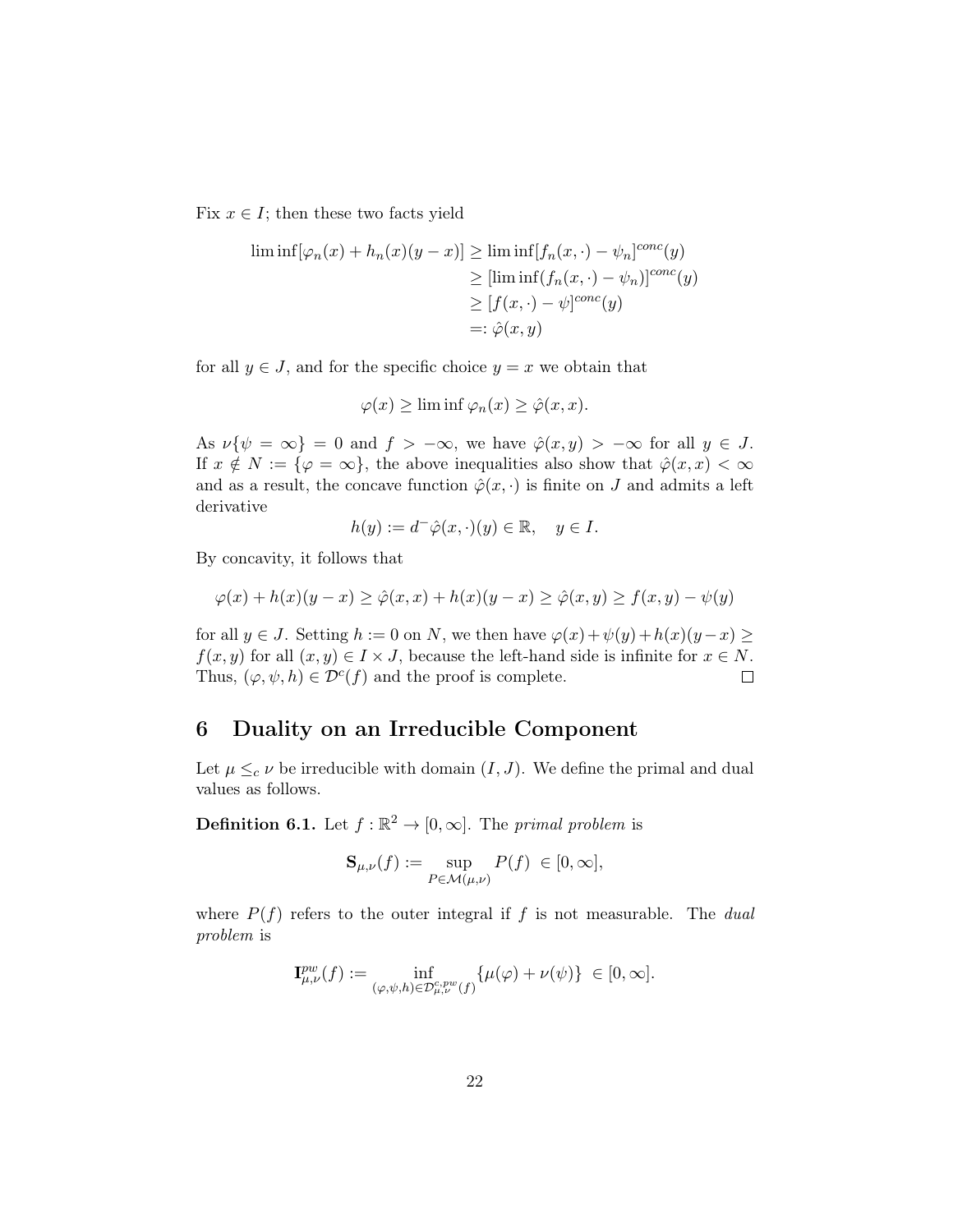The goal of this section is the following duality result; it corresponds to our main result in the case of irreducible marginals. We recall that a function  $f: \mathbb{R}^2 \to [0, \infty]$  is called *upper semianalytic* if the sets  $\{f \ge c\}$  are analytic for all  $c \in \mathbb{R}$ , where a subset of  $\mathbb{R}^2$  is called analytic if it is the (forward) image of a Borel subset of a Polish space under a Borel mapping. Any Borel function is upper semianalytic and any upper semianalytic function is universally measurable; see, e.g., [\[10,](#page-39-14) Chapter 7] for background.

<span id="page-22-0"></span>**Theorem 6.2.** Let  $\mu \leq_c \nu$  be irreducible and let  $f : \mathbb{R}^2 \to [0, \infty]$ .

- (i) If f is upper semianalytic, then  $\mathbf{S}_{\mu,\nu}(f) = \mathbf{I}_{\mu,\nu}^{pw}(f) \in [0,\infty]$ .
- (ii) If  $\mathbf{I}_{\mu,\nu}^{pw}(f) < \infty$ , there exists a dual optimizer  $(\varphi, \psi, h) \in \mathcal{D}_{\mu,\nu}^{c,pw}(f)$ .

The proof of Theorem [6.2](#page-22-0) is based on Proposition [5.2,](#page-17-0) Choquet's theorem and a separation argument, so let us introduce the relevant terminology. Let  $[0,\infty]^{\mathbb{R}^2}$  be the set of all functions  $f:\mathbb{R}^2 \to [0,\infty]$ , let USA<sub>+</sub> be the sublattice of upper semianalytic functions and let  $\mathcal{U}$  be the sublattice of bounded upper semicontinuous functions; note that  $\mathcal U$  is stable with respect to countable infima. A mapping  $\mathbf{C} : [0,\infty]^{\mathbb{R}^2} \to [0,\infty]$  is called a *U*-capacity if it is monotone, sequentially continuous upwards on  $[0,\infty]^{\mathbb{R}^2}$ , and sequentially continuous downwards on  $U$ .

We write  $\mathbf{S}(f) := \mathbf{S}_{\mu,\nu}(f)$  and  $\mathbf{I}(f) := \mathbf{I}^{pw}_{\mu,\nu}(f)$  for the rest of this section; both of these mappings will turn out to be capacities.

<span id="page-22-1"></span>**Lemma 6.3.** The mapping  $S : [0, \infty]^{\mathbb{R}^2} \to [0, \infty]$  is a U-capacity.

*Proof.* Since  $\mathcal{M}(\mu, \nu)$  is weakly compact, this follows by the standard arguments presented, e.g., in [\[33,](#page-40-14) Propositions 1.21, 1.26].  $\Box$ 

Next, we show the absence of a duality gap for upper semicontinuous functions. This result is already known from [\[5,](#page-39-1) Corollary 1.1] which uses a minimax argument and Kellerer's duality theorem [\[33\]](#page-40-14) for classical transport. We shall give a direct and self-contained proof based on Proposition [5.2.](#page-17-0)

<span id="page-22-3"></span>Lemma 6.4. Let  $f \in \mathcal{U}$ ; then  $S(f) = I(f)$ .

*Proof.* Let  $f : \mathbb{R}^2 \to [0, \infty]$  be bounded and upper semicontinuous; then the inequality

<span id="page-22-2"></span>
$$
\mathbf{S}(f) \le \mathbf{I}(f) \tag{6.1}
$$

follows from Remark [4.10.](#page-16-1) Below, we show the converse inequality.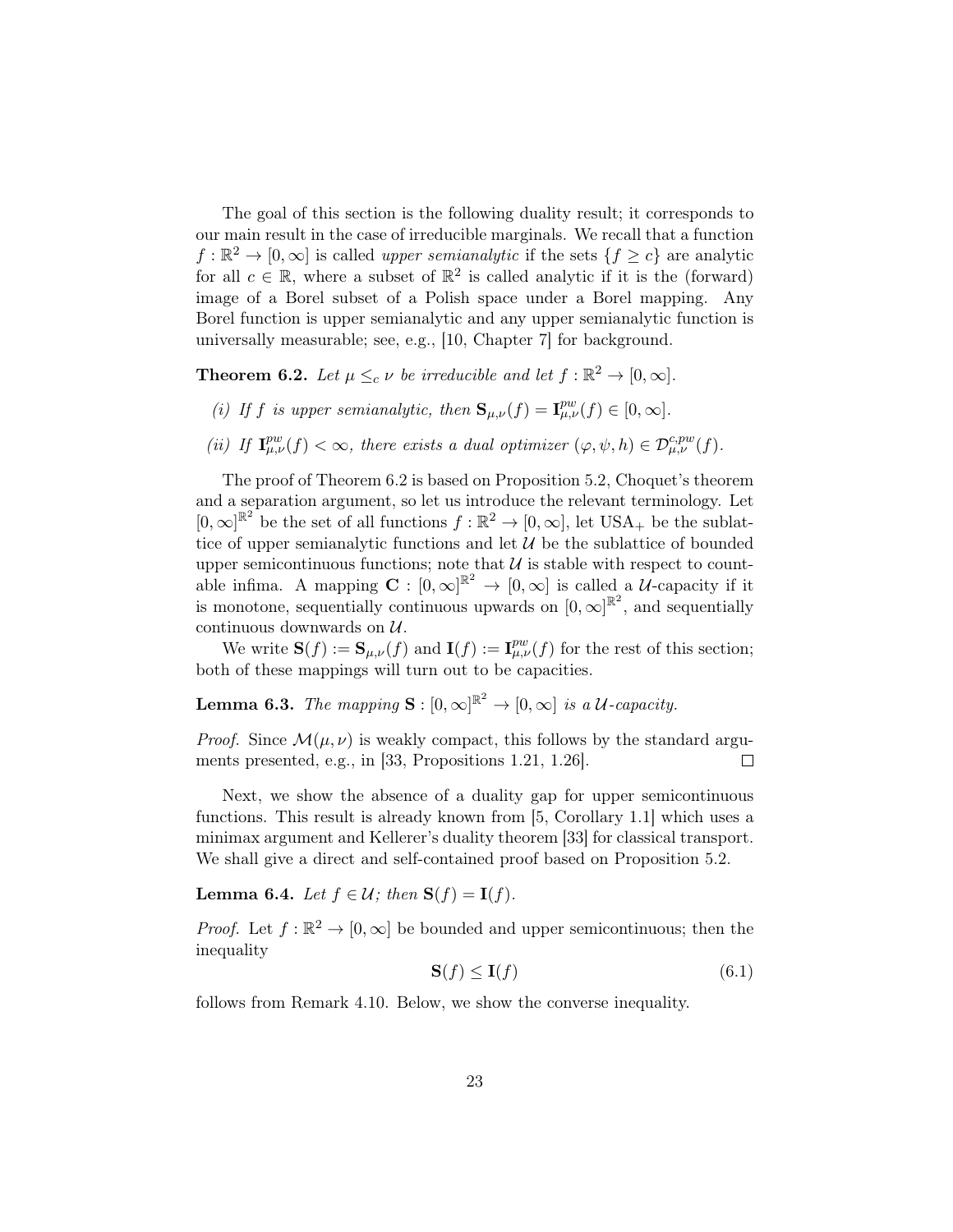(i) We first prove the result for a class of continuous reward functions. This will be a Hahn–Banach argument, which requires us to introduce a suitable space.

Recall that  $\mu$  has a finite first moment. Thus, by the de la Vallée–Poussin theorem, there exists an increasing function  $\zeta_{\mu} : \mathbb{R}_{+} \to \mathbb{R}_{+}$  of superlinear growth such that  $x \mapsto \zeta_\mu(|x|)$  is  $\mu$ -integrable. The same applies to  $\nu$ , and we set

$$
\zeta(x, y) = 1 + \zeta_{\mu}(|x|) + \zeta_{\nu}(|y|), \quad (x, y) \in \mathbb{R}^2.
$$

Let  $C_{\zeta} = C_{\zeta}(\mathbb{R}^2)$  be the vector space of all continuous functions  $f : \mathbb{R}^2 \to \mathbb{R}$ such that  $f/\zeta$  vanishes at infinity; this includes all continuous functions of linear growth. We equip  $C_{\zeta}$  with the norm  $|f|_{\zeta} := |f/\zeta|_{\infty}$ , where  $|\cdot|_{\infty}$  is the uniform norm.

Let  $f \in C_{\mathcal{C}}$ . Then, setting  $\varphi_0(x) = \zeta_{\mu}(|x|)$  and  $\psi_0(y) = \zeta_{\mu}(|y|)$ , we have

$$
-c(1 + \varphi_0 + \psi_0) \le f \le c(1 + \varphi_0 + \psi_0)
$$

for some constant c, showing in particular that  $S(f)$  is finite. Thus, we may assume that  $S(f) = 0$  by a translation. Consider the set

$$
K = \{ g \in C_{\zeta} : \mathbf{I}(g) \le 0 \}.
$$

This is a convex cone in  $C_{\zeta}$ , and Proposition [5.2](#page-17-0) implies that K is closed; here we use that a convergent sequence in  $C_{\zeta}$  is uniformly bounded from below by a function of the form  $-c(1 + \varphi_0 + \psi_0)$ .

Assume for contradiction that  $\mathbf{I}(f) > 0$ ; that is,  $f \notin K$ . Then the Hahn– Banach theorem and the cone property yield a linear functional  $\ell \in C_{\zeta}^*$ such that  $\ell(K) \subseteq \mathbb{R}^-$  and  $\ell(f) > 0$ . We will argue below that  $\ell$  can be represented by a finite signed measure  $\pi$ . Note that  $\ell(K) \subseteq \mathbb{R}^-$  and the fact that K contains all functions of the form  $\varphi(X) - \mu(\varphi)$  with  $\varphi \in C_b(\mathbb{R})$ imply that  $\ell(\varphi(X)) = \mu(\varphi)$  for all  $\varphi \in C_b(\mathbb{R})$ ; i.e.,  $\mu$  is the first marginal of  $\pi$ , and similarly  $\nu$  is the second marginal. Thus,  $\pi \in \Pi(\mu, \nu)$ . Moreover, if  $h \in C_b(\mathbb{R})$ , then the function  $h(X)(Y - X)$  is in  $C_{\zeta}$  due to its linear growth, and a scaling argument shows that  $\ell(h(X)(Y - X)) = 0$ . This implies that  $\pi$  is a martingale transport; i.e.,  $\pi \in \mathcal{M}(\mu, \nu)$ . But now  $\pi(f) = \ell(f) > 0$ contradicts  $\mathbf{S}(f) = 0$ , and we have shown that  $\mathbf{I}(f) \leq \mathbf{S}(f)$ .

It remains to argue that  $C_{\zeta}^*$  can be represented by finite signed measures. Indeed,  $f \mapsto f/\zeta$  is an isomorphism of normed spaces from  $C_{\zeta}$  to the usual space  $C_0(\mathbb{R}^2)$  of continuous functions vanishing at infinity with the uniform norm. By Riesz' representation theorem, any continuous linear functional on  $C_0(\mathbb{R}^2)$  can be represented by a signed measure m, and hence any  $\ell \in C^*_\zeta$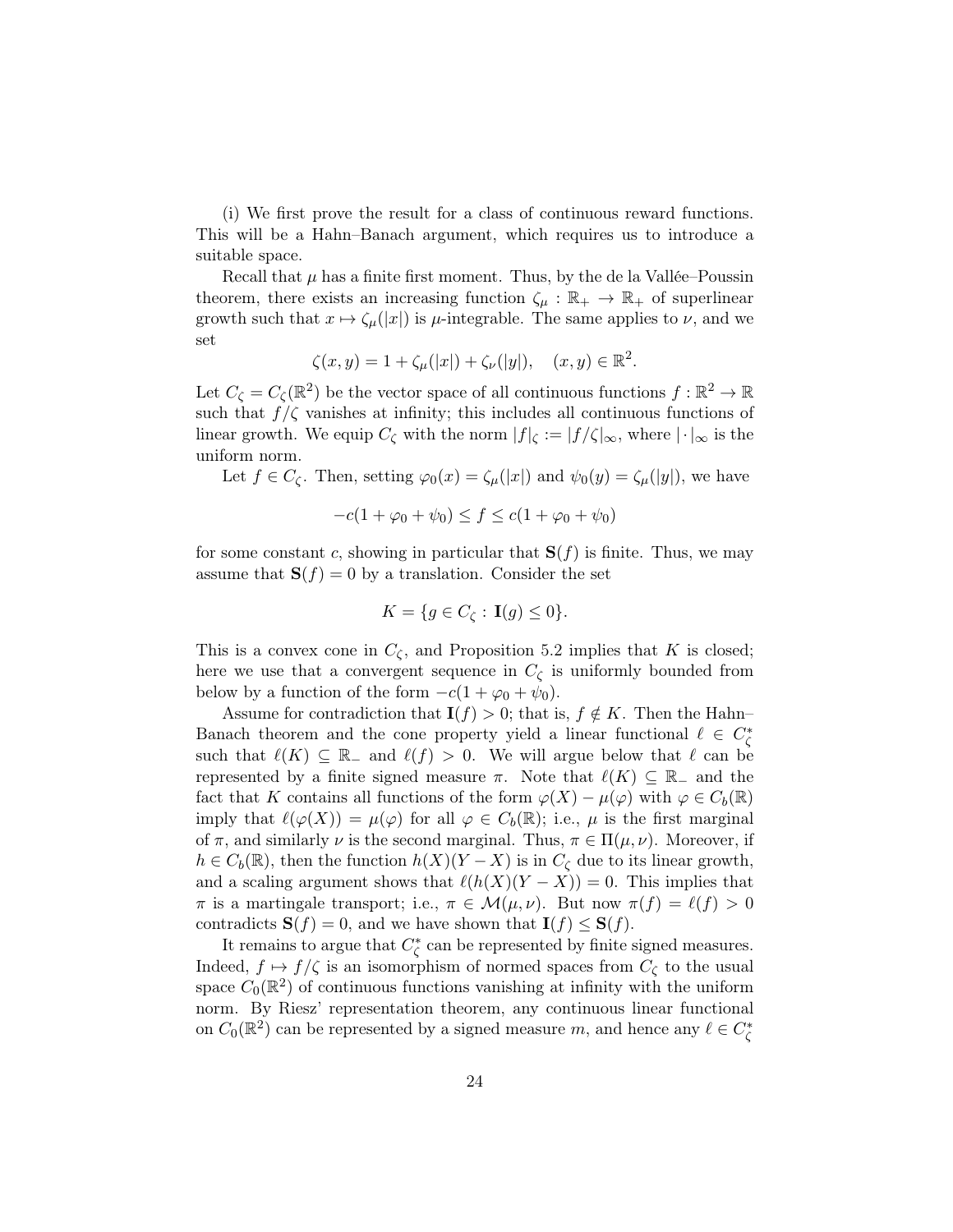can be represented as  $\ell(f) = m(f/\zeta)$ . Using  $1/\zeta \in C_0(\mathbb{R}^2) \subseteq L^1(m)$  as a Radon–Nikodym density,  $\ell$  is thus represented by the finite signed measure  $d\bar{m} = (1/\zeta) dm$ .

(ii) Let f be bounded and upper semicontinuous, then there exist  $f_n \in$  $C_b(\mathbb{R}^2) \subseteq C_{\zeta}$  decreasing to f and we have  $\mathbf{S}(f_n) = \mathbf{I}(f_n)$  for all n by part (i) of this proof. As  $S(f_n) \to S(f)$  by the decreasing continuity of S, cf. Lemma [6.3,](#page-22-1) it remains to show that  $\mathbf{I}(f_n) \to \mathbf{I}(f)$ . Since  $f \leq f_n$ , we have  $I(f) \leq I(f_n)$  for all n. On the other hand, [\(6.1\)](#page-22-2) shows that

$$
\lim \mathbf{I}(f_n) = \lim \mathbf{S}(f_n) = \mathbf{S}(f) \le \mathbf{I}(f)
$$

and this completes the proof.

Our last preparation for the proof of Theorem [6.2](#page-22-0) is to show that I is a capacity; again, this is a consequence of the closedness result in Proposition [5.2.](#page-17-0)

<span id="page-24-0"></span>**Lemma 6.5.** The mapping  $\mathbf{I}: [0, \infty]^{\mathbb{R}^2} \to [0, \infty]$  is a U-capacity.

*Proof.* As  $I = S$  on U by Lemma [6.4,](#page-22-3) Lemma [6.3](#page-22-1) already shows that I is sequentially continuous downwards on U. Let  $f, f_n \in [0, \infty]^{\mathbb{R}^2}$  be such that  $f_n$  increases to f; we need to show that  $I(f_n) \to I(f)$ . It is clear that **I** is monotone; in particular,  $\mathbf{I}(f) \geq \limsup \mathbf{I}(f_n)$ , and  $\mathbf{I}(f_n) \to \mathbf{I}(f)$  if  $\sup_n \mathbf{I}(f_n) = \infty.$ 

Hence, we only need to show  $\mathbf{I}(f) \leq \liminf \mathbf{I}(f_n)$  under the condition that  $\sup_n \mathbf{I}(f_n) < \infty$ . Indeed, by the definition of  $\mathbf{I}(f_n)$  there exist  $(\varphi_n, \psi_n, h_n) \in$  $\mathcal{D}_{\mu,\nu}^{\overline{c,pw}}(f_n)$  with

$$
\mu(\varphi_n)+\nu(\psi_n)\leq \mathbf{I}(f_n)+1/n.
$$

Proposition [5.2](#page-17-0) then yields  $(\varphi, \psi, h) \in \mathcal{D}_{\mu,\nu}^{c,pw}(f)$  with

$$
\mu(\varphi) + \nu(\psi) \le \liminf [\mathbf{I}(f_n) + 1/n],
$$

showing that  $\mathbf{I}(f) \leq \liminf \mathbf{I}(f_n)$  as desired.

We can now deduce the main result of this section.

Proof of Theorem [6.2.](#page-22-0) (i) In view of Lemma [6.3,](#page-22-1) Choquet's capacitability theorem shows that

$$
\mathbf{S}(f) = \sup \{ \mathbf{S}(g) : g \in \mathcal{U}, g \le f \}, \quad f \in \text{USA}_+.
$$

By Lemma [6.5,](#page-24-0) the same approximation formula holds for **I**, and as  $S = I$ on U by Lemma [6.4,](#page-22-3) it follows that  $S = I$  on USA<sub>+</sub>.

(ii) To see that the infimum is attained when it is finite, it suffices to apply Proposition [5.2](#page-17-0) with the constant sequence  $f_n = f$ .  $\Box$ 

 $\Box$ 

 $\Box$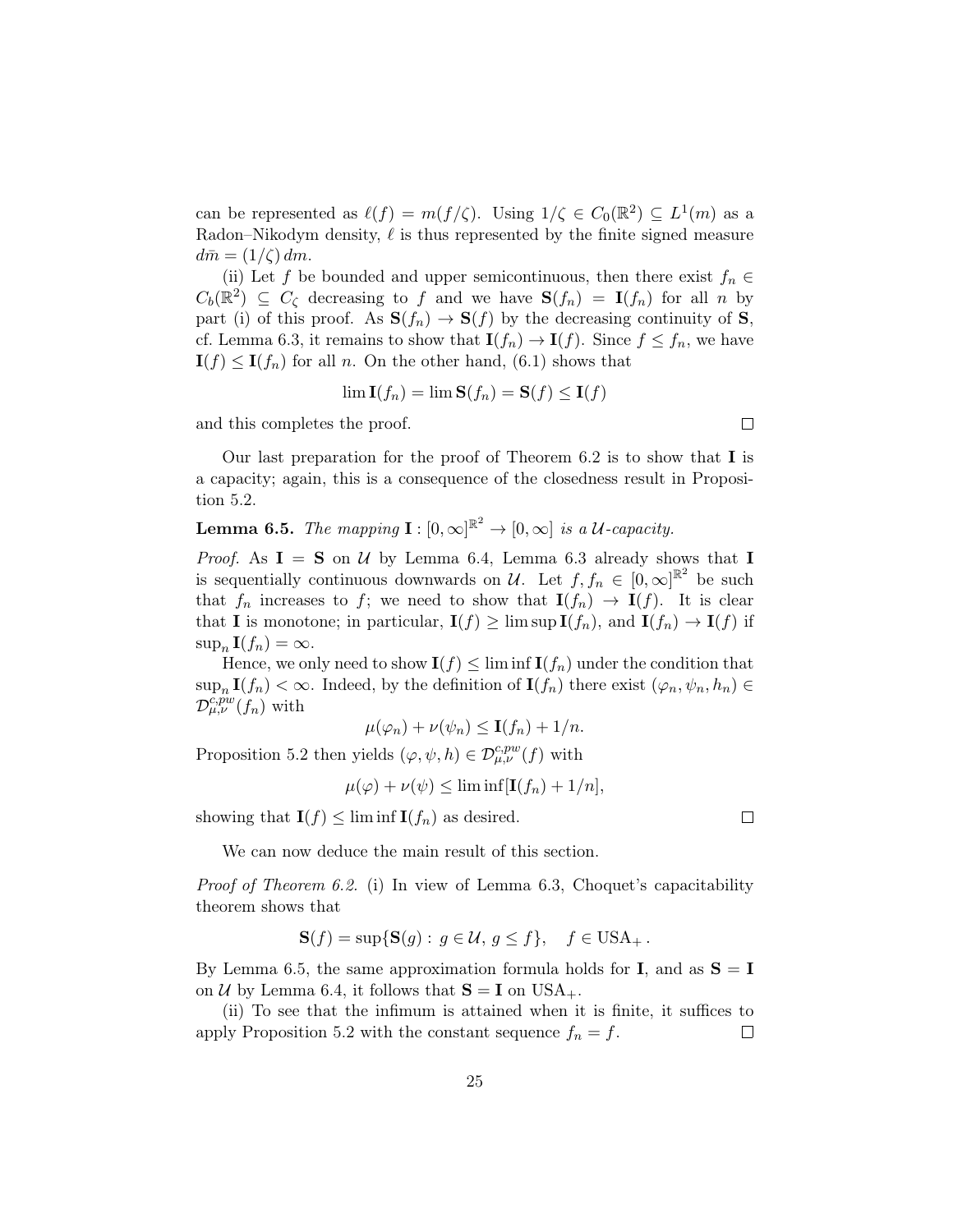# <span id="page-25-0"></span>7 Main Results

#### 7.1 Duality

Let  $\mu \leq_c \nu$  be probability measures in convex order and let  $f : \mathbb{R}^2 \to [0, \infty]$ be a Borel function. We continue to denote the primal problem by

$$
\mathbf{S}_{\mu,\nu}(f) := \sup_{P \in \mathcal{M}(\mu,\nu)} P(f),
$$

as in the irreducible case. Some more notation needs to be introduced for the dual problem. Let us first recall from Proposition [2.3](#page-7-2) the decompositions

$$
\mu = \sum_{k \ge 0} \mu_k, \quad \nu = \sum_{k \ge 0} \nu_k,
$$

where  $\mu_k \leq_c \nu_k$  is irreducible with domain  $(I_k, J_k)$  for  $k \geq 1$  and  $\mu_0 = \nu_0$ . Moreover,  $P_0$  denotes the unique element of  $\mathcal{M}(\mu_0, \nu_0)$ .

Let  $(\varphi, \psi, h) : \mathbb{R} \to \overline{\mathbb{R}} \times \overline{\mathbb{R}} \times \mathbb{R}$  be Borel. Since  $P_0$  is concentrated on the diagonal  $\Delta$ , we have

$$
\varphi(X) + \psi(Y) + h(X)(Y - X) = \varphi(X) + \psi(X) \quad P_0\text{-a.s.};
$$

that is, the function h plays no role and  $\varphi, \psi$  enter only through their sum. In fact, the dual problem associated to  $(\mu_0, \nu_0)$  is trivially solved, for instance, by setting  $\varphi(x) = f(x, x)$  and  $\psi = 0$ . There is no need to use integrability modulo concave functions, but to simplify the notation below, we set

$$
L^{c}(\mu_0, \nu_0) := \{(\varphi, \psi) : \varphi + \psi \in L^{1}(\mu_0)\}
$$

and  $\mu_0(\varphi) + \nu_0(\psi) := \mu_0(\varphi + \psi)$  for  $(\varphi, \psi) \in L^c(\mu_0, \nu_0)$ . Moreover,  $\mathcal{D}^{c, pw}_{\mu_0, \nu_0}(f)$ is the set of all  $(\varphi, \psi, h)$  with  $(\varphi, \psi) \in L^c(\mu_0, \nu_0)$  and

$$
\varphi(x) + \psi(x) \ge f(x, x), \quad x \in I_0.
$$

Finally, it will be convenient to define  $\mathbf{S}_{\mu_0,\nu_0}(f) := P_0(f) \equiv \mu_0(f(X,X)).$ 

We can now introduce the domain for the dual problem on the whole real line.

**Definition 7.1.** Let  $L^c(\mu, \nu)$  be the set of all Borel functions  $\varphi, \psi : \mathbb{R} \to \overline{\mathbb{R}}$ such that  $(\varphi, \psi) \in L^c(\mu_k, \nu_k)$  for all  $k \geq 0$  and

$$
\sum_{k\geq 0}|\mu_k(\varphi)+\nu_k(\psi)|<\infty.
$$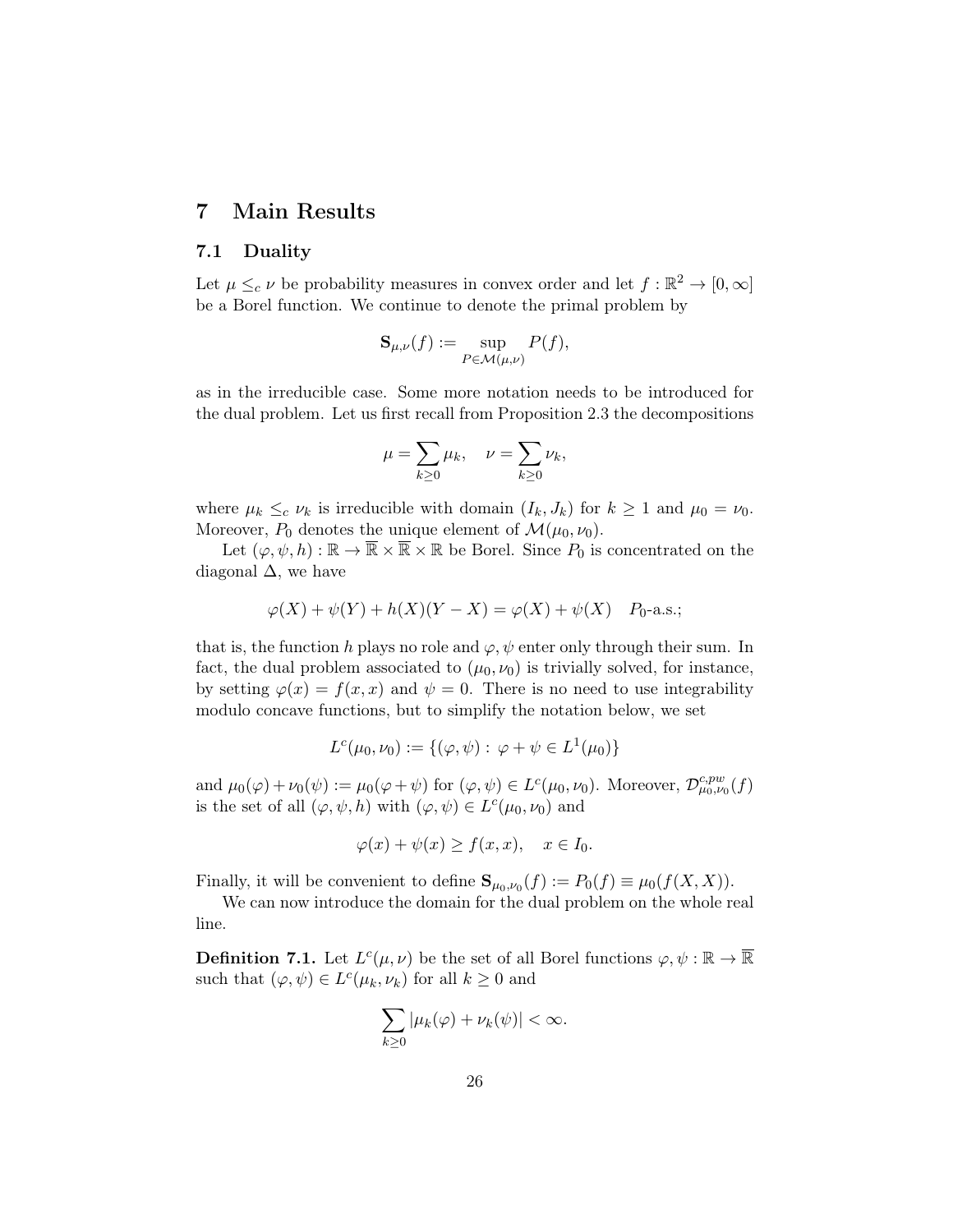For  $(\varphi, \psi) \in L^c(\mu, \nu)$ , we define

$$
\mu(\varphi) + \nu(\psi) := \sum_{k \ge 0} \{ \mu_k(\varphi) + \nu_k(\psi) \} < \infty,
$$

and  $\mathcal{D}^c_{\mu,\nu}(f)$  is the set of all Borel functions  $(\varphi,\psi,h):\mathbb{R}\to\overline{\mathbb{R}}\times\overline{\mathbb{R}}\times\mathbb{R}$  such that  $(\varphi, \psi) \in L^c(\mu, \nu)$  and

$$
\varphi(X) + \psi(Y) + h(X)(Y - X) \ge f(X, Y) \quad \mathcal{M}(\mu, \nu)\text{-q.s.}
$$

Finally,

$$
\mathbf{I}_{\mu,\nu}(f) := \inf_{(\varphi,\psi,h)\in\mathcal{D}^c_{\mu,\nu}(f)} \{\mu(\varphi) + \nu(\psi)\} \in [0,\infty].
$$

We emphasize that the dual domain  $\mathcal{D}^c_{\mu,\nu}(f)$  is now defined in the quasisure sense. Before making precise the correspondence with the individual components, let us recall that the intervals  $J_k$  may overlap at their endpoints, so we have to avoid counting certain things twice. Indeed, let  $(\varphi_k, \psi_k, h_k) \in$  $\mathcal{D}^{c,pw}_{\mu_k,\nu_k}(f)$ . If  $J_k$  contains one of its endpoints, it is an atom of  $\nu$  and hence  $\psi_k$ is finite on  $J_k \setminus I_k$ . Translating  $\psi_k$  by an affine function and shifting  $\varphi_k$  and  $h_k$  accordingly, cf. [\(5.1\)](#page-17-3), we can thus normalize  $(\varphi_k, \psi_k, h_k)$  such that

<span id="page-26-0"></span>
$$
\psi_k = 0 \quad \text{on} \quad J_k \setminus I_k. \tag{7.1}
$$

On the strength of our analysis of the  $\mathcal{M}(\mu, \nu)$ -polar sets, the dual domain can be decomposed as follows.

<span id="page-26-1"></span>**Lemma 7.2.** Let  $f : \mathbb{R}^2 \to [0, \infty]$  be Borel, let  $\mu \leq_c \nu$  and let  $\mu_k, \nu_k$  be as in Proposition [2.3.](#page-7-2)

(i) Let  $(\varphi_k, \psi_k, h_k) \in \mathcal{D}_{\mu_k, \nu_k}^{c, pw}(f)$  for  $k \geq 1$ , normalized as in [\(7.1\)](#page-26-0), and let  $\varphi_0(x) = f(x, x)$  and  $\psi_0 = 0$ . If  $\sum_{k \geq 0} {\{\mu(\varphi_k) + \nu(\psi_k)\}} < \infty$ , then

$$
\varphi:=\sum_{k\geq 0}\varphi_k\mathbf{1}_{I_k},\quad \psi:=\sum_{k\geq 1}\psi_k\mathbf{1}_{J_k},\quad h:=\sum_{k\geq 1}h_k\mathbf{1}_{I_k}
$$

satisfies  $(\varphi, \psi, h) \in \mathcal{D}^c_{\mu,\nu}(f)$  and  $\mu(\varphi) + \nu(\psi) = \sum_{k \geq 0} \mu_k(\varphi_k) + \nu_k(\psi_k)$ .

(ii) Conversely, let  $(\varphi, \psi, h) \in \mathcal{D}^c_{\mu,\nu}(f)$ . After changing  $\varphi$  on a  $\mu$ -nullset and  $\psi$  on a v-nullset, we have  $(\varphi, \psi, h) \in \mathcal{D}^{c, pw}_{\mu_k, \nu_k}(f)$  for  $k \geq 0$  and

$$
\sum_{k\geq 0} {\mu_k(\varphi) + \nu_k(\psi)} = \mu(\varphi) + \nu(\psi) < \infty.
$$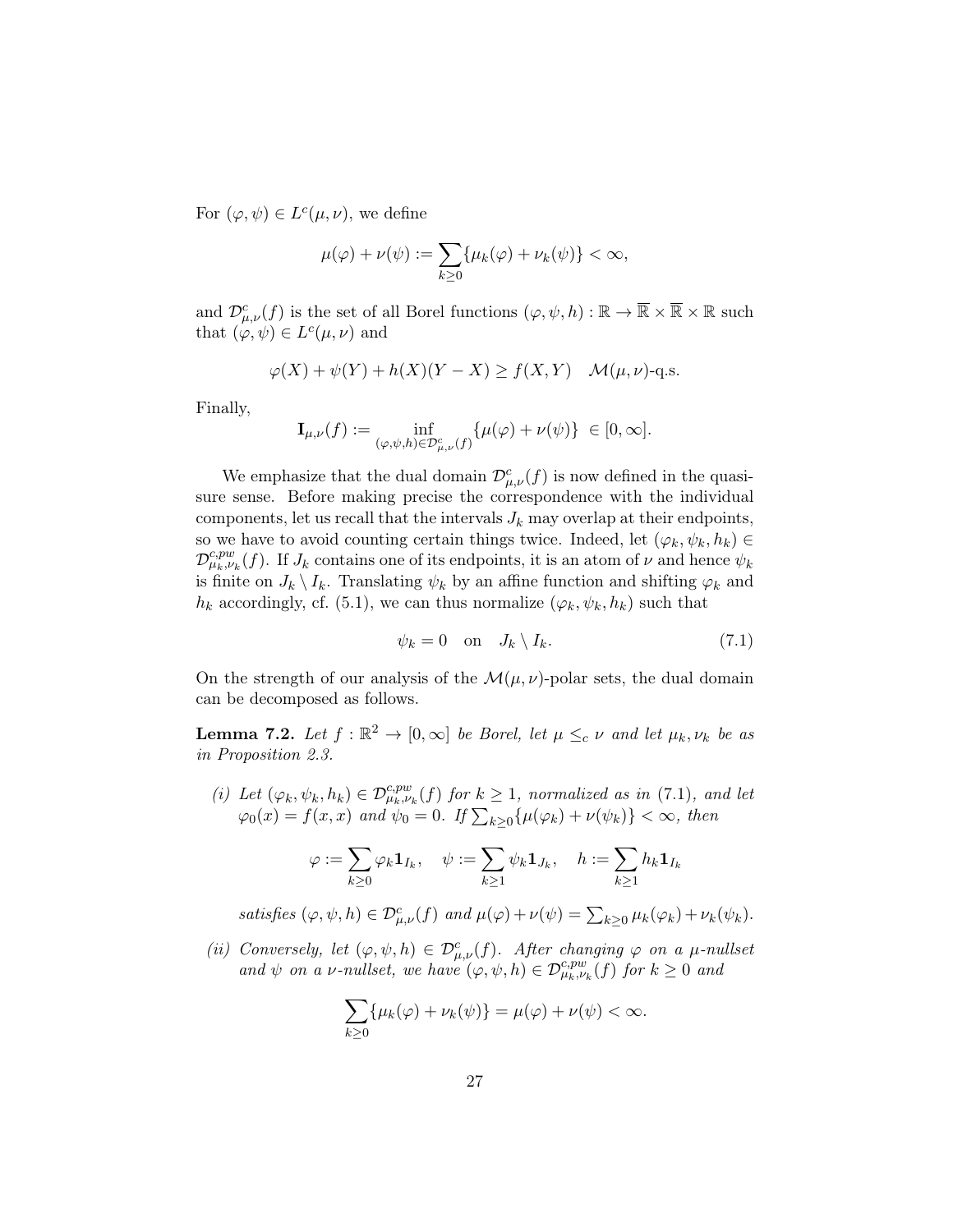Proof. In essence, this is a direct consequence of Proposition [2.3](#page-7-2) and Theo-rem [3.2.](#page-9-0) For (i), we note that  $\mu(\varphi_k) + \nu(\psi_k) \geq 0$  for all k, so that the sum is always well defined. Regarding (ii), let B be the polar set of all  $(x, y)$ such that  $\varphi(x) + \psi(y) + h(x)(y - x) < f(x, y)$ ; note that B is Borel because all these functions are Borel. Then for each  $k \geq 1$ , the set  $B \cap (I_k \times J_k)$  is contained in a union  $(N^k_\mu \times \mathbb{R}) \cup (\mathbb{R} \times N^k_\nu)$ , where  $N^k_\mu$  is  $\mu$ -null and  $N^k_\nu$  is *ν*-null. We then set  $\varphi = \infty$  on  $\cup_{k \geq 1} N_{\nu}^{k}$  as well as on the  $\mu_0$ -nullset  $B \cap \Delta_0$ . Proceeding analogously with  $\psi$ , we obtain the desired properties. □

**Remark 7.3.** (i) Suppose that  $\mu \leq_c \nu$  is irreducible. Then, Lemma [7.2](#page-26-1) implies that the pointwise and the quasi-sure formulation of the dual problem agree:

$$
\mathbf{I}_{\mu,\nu}^{pw}(f) = \mathbf{I}_{\mu,\nu}(f)
$$

if  $f = 0$  outside the domain  $(I, J)$ , and otherwise the difference is  $P_0(f)$  due to our definitions. Without the irreducibility condition, the formulations may differ fundamentally; cf. Example [8.1.](#page-32-0)

(ii) As a sanity check on our definitions, we note that

$$
\mu(\varphi) + \nu(\psi) = P[\varphi(X) + \psi(Y) + h(X)(Y - X)], \quad P \in \mathcal{M}(\mu, \nu)
$$

whenever  $(\varphi, \psi, h) \in \mathcal{D}_{\mu,\nu}^c(f)$  for some  $f \geq 0$ , as a consequence of Lemma [7.2](#page-26-1) and Remark [4.10.](#page-16-1)

We can now state our main duality result.

<span id="page-27-0"></span>**Theorem 7.4.** Let  $f : \mathbb{R}^2 \to [0, \infty]$  be Borel and let  $\mu \leq_c \nu$ . Then

$$
\mathbf{S}_{\mu,\nu}(f) = \mathbf{I}_{\mu,\nu}(f) \in [0,\infty].
$$

If  $\mathbf{I}_{\mu,\nu}(f) < \infty$ , there exists an optimizer  $(\varphi, \psi, h) \in \mathcal{D}^c_{\mu,\nu}(f)$  for  $\mathbf{I}_{\mu,\nu}(f)$ .

*Proof.* We first show that  $S_{\mu,\nu}(f) \leq I_{\mu,\nu}(f)$ . To this end, we may assume that  $\mathbf{I}_{\mu,\nu}(f) < \infty$ , so that there exists some  $(\varphi, \psi, h) \in \mathcal{D}^c_{\mu,\nu}(f)$ . By Lemma [7.2,](#page-26-1) this induces  $(\varphi, \psi, h) \in \mathcal{D}_{\mu_k, \nu_k}^{c, pw}(f)$ , and so the duality result of Theorem [6.2](#page-22-0) yields that

$$
\mathbf{S}_{\mu,\nu}(f) \leq \sum_{k\geq 0} \mathbf{S}_{\mu_k,\nu_k}(f) \leq \sum_{k\geq 0} {\mu_k(\varphi) + \nu_k(\psi)} = \mu(\varphi) + \nu(\psi) < \infty.
$$

The claim follows as  $(\varphi, \psi, h) \in \mathcal{D}^c_{\mu,\nu}(f)$  was arbitrary.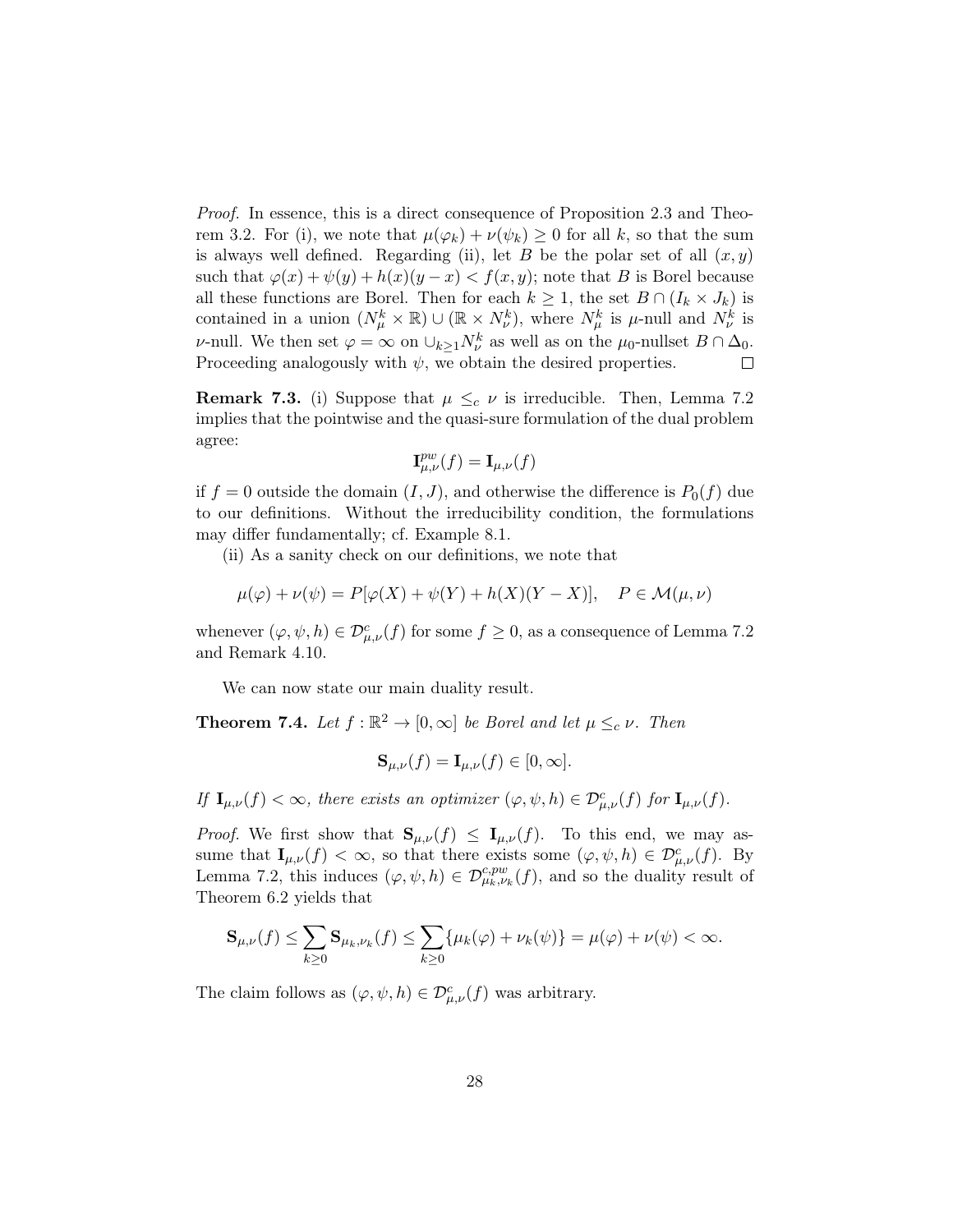Next, we prove that  $\mathbf{S}_{\mu,\nu}(f) \geq \mathbf{I}_{\mu,\nu}(f)$ , for which we may assume that  $\mathbf{S}_{\mu,\nu}(f) < \infty$ . Then  $\mathbf{S}_{\mu_k,\nu_k}(f) < \infty$  for all  $k \geq 0$  and by Theorem [6.2](#page-22-0) there exist  $(\varphi_k, \psi_k, h_k) \in \mathcal{D}_{\mu_k, \nu_k}^{c, \tilde{p}_w^{w}}(f)$  such that

$$
\mathbf{S}_{\mu,\nu}(f) = \sum_{k \ge 0} \mathbf{S}_{\mu_k,\nu_k}(f) = \sum_{k \ge 0} {\mu_k(\varphi_k) + \nu_k(\psi_k)}.
$$

With the induced  $(\varphi, \psi, h) \in \mathcal{D}^c_{\mu,\nu}(f)$  as in Lemma [7.2,](#page-26-1) it follows that

 $\mathbf{S}_{\mu,\nu}(f) = \mu(\varphi) + \nu(\psi) \geq \mathbf{I}_{\mu,\nu}(f) \geq \mathbf{S}_{\mu,\nu}(f),$ 

which shows both the claimed inequality and that  $(\varphi, \psi, h) \in \mathcal{D}^c_{\mu,\nu}(f)$  is optimal for  $\mathbf{I}_{\mu,\nu}(f)$ .  $\Box$ 

Some remarks on the main result are in order.

<span id="page-28-0"></span>Remark 7.5. The lower bound on f in Theorem [7.4](#page-27-0) can easily be relaxed. Indeed, let  $f : \mathbb{R}^2 \to \overline{\mathbb{R}}$  be Borel and suppose there exist Borel functions  $(\varphi, \psi, h) : \mathbb{R} \to \overline{\mathbb{R}} \times \overline{\mathbb{R}} \times \mathbb{R}$  such that  $\varphi \in L^1(\mu), \psi \in L^1(\nu)$  and

$$
f(X,Y) \ge \varphi(X) + \psi(Y) + h(X)(Y - X) \quad \mathcal{M}(\mu, \nu) - \text{q.s.}
$$

Then, we may apply Theorem [7.4](#page-27-0) to

$$
\bar{f} := [f(X, Y) - \varphi(X) - \psi(Y) - h(X)(Y - X)]^{+}
$$

and the conclusion for f follows, except that now  $\mathbf{S}_{\mu,\nu}(f) = \mathbf{I}_{\mu,\nu}(f)$  has values in  $(-\infty, \infty]$ . However, the lower bound cannot be eliminated completely; cf. Example [8.6](#page-37-0)

We recall that in general, the duality theorem can only hold with a relaxed notion of integrability; cf. Examples [8.4](#page-34-0) and [8.5.](#page-36-0) We have the following sufficient condition for integrability in the classical sense.

**Remark 7.6.** Suppose that for each  $k \geq 1$ , either  $\mu_k$  is supported on a compact subset of  $I_k$  or

$$
u_{\nu_k} - u_{\delta_{m_k}} \le C_k (u_{\nu_k} - u_{\mu_k})
$$

for some constant  $C_k$ , where  $m_k$  is the barycenter of  $\mu_k$ . Then,

$$
\mathcal{D}^c_{\mu_k,\nu_k}(f) = \mathcal{D}^1_{\mu_k,\nu_k}(f), \quad k \ge 1
$$

and in particular the optimizer in Theorem [7.4](#page-27-0) satisfies  $\varphi \in L^1(\mu)$  and  $\psi \in L^1(\nu)$ . Indeed, Remark [4.3](#page-14-3) shows that all concave moderators can be chosen as  $\chi = 0$  in this situation.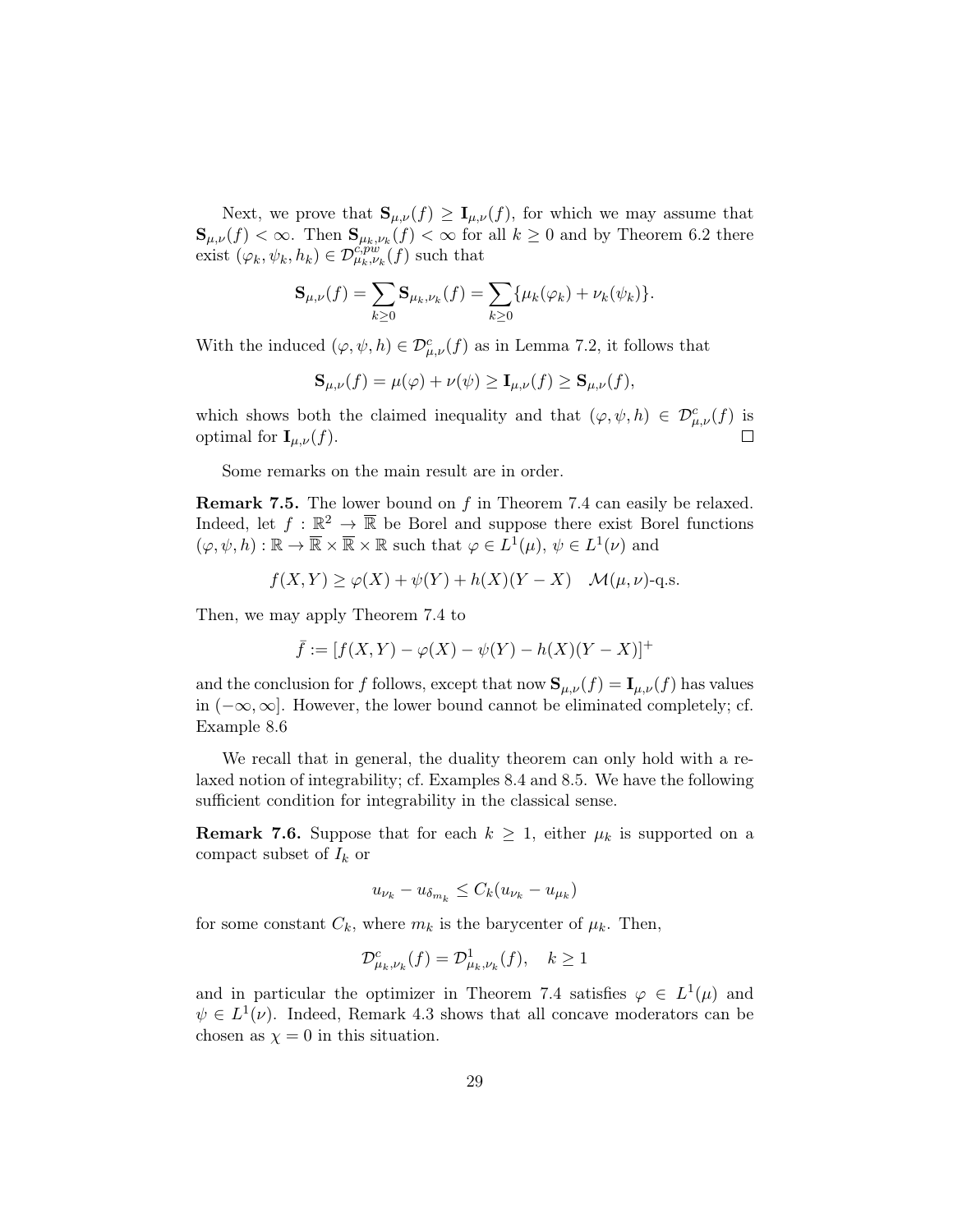Remark 7.7. In the setting of Theorem [7.4](#page-27-0) and the notation of Proposition [2.3](#page-7-2) and Lemma [7.2,](#page-26-1) the following relations hold.

- (i) We have  $\mathbf{S}_{\mu,\nu}(f) = \sum_{k\geq 0} \mathbf{S}_{\mu_k,\nu_k}(f)$  and  $\mathbf{I}_{\mu,\nu}(f) = \sum_{k\geq 0} \mathbf{I}_{\mu_k,\nu_k}(f)$ .
- (ii) If  $P_k \in \mathcal{M}(\mu_k, \nu_k)$  is optimal for  $\mathbf{S}_{\mu_k, \nu_k}(f)$  for all  $k \geq 0$ , then  $P \in$  $\mathcal{M}(\mu, \nu)$  is optimal for  $\mathbf{S}_{\mu, \nu}(f)$ . If  $\mathbf{S}_{\mu, \nu}(f) < \infty$ , the converse holds as well: if  $P \in \mathcal{M}(\mu, \nu)$  is optimal for  $\mathbf{S}_{\mu, \nu}(f)$ , then  $P_k \in \mathcal{M}(\mu_k, \nu_k)$  is optimal for  $\mathbf{S}_{\mu_k,\nu_k}(f)$  for all  $k \geq 0$ .
- (iii) If  $(\varphi_k, \psi_k, h_k) \in \mathcal{D}_{\mu_k, \nu_k}^c(f)$  is optimal for  $\mathbf{I}_{\mu_k, \nu_k}(f)$  for all  $k \geq 0$ , then  $(\varphi, \psi, h) \in \mathcal{D}_{\mu,\nu}^c(f)$  is optimal for  $\mathbf{I}_{\mu,\nu}(f)$ . If  $\mathbf{I}_{\mu,\nu}(f) < \infty$ , the converse holds as well.

### 7.2 Monotonicity Principle

An important consequence of the duality is the subsequent monotonicity principle describing the support of optimal transports; its second part can be seen as a substitute for the cyclical monotonicity from classical transport theory. While similar results have been obtained in [\[7,](#page-39-2) Lemma 1.11] and [\[43,](#page-41-2) Theorem 3.6], the present version is stronger in several ways. First, it is stated with a set  $\Gamma$  that is universal; i.e., independent of the measure under consideration; second, we remove growth and integrability conditions on  $f$ ; and third, the reward function is measurable rather than continuous.

<span id="page-29-0"></span>**Corollary 7.8** (Monotonicity Principle). Let  $f : \mathbb{R}^2 \to [0, \infty]$  be Borel, let  $\mu \leq_c \nu$  be probability measures and suppose that  $\mathbf{S}_{\mu,\nu}(f) < \infty$ . There exists a Borel set  $\Gamma \subseteq \mathbb{R}^2$  with the following properties.

- (i) A measure  $P \in \mathcal{M}(\mu, \nu)$  is concentrated on  $\Gamma$  if and only if it is optimal for  $\mathbf{S}_{\mu,\nu}(f)$ .
- (ii) Let  $\bar{\mu} \leq_c \bar{\nu}$  be probabilities on  $\mathbb{R}$ . If  $\bar{P} \in \mathcal{M}(\bar{\mu}, \bar{\nu})$  is concentrated on  $\Gamma$ , then  $\bar{P}$  is optimal for  $\mathbf{S}_{\bar{\mu}, \bar{\nu}}(f)$ .

If  $(\varphi, \psi, h) \in \mathcal{D}^c_{\mu,\nu}(f)$  is a suitable<sup>[3](#page-29-1)</sup> version of the optimizer from Theo-rem [7.4,](#page-27-0) then we can take the following set for  $\Gamma$ ,

$$
\{(x,y)\in\mathbb{R}^2:\,\varphi(x)+\psi(y)+h(x)(y-x)=f(x,y)\}\cap\bigg(\Delta\cup\bigcup_{k\geq 1}I_k\times J_k\bigg).
$$

<span id="page-29-1"></span> $3^3$ chosen as in Lemma [7.2](#page-26-1) (ii)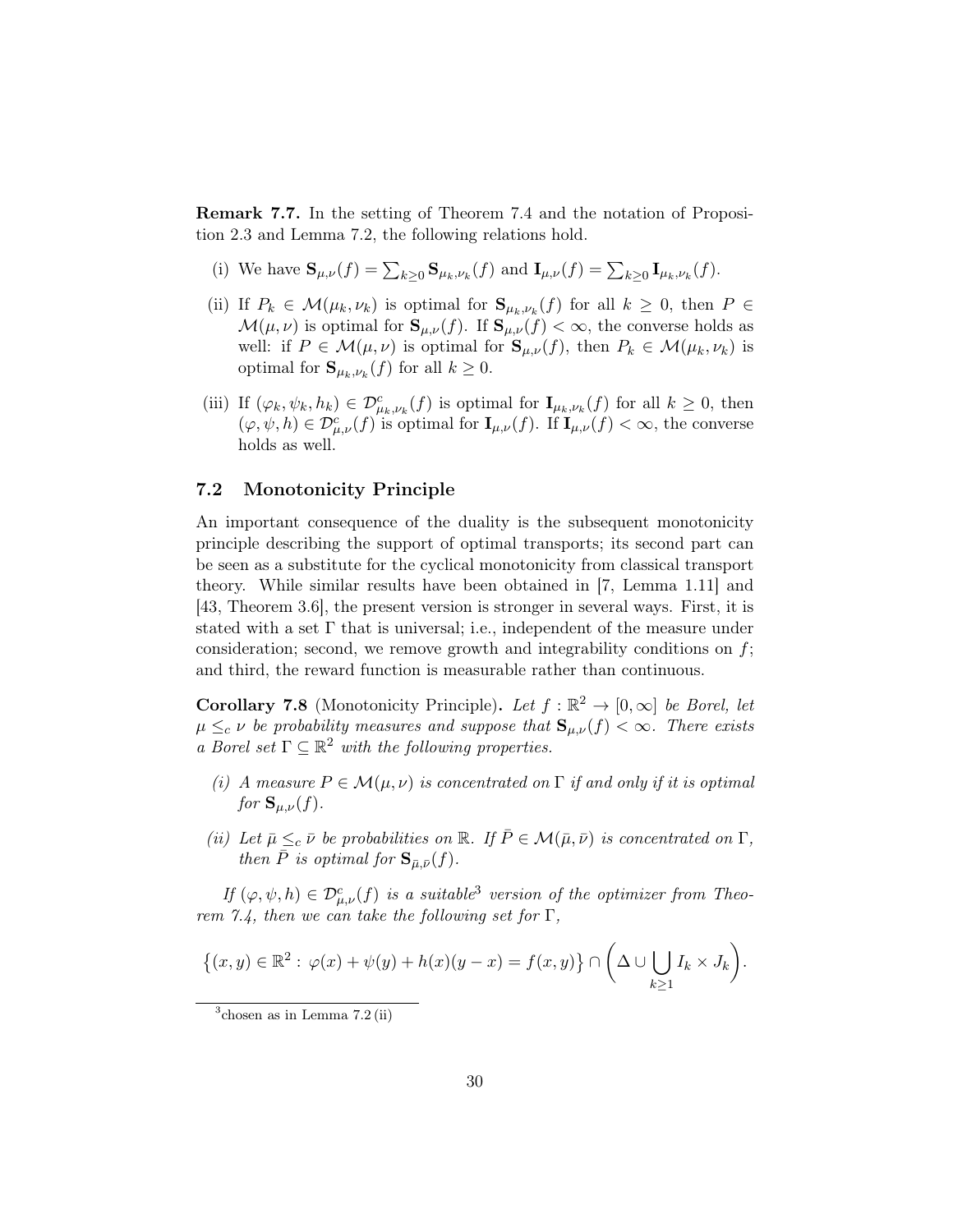*Proof.* As  $I_{\mu,\nu}(f) = S_{\mu,\nu}(f) < \infty$ , Theorem [7.4](#page-27-0) yields a dual optimizer  $(\varphi, \psi, h) \in \mathcal{D}_{\mu,\nu}^{c}(f)$  and we can define  $\Gamma$  as above. By Remark [4.10,](#page-16-1)

<span id="page-30-0"></span>
$$
P'(f) \le P'[\varphi(X) + \psi(Y) + h(X)(Y - X)] = \mu(\varphi) + \nu(\psi)
$$
 (7.2)

for all  $P' \in \mathcal{M}(\mu, \nu)$ , whereas for  $P \in \mathcal{M}(\mu, \nu)$  with  $P(\Gamma) = 1$ , the same holds with equality. This shows that  $P(f) = \mathbf{S}_{\mu,\nu}(f)$ . For the converse in (i), we observe that the inequality in [\(7.2\)](#page-30-0) is strict if  $P'(\Gamma) < 1$ , and then  $\mathbf{S}_{\mu,\nu}(f) = \mu(\varphi) + \nu(\psi)$  shows that P' cannot be a maximizer.

For the proof of (ii), we choose a version of  $(\varphi, \psi, h) \in \mathcal{D}^c_{\mu,\nu}(f)$  as in Lemma [7.2](#page-26-1) (ii); moreover, we may assume that  $P(f) < \infty$ . We shall show that  $(\varphi, \psi, h) \in \mathcal{D}_{\bar{\mu}, \bar{\nu}}^c(f)$ ; once this is established, the proof of optimality is the same as above.

(a) On the one hand, we need to show that

$$
\varphi(X) + \psi(Y) + h(X)(Y - X) \ge f(X, Y) \quad \mathcal{M}(\bar{\mu}, \bar{\nu}) \text{-q.s.} \tag{7.3}
$$

For this, it suffices to prove that the domains of the irreducible components of  $\bar{\mu} \leq_c \bar{\nu}$  are subsets of the ones of  $\mu \leq_c \nu$ ; i.e., that  $u_{\mu}(x) = u_{\nu}(x)$  implies  $u_{\bar{\mu}}(x) = u_{\bar{\nu}}(x)$ , for any  $x \in \mathbb{R}$ . Indeed, let  $u_{\mu}(x) = u_{\nu}(x)$ . Since  $\bar{P}$  is concentrated on  $\Gamma \subseteq \Delta \cup \bigcup_{k\geq 1} I_k \times J_k$ , we know that  $Y \geq x \bar{P}$ -a.s. on the set  $\{X \geq x\}$ . Writing  $E[\cdot]$  for the expectation under P, it follows that

$$
E[|X - x| \mathbf{1}_{X \ge x}] = E[(X - x)\mathbf{1}_{X \ge x}] = E[(Y - x)\mathbf{1}_{X \ge x}] = E[|Y - x|\mathbf{1}_{X \ge x}],
$$

where we have used that  $E[Y|X] = X \bar{P}$ -a.s. An analogous identity holds for  $\{X \leq x\}$ , and thus

$$
u_{\bar{\mu}}(x) = E[|X - x|] = E[|Y - x|] = u_{\bar{\nu}}(x)
$$

as desired.

(b) On the other hand, we need to show that  $(\varphi, \psi) \in L^c(\bar{\mu}, \bar{\nu})$ . By reducing to the components, we may assume without loss of generality that  $(\bar{\mu}, \bar{\nu})$ is irreducible with domain  $(I, J)$ . As  $(\varphi, \psi, h) \in \mathcal{D}_{\mu,\nu}^{c, pw}(f)$  and  $\overline{P}(\Gamma) = 1$ , we have  $\bar{P}[\varphi(X) + \psi(Y) + h(X)(Y - X)] = \bar{P}(f) < \infty$ , and now Remark [5.4](#page-18-1) implies that  $(\varphi, \psi) \in L^c(\bar{\mu}, \bar{\nu})$  as desired.  $\Box$ 

We note that the dual optimizer  $(\varphi, \psi, h)$  need not be unique, and a different choice may lead to a different set Γ. Moreover, we observe that an optimal  $P \in \mathcal{M}(\mu, \nu)$  need not exist. However, the following yields a fairly general sufficient criterion in the spirit of [\[9\]](#page-39-15).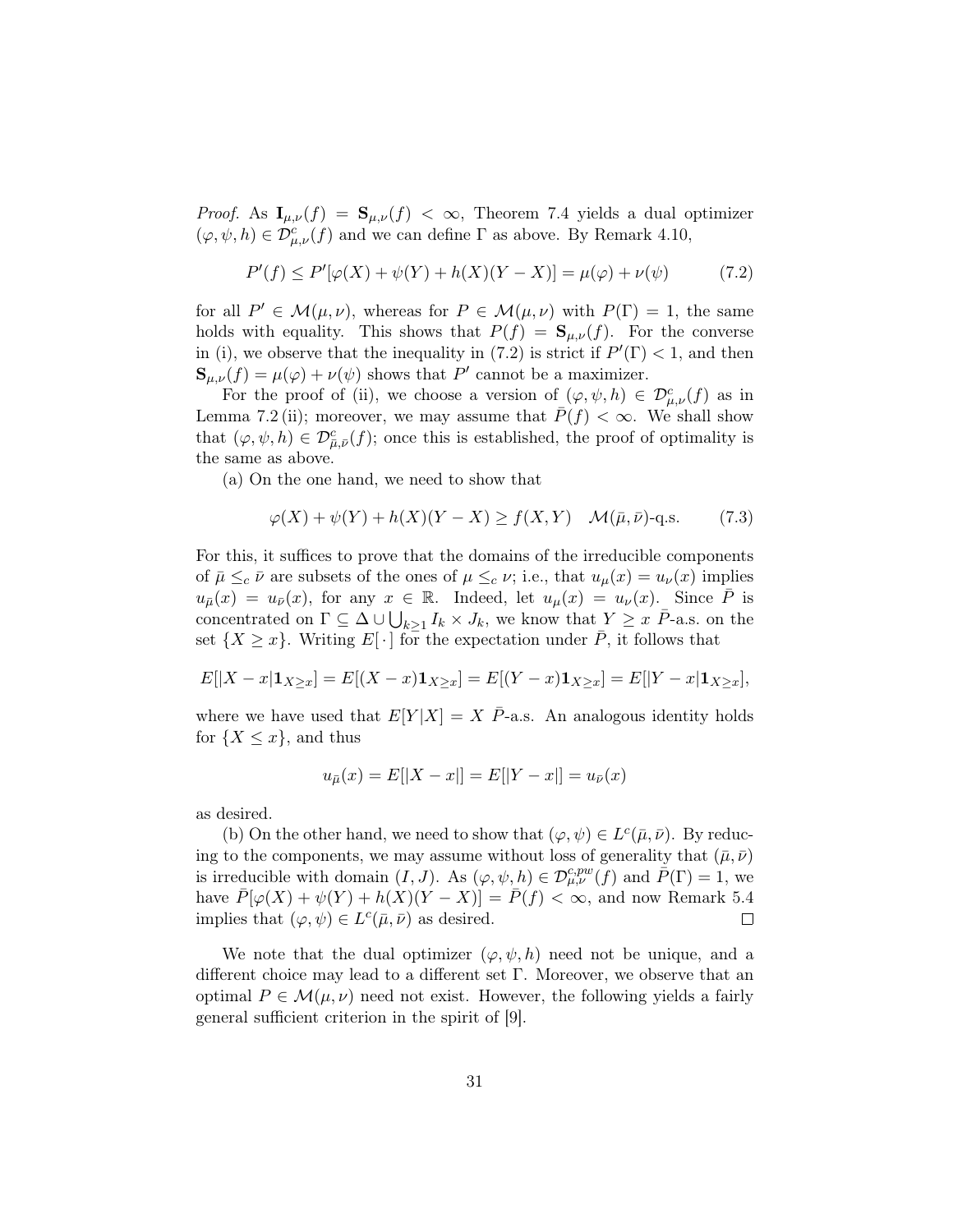**Remark 7.9.** Let  $f : \mathbb{R}^2 \to [0,\infty]$  be Borel, let  $\mu \leq_c \nu$  be probability measures and suppose that  $\mathbf{S}_{\mu,\nu}(f) < \infty$ . Suppose there exist a Polish topology  $\tau$  on R and a function  $\bar{f}: \mathbb{R}^2 \to [0,\infty]$  such that  $\bar{f}$  is upper semicontinuous for  $\tau \otimes \tau$  and  $\bar{f} = f \mathcal{M}(\mu, \nu)$ -q.s. Then, there exists an optimal  $P \in \mathcal{M}(\mu, \nu)$  for  $\mathbf{S}_{\mu, \nu}(f)$ .

Indeed, the induced weak topology on  $\mathcal{M}(\mu, \nu)$  does not depend on the choice of  $\tau$ ; cf. [\[9,](#page-39-15) Lemma 2.3]. Thus, under the stated conditions, the mapping  $P \mapsto P(f)$  is upper semicontinuous on the compact set  $\mathcal{M}(\mu, \nu)$ , and the result follows. We remark that compactness need not hold if nonproduct topologies are considered on  $\mathbb{R}^2$ , hence the use of  $\tau \otimes \tau$ .

The flexibility of choosing  $\tau$  allows us to include a broad class of functions. Consider for instance f of the product form  $f(x, y) = f_1(x) f_2(y)$ , where  $f_1$ and  $f_2$  are Borel measurable, or more generally any continuous function of  $f_1(x)$  and  $f_2(y)$ . Then, we can choose  $\tau$  such as to make f continuous (cf. the proof of [\[9,](#page-39-15) Theorem 1]) and the above applies.

Remark 7.10. Corollary [7.8](#page-29-0) is a version of the classical "Fundamental The-orem of Optimal Transport," see e.g. [\[2,](#page-39-0) Theorem 2.13], where  $\Gamma$  is the graph of the c-superdifferential of a c-concave function, the so-called Kantorovich potential (here  $c = -f$  is the cost function). In our context, the roles of  $\varphi$ and  $\psi$  are not symmetric, and it is  $\psi$  that constitutes the analogue of the Kantorovich potential. Indeed,  $\varphi$  and h can easily be obtained from  $\psi$  by taking a concave envelope and its derivative, respectively; see the end of the proof of Proposition [5.2.](#page-17-0)

# <span id="page-31-0"></span>8 Counterexamples

In this section, we present five counterexamples. Examples [8.1](#page-32-0) and [8.2](#page-33-0) show that the duality theory fails in the pointwise formulation; i.e.,

$$
\varphi(x) + \psi(y) + h(x)(y - x) \ge f(x, y) \quad \text{for all} \quad (x, y) \in \mathbb{R}^2,
$$

and thus justify our quasi-sure approach. The subsequent two examples demonstrate that a relaxed notion of integrability is necessary for the dual elements, and the final example shows that duality fails if  $f$  does not have any lower bound.

Our first example shows that a duality gap may occur with the pointwise formulation of the dual problem.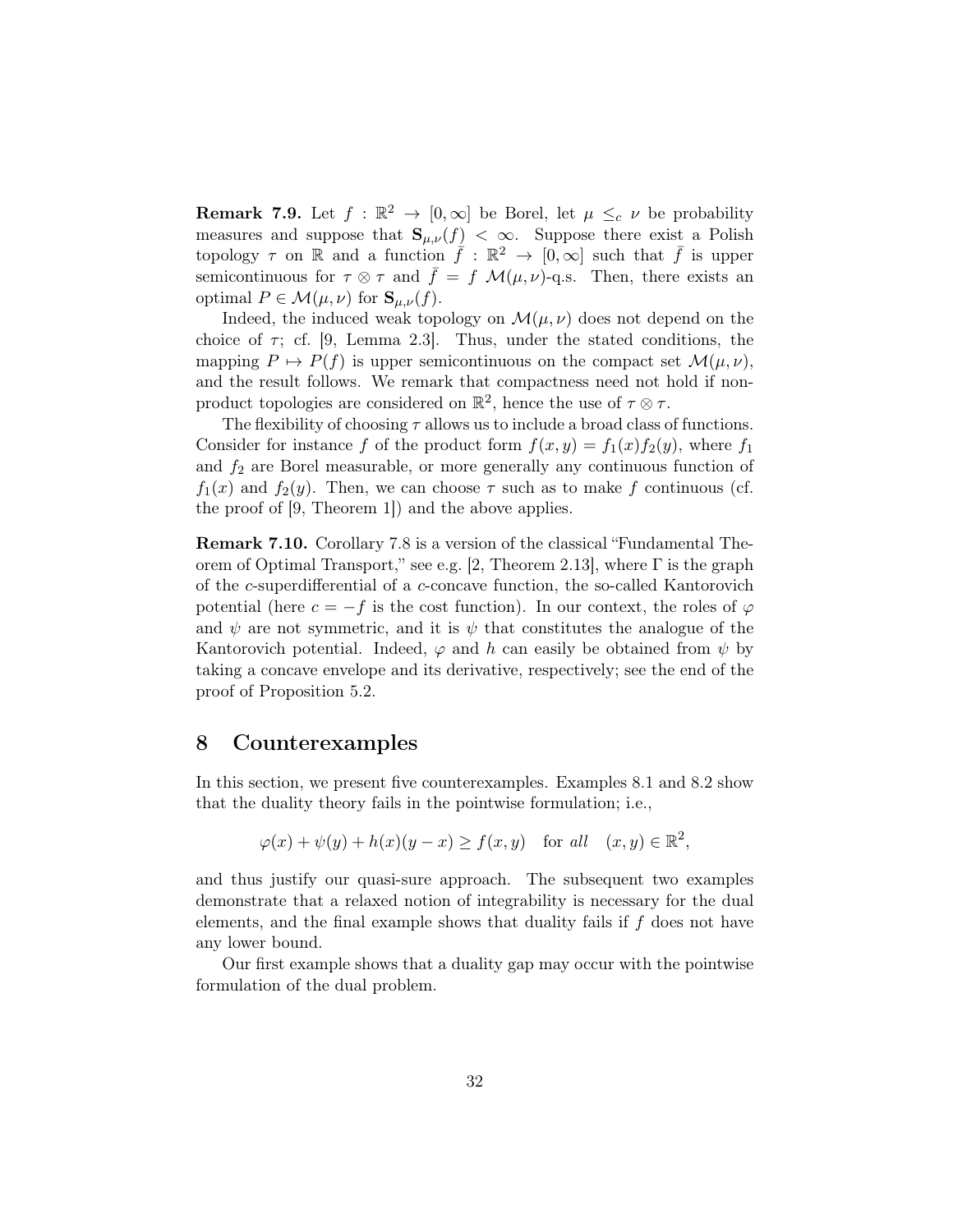<span id="page-32-0"></span>Example 8.1 (Duality Gap in Pointwise Formulation). We exhibit a situation where

- (i) the reward function  $f$  is bounded;
- (ii) a primal optimizer exists;
- (iii) if the dual problem is formulated in the pointwise sense, dual optimizers exist but there is a duality gap.

Indeed, let  $\mu$  be the restriction of the Lebesgue measure  $\lambda$  to [0, 1]. Setting  $\nu = \mu$ , the set  $\mathcal{M}(\mu, \nu)$  has a unique element, the law  $P_0$  of  $x \mapsto (x, x)$  under  $\mu$ , which is nothing but the uniform distribution on the diagonal of the unit square  $[0,1]^2$ . Consider the bounded reward function  $f(x,y) := \mathbf{1}_{x \neq y}$  which is lower (but not upper) semicontinuous. Since  $P_0$  is concentrated on the diagonal, the primal value of the problem is

$$
\sup_{P \in \mathcal{M}(\mu,\nu)} E^P[f] = E^{P_0}[f] = 0.
$$

Now let  $\varphi, \psi, h$  be Borel functions such that

$$
\varphi(x) + \psi(y) + h(x)(y - x) \ge f(x, y) \quad \text{for all} \quad x, y \in [0, 1];
$$

then in particular

$$
\varphi(x) + \psi(y) + h(x)(y - x) \ge 1 \quad \text{for all} \quad x \ne y \in [0, 1];
$$

Let  $\varepsilon > 0$ . By Lusin's theorem, there exists a Borel set  $A \subseteq [0,1]$  with  $\lambda(A) > 1 - \varepsilon$  such that the restriction  $\psi|_A$  is continuous. Using another fact from measure theory [\[12,](#page-39-16) Exercise 1.12.63, p. 85], the set  $A$  can be chosen to be perfect; i.e., every point in A is a limit point of A. Now let  $x \in A$  and let  $x_n \in A$  be a sequence of distinct points such that  $x_n \to x$ . Then passing to the limit in

$$
\varphi(x) + \psi(x_n) + h(x)(x_n - x) \ge 1
$$

yields that

$$
\varphi(x) + \psi(x) \ge 1
$$
 for all  $x \in A$ .

As  $\varepsilon > 0$  was arbitrary, it follows that  $\lambda \{x \in [0,1] : \varphi(x) + \psi(x) \geq 1\} = 1$ . In particular,  $\mu(\varphi) + \nu(\psi) \geq 1$ . This bound is attained, for instance, by the triplet  $\varphi = 1, \psi = 0, h = 0$ , so that the dual problem in the pointwise formulation admits an optimizer and has value 1; in particular, there is a duality gap in the pointwise formulation.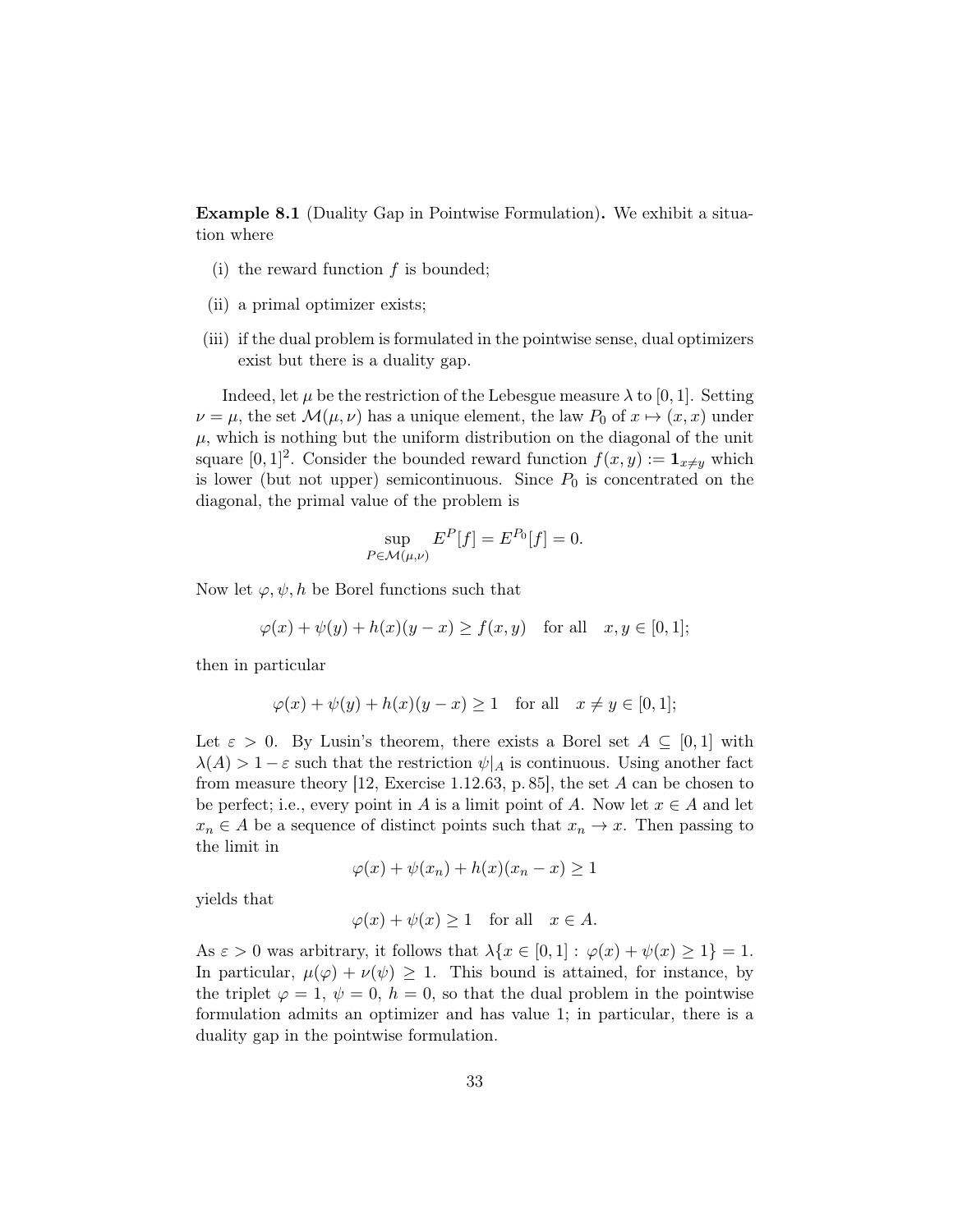The next example shows that in general, the pointwise formulation fails to admit a dual optimizer. Such an example was already presented in [\[5\]](#page-39-1), using marginals with infinitely many irreducible components. The subsequence example shows that existence may fail even with finitely many (two) components and in a reasonably generic setting.

<span id="page-33-0"></span>Example 8.2 (No Dual Attainment in the Pointwise Formulation). We describe a setting where

- (i) the reward function is continuous and the marginals are compactly supported (but not irreducible);
- (ii) there is no duality gap for either formulation of the dual problem;
- (iii) there is no optimizer for the pointwise formulation of the dual problem.

We fix two measures  $\mu \leq_c \nu$  supported on  $(-1, 1)$  such that there are two irreducible components with domains  $I_1 \times J_1 = (-1,0)^2$  and  $I_2 \times J_2 = (0,1)^2$ . Moreover, we assume that the origin is in the (topological) supports of  $\mu$  and ν; for instance, µ and ν could both be equivalent to the Lebesgue measure on  $(-1, 1)$ , or they could be discrete with atoms accumulating at the origin. The reward function  $f$  is any continuous function of linear growth such that

$$
f = 0
$$
 on  $(-1,0)^2 \cup (0,1)^2$  and

f is not  $(\mu \times \nu)$ -a.s. bounded from above by a linear function on  $(-1, 0) \times (0, 1).$ 

An example is  $f(x, y) = \sqrt{|xy|} \mathbf{1}_{(-1,0) \times (0,1)}$ .

Suppose for contradiction that  $(\varphi, \psi, h)$  is a dual minimizer for the pointwise formulation; then

$$
\varphi(x) + \psi(y) + h(x)(y - x) \ge 0, \quad (x, y) \in (-1, 0)^2 \cup (0, 1)^2.
$$

We have  $S_{\mu,\nu}(f) = 0$  and as f is continuous with linear growth, there is no duality gap (even for the pointwise formulation); cf. [\[5,](#page-39-1) Corollary 1.1]. It follows that  $P[\varphi(X) + \psi(Y) + h(X)(Y - X)] = 0$  for all  $P \in \mathcal{M}(\mu, \nu)$  and thus

$$
\varphi(X) + \psi(Y) + h(X)(Y - X) = 0 \quad \mathcal{M}(\mu, \nu) - \text{q.s.}
$$

Let  $N_{\mu}$  and  $N_{\nu}$  be the corresponding nullsets as in Theorem [3.2](#page-9-0) and write  $I_{\mu}$  for  $I \setminus N_{\mu}$  whenever I is an interval. Then

$$
\varphi(x) + \psi(y) + h(x)(y - x) = 0, \quad (x, y) \in [(-1, 0)_{\mu} \times (-1, 0)_{\nu}] \cup [(0, 1)_{\mu} \times (0, 1)_{\nu}]
$$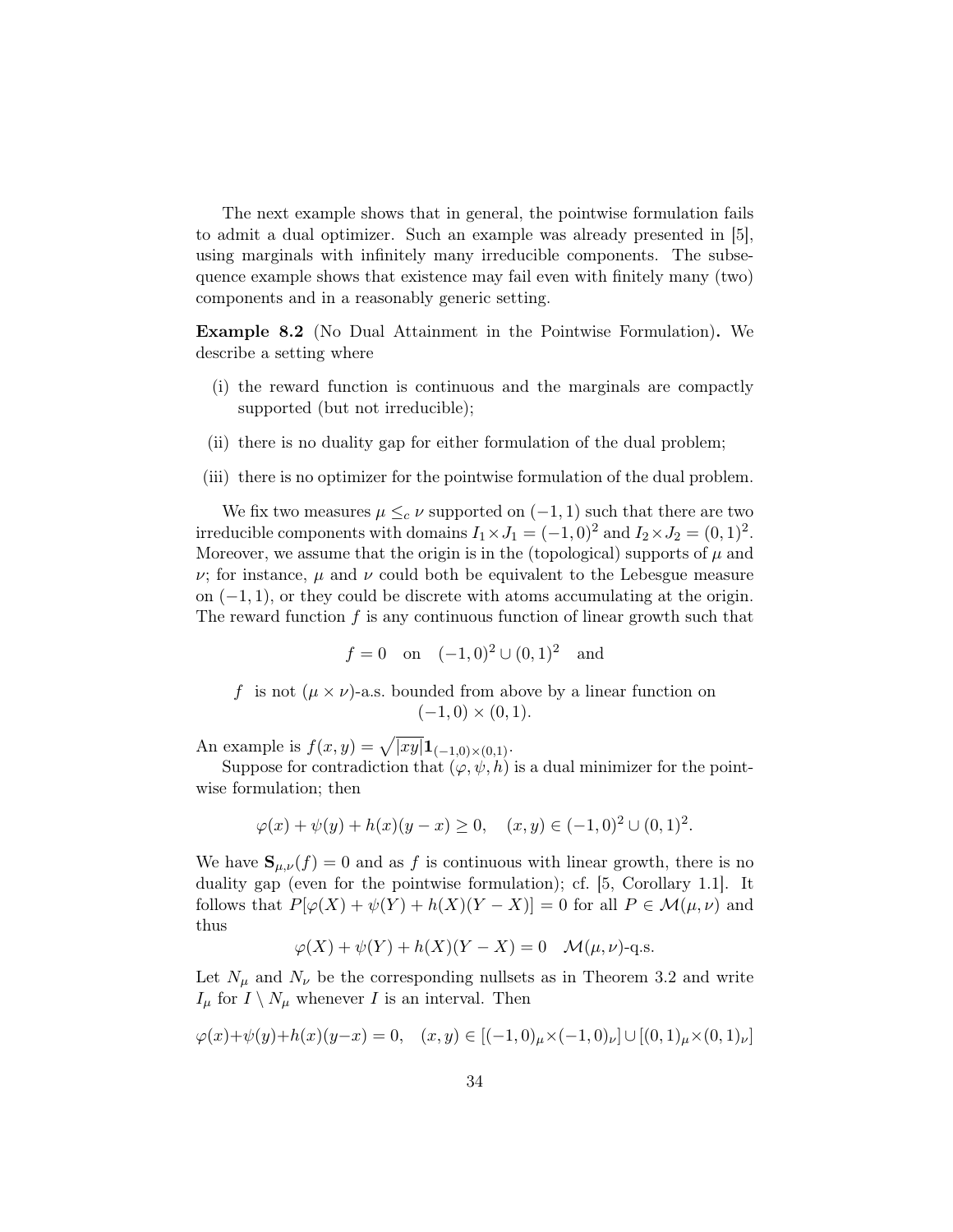and in particular, fixing an arbitrary  $x_0 \in (0,1)$ <sub>µ</sub> yields

$$
\psi(y) = -\varphi(x_0) - h(x_0)(y - x_0), \quad y \in (0, 1)_\nu,
$$

so that  $\psi$  must be an affine function  $\psi(y) = a_{+}y + d_{+}$  on  $(0,1)_{\nu}$ . It then follows that  $h = -a_+$  on  $(0, 1)_{\mu}$  and  $\varphi(x) = -a_+x - d_+$  on  $(0, 1)_{\mu}$ , and a similar argument gives rise to constants  $a_-, d_-$  for  $(-1, 0)$ . Now, spelling out the condition

$$
\varphi(x) + \psi(y) + h(x)(y - x) \ge f(x, y)
$$

yields

$$
(a_{-} - a_{+})y + (d_{-} - d_{+}) \ge f(x, y), \quad (x, y) \in (0, 1)_{\mu} \times (-1, 0)_{\nu},
$$

$$
(a_{+} - a_{-})y + (d_{+} - d_{-}) \ge f(x, y), \quad (x, y) \in (-1, 0)_{\mu} \times (0, 1)_{\nu}.
$$

Since  $f(0, 0) = 0$  and 0 is an accumulation point of the intervals appearing on the right-hand side, it follows that  $d_-=d_+$ , but then it follows that f is  $(\mu \times \nu)$ -a.s. bounded from above by a linear function on  $(-1,0)_{\mu} \times (0,1)_{\nu}$ , and all the same for  $(0,1)_{\mu} \times (-1,0)_{\nu}$ . This is the desired contradiction.

**Remark 8.3.** Nothing essential changes in Example [8.2](#page-33-0) if  $\nu$  has one or more atoms at the boundary of the intervals  $I_k$ . As a matter of fact, the example suggests that one can expect non-existence for the pointwise formulation as soon as there are at least two adjacent irreducible components, the reward function is not Lipschitz where they touch, and the marginals exhibit some richness (in particular, have infinite support).

The next two examples concern the quasi-sure version of the dual problem; i.e., the setting of the main part of the present paper, and in particular the notion of integral introduced in Section [4.](#page-11-0) The first one shows that it is necessary to relax the notion of integrability in order to have existence for the dual problem  $\mathbf{I}_{\mu,\nu}$ .

<span id="page-34-0"></span>Example 8.4 (Failure of Integrability for Optimizers). We exhibit a situation where

- (i) the reward function  $f$  is bounded;
- (ii) primal and dual optimizers exist and there is no duality gap;
- (iii) whenever  $(\varphi, \psi, h) \in \mathcal{D}^c_{\mu,\nu}(f)$  is a dual optimizer,  $\varphi$  is not  $\mu$ -integrable and  $\psi$  is not  $\nu$ -integrable.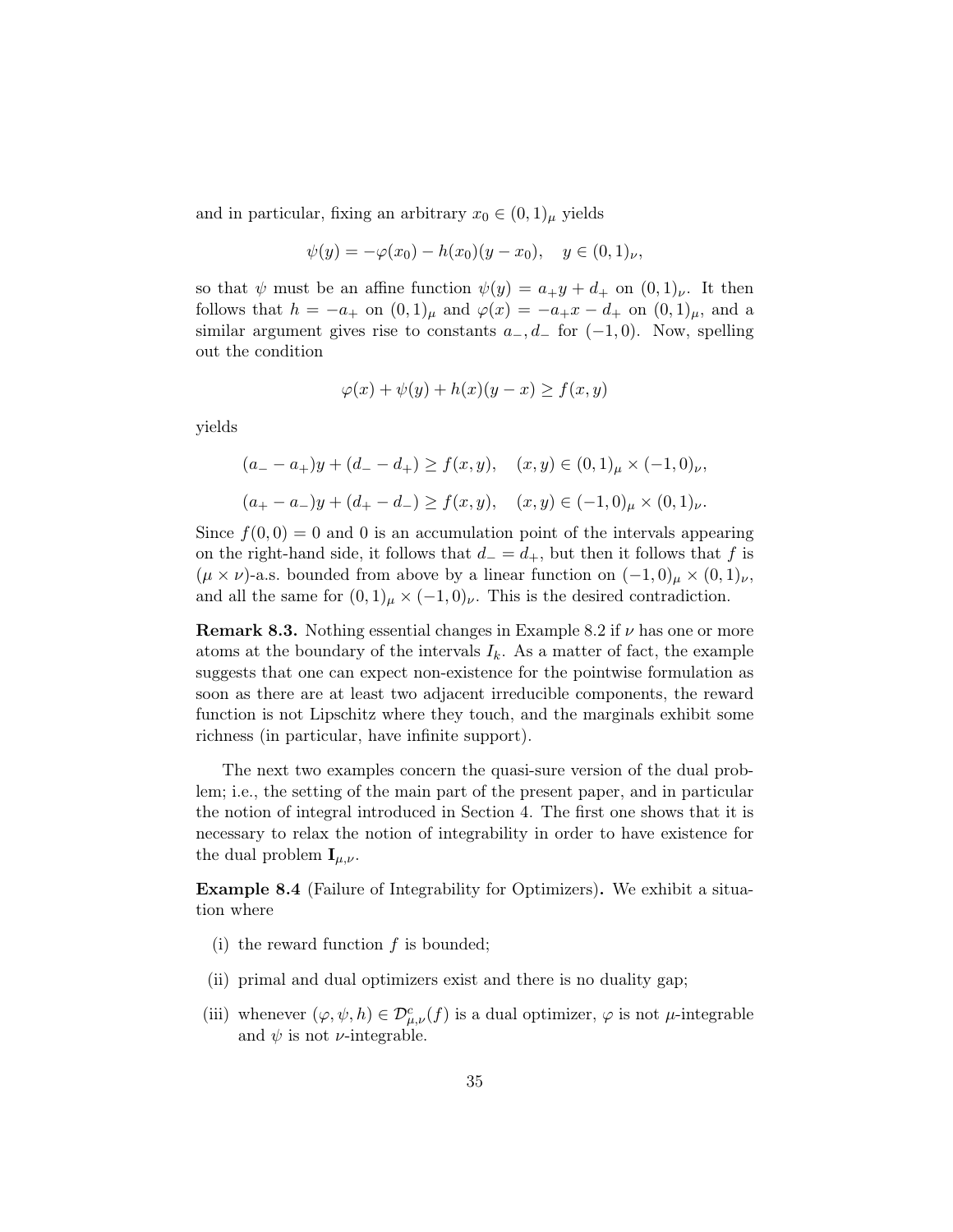$\sum_i c_i = 1$  such that the probability measure Indeed, let  $(c_i)_{i\geq 1}$  be a sequence of strictly positive numbers satisfying

$$
\mu:=\sum_{i\geq 1}c_i\delta_i
$$

has finite first moment but infinite second moment. Moreover, set

$$
\nu := \frac{1}{3} \sum_{i \ge 1} c_i (\delta_{i-1} + \delta_i + \delta_{i+1})
$$

and note that the moments of  $\nu$  then have the same property. Finally, our reward function is given by  $f(x, y) = \mathbf{1}_{x \neq y}$ .

We observe that

$$
P := \sum_{i \geq 1} c_i \, \delta_i \otimes \frac{1}{3} (\delta_{i-1} + \delta_i + \delta_{i+1}) \in \mathcal{M}(\mu, \nu);
$$

in particular,  $\mu \leq_c \nu$ . Moreover, let  $\varphi(x) = -x^2$ ,  $\psi(y) = y^2$  and  $h(x) = -2x$ ; then we have

$$
\varphi(x) + \psi(y) + h(x)(y - x) = -x^2 + y^2 - 2x(y - x) = (x - y)^2 \ge f(x, y)
$$

for all  $(x, y) \in \mathbb{N} \times \mathbb{N}_0$ , with equality holding on the set

$$
\Gamma := \big\{ (x, y) \in \mathbb{N} \times \mathbb{N}_0 : y \in \{x - 1, x, x + 1\} \big\}.
$$

Since P is concentrated on Γ, it follows as in Corollary [7.8](#page-29-0) that  $P \in \mathcal{M}(\mu, \nu)$ is a primal optimizer and  $(\varphi, \psi, h) \in \mathcal{D}^c_{\mu,\nu}(f)$  is a dual optimizer. One can observe that a concave moderator is given by  $\chi(y) = -y^2$ .

Now let  $(\varphi, \psi, h) \in \mathcal{D}_{\mu,\nu}^c(f)$  be an arbitrary optimizer; then we must have

$$
\varphi(x) + \psi(y) + h(x)(y - x) = f(x, y) \quad P\text{-a.s.}
$$

and hence, by the definition of P, this equality holds for all  $(x, y) \in \Gamma$ . It follows that

for all 
$$
x \in \mathbb{N}
$$
, 
$$
\begin{cases} \varphi(x) + \psi(x-1) - h(x) = 1, \\ \varphi(x) + \psi(x+1) + h(x) = 1, \\ \varphi(x) + \psi(x) = 0. \end{cases}
$$

In particular,  $\varphi = -\psi$  on N and

$$
2\varphi(x) - \varphi(x-1) - \varphi(x+1) = 2, \quad x \in \mathbb{N}.
$$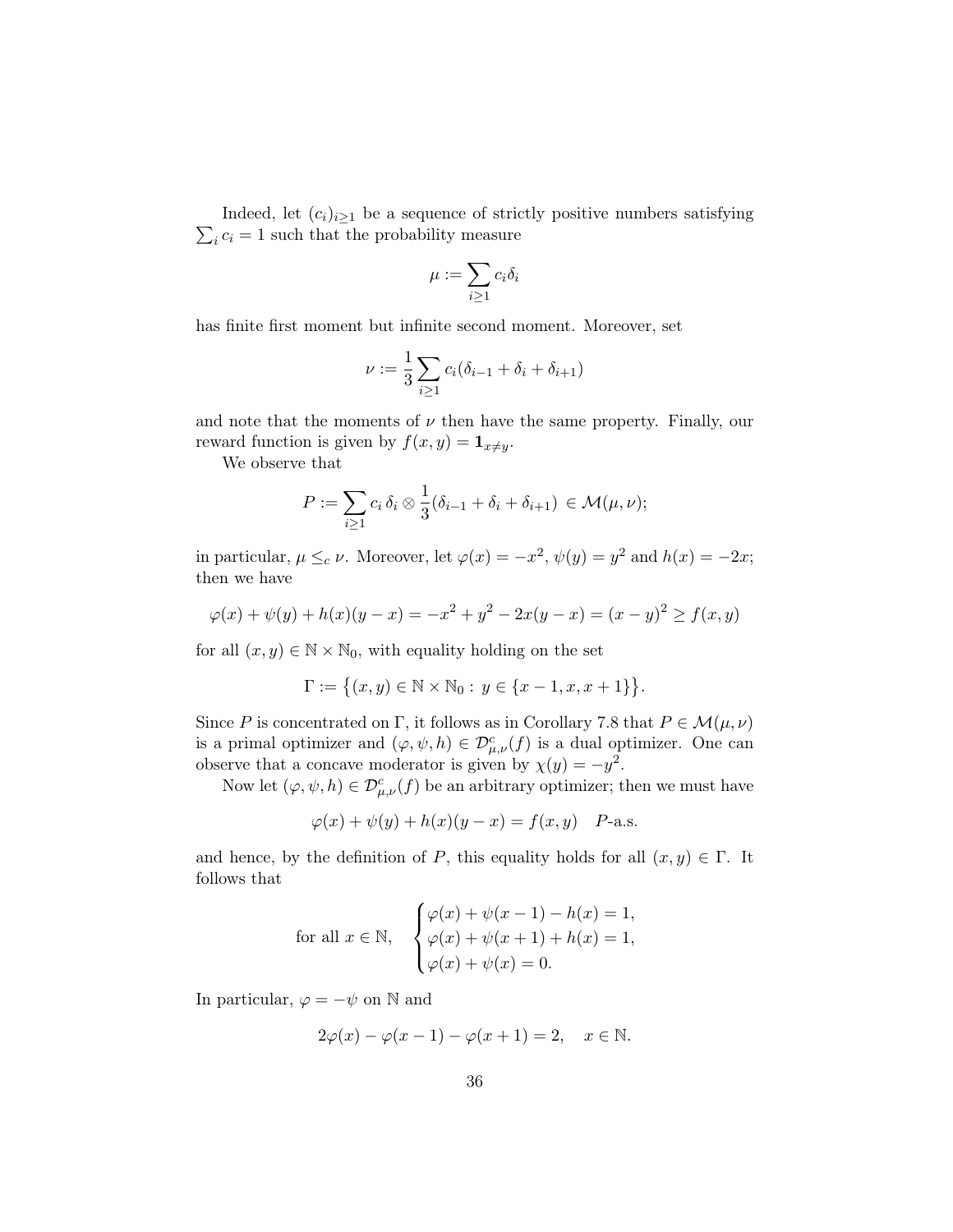All solutions of this difference equation satisfy

$$
\varphi(x) = -x^2 + bx + c, \quad x \in \mathbb{N},
$$

for some constants  $b, c \in \mathbb{R}$ . In particular,  $\varphi^-$  is not  $\mu$ -integrable and  $\psi^+$  is not v-integrable, and as a result, there exists no optimizer for  $\mathbf{I}_{\mu,\nu}(f)$  in the class  $\mathcal{D}^1_{\mu,\nu}(f) \subset \mathcal{D}^c_{\mu,\nu}(f)$ .

The next example shows that without a relaxed notion of integrability, the dual problem may be infinite even if the primal problem  $S_{\mu,\nu}$  is finite.

<span id="page-36-0"></span>Example 8.5 (Integrability Requirement Causes Duality Gap). We exhibit a situation where

- (i) the reward function  $f$  is continuous;
- (ii) primal and dual problem are finite;
- (iii) the set  $\mathcal{D}^1_{\mu,\nu}(f)$  is empty; in particular, there is a duality gap if  $\mathcal{D}^c_{\mu,\nu}(f)$ is replaced by  $\mathcal{D}^1_{\mu,\nu}(f)$  in the definition of the dual problem  $\mathbf{I}_{\mu,\nu}$ .

Let  $\mu \leq_c \nu$  be as in Example [8.4;](#page-34-0) we now make the specific choice

$$
c_i = i^{-3}C, \quad i \in \mathbb{N},
$$

where C is the normalizing constant. This ensures that  $\mu$  and  $\nu$  have a first but no second moment. Moreover, the strict concavity of  $i \mapsto i^{-3}$  implies that

$$
\mu({i}) > \nu({i}), \quad i \in \mathbb{N}.
$$

The associated potential functions satisfy  $u_{\mu} = u_{\nu}$  on  $(-\infty, 0]$ . If there were  $x > 0$  with  $u_{\mu}(x) = u_{\nu}(x)$ , then as  $\mu$  is the second (distributional) derivative of  $u_\mu/2$ , we would have  $\nu({x}) > \mu({x})$ , a contradiction. As a result,

 $\mu \leq_c \nu$  is irreducible with domain  $(I, J)$  given by  $I = (0, \infty), J = [0, \infty)$ .

For the reward function, we now consider

$$
f(x, y) = (x - y)^2.
$$

As seen in in Example [8.4,](#page-34-0) setting  $\varphi(x) = -x^2$ ,  $\psi(y) = y^2$  and  $h(x) = -2x$ yields  $(\varphi, \psi, h) \in \mathcal{D}^c_{\mu,\nu}(f)$  with concave moderator  $\chi(y) = -y^2$ ; in fact,  $\mu(\varphi) + \nu(\psi) = P(\mathbf{1}_{x \neq y}) \leq 1$  in the notation of Example [8.4,](#page-34-0) and thus  $\mathbf{S}_{\mu,\nu}(f) \leq 1.$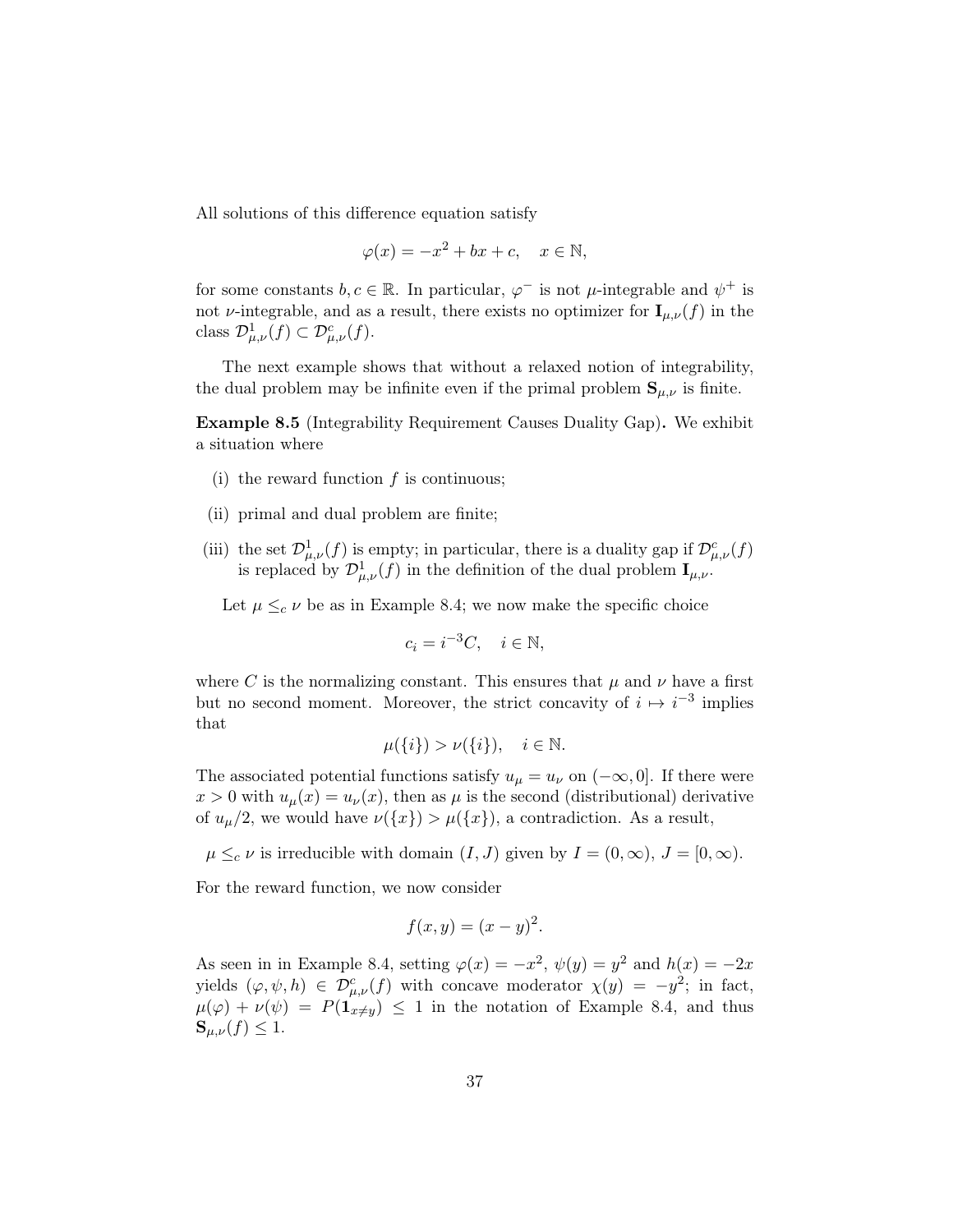Suppose that there exists some  $(\varphi, \psi, h) \in \mathcal{D}^1_{\mu,\nu}(f)$ . Since  $\mu \leq_c \nu$  is irreducible, Corollary [3.4](#page-11-1) shows that every point in  $\mathbb{N} \times \mathbb{N}_0$  is charged by some element of  $\mathcal{M}(\mu, \nu)$  and hence

$$
\varphi(x) + \psi(y) + h(x)(y - x) \ge f(x, y) = x^2 + y^2 - 2xy \quad \text{for all} \quad (x, y) \in \mathbb{N} \times \mathbb{N}_0.
$$

We see that  $\psi$  must have at least quadratic growth in y, and thus  $\psi \notin L^1(\nu)$ and  $\varphi \notin L^1(\nu)$ . As a result,  $\mathcal{D}^1_{\mu,\nu}(f) = \emptyset$  and the corresponding dual problem has infinite value, whereas the primal one satisfies  $0 \leq S_{\mu,\nu}(f) \leq 1$ .

Our last example shows that a duality gap may occur (even in the quasisure formulation) if  $f$  does not have any lower bound. This should be com-pared with [\[5,](#page-39-1) Theorem 1] which shows that there is no duality gap if  $f$  is upper semicontinuous with values in  $[-\infty, \infty)$ .

<span id="page-37-0"></span>Example 8.6 (Duality Gap Without Lower Bound). We exhibit a situation where

- (i) the reward function f takes values in  $[-\infty, 0]$ ;
- (ii) primal and dual optimizers exist;
- (iii) there is a duality gap.

Indeed, let  $\mu = \lambda |_{[0,1]}$  be the restriction of the Lebesgue measure to [0, 1], fix a constant  $\Delta > 0$  and

$$
\nu = \frac{1}{2} \Big( \lambda|_{[-\Delta, 1-\Delta]} + \lambda|_{[\Delta, 1+\Delta]} \Big).
$$

Then  $\mu \leq_c \nu$  is irreducible with domain given by  $I = J = (-\Delta, 1 + \Delta)$ . Indeed, a particular element of  $\mathcal{M}(\mu, \nu)$  is given by  $P = \mu \otimes \kappa$ , where

$$
\kappa(x) = \frac{1}{2} (\delta_{x-\Delta} + \delta_{x+\Delta}).
$$

For the reward function, we choose

$$
f(x,y) = \begin{cases} 0 & \text{if } |x-y| < \Delta, \\ -1 & \text{if } |x-y| = \Delta, \\ -\infty & \text{if } |x-y| > \Delta. \end{cases}
$$

We first analyze the primal problem. Let  $P' \in \mathcal{M}(\mu, \nu)$  and let  $P' = \mu \otimes \kappa'$ be a disintegration. We observe that

$$
\int (x - y)^2 \kappa'(x, dy) \mu(dx) = \text{Var}(\nu) - \text{Var}(\mu) = \Delta^2.
$$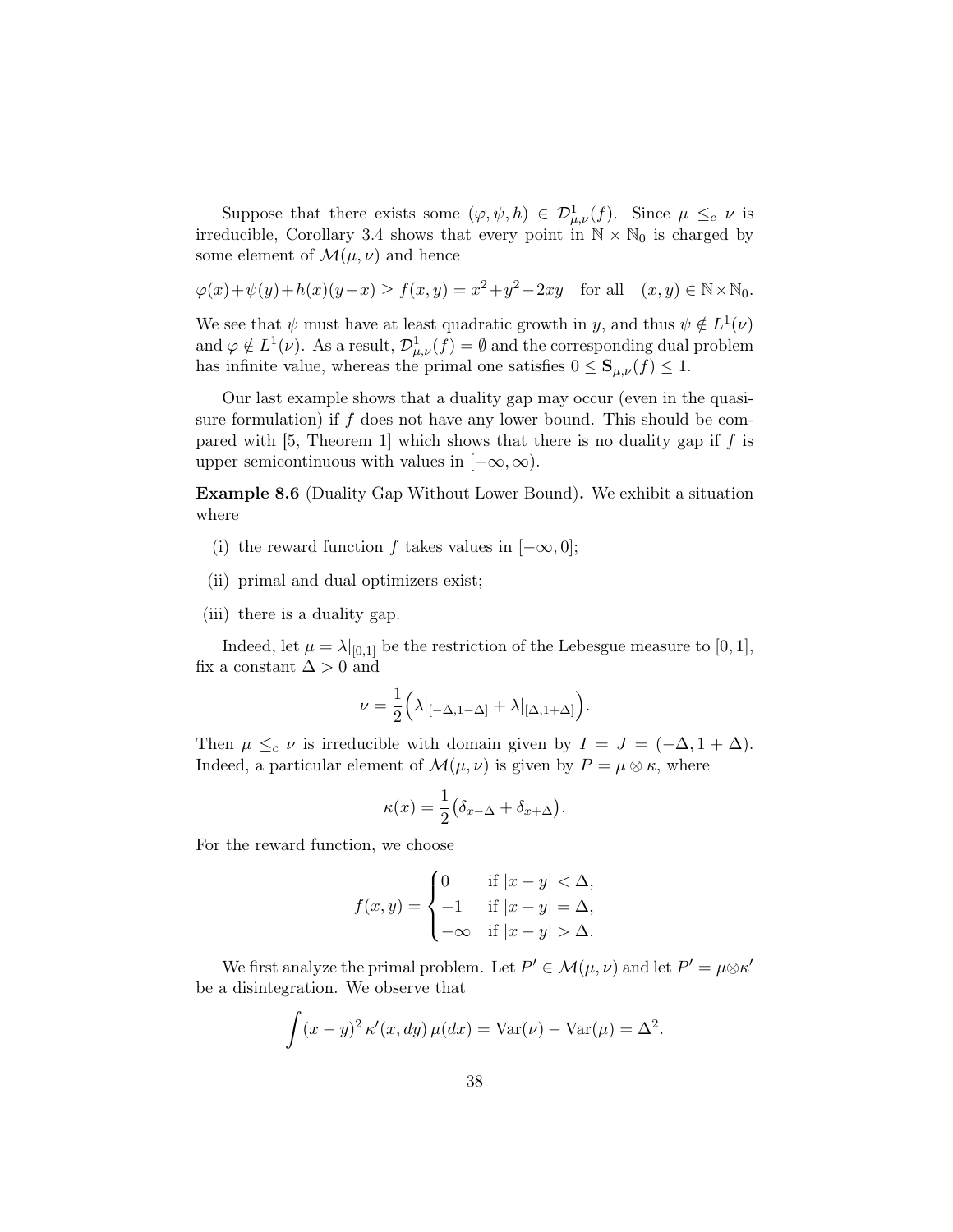If  $P'(f) > -\infty$ , then  $\kappa'(x)\{|x - y| > \Delta\} = 0$  for  $\mu$ -a.e. x and the above implies that  $|x - Y| = \Delta$  for  $\mu$ -a.e. x and therefore  $P' = P$ . As a result,  $P'(f) = -\infty$  for all  $P \neq P' \in \mathcal{M}(\mu, \nu)$  and

$$
\sup_{P' \in \mathcal{M}(\mu,\nu)} E^{P'}[f] = E^{P}[f] = -1.
$$

We now turn to the dual problem; since  $\mu \leq_c \nu$  is irreducible, the quasisure formulation is equivalent to the pointwise one. Let  $\varphi, \psi, h$  be Borel functions such that

$$
\varphi(x) + \psi(y) + h(x)(y - x) \ge f(x, y) \quad \text{for all} \quad (x, y) \in I \times J;
$$

then in particular

$$
\varphi(x) + \psi(x + \delta) + h(x)\delta \ge 0 \quad \text{for all} \quad x \in (0, 1), \quad \delta \in [0, \Delta),
$$
  

$$
\varphi(x) + \psi(x - \delta) - h(x)\delta \ge 0 \quad \text{for all} \quad x \in (0, 1), \quad \delta \in [0, \Delta).
$$

Adding these two inequalities yields

$$
\varphi(x) + \frac{\psi(x-\delta) + \psi(x+\delta)}{2} \ge 0 \quad \text{for all} \quad x \in (0,1), \quad \delta \in [0,\Delta).
$$

Let  $\varepsilon > 0$ . As in Example [8.1,](#page-32-0) Lusin's theorem can be used to find a set  $A \subseteq (0,1)$  with  $\lambda(A) > 1 - \varepsilon$  such that for all  $x \in A$  there exists a sequence  $\delta_n = \delta_n(x)$  with  $\psi(x \pm \delta_n) \rightarrow \psi(x \pm \Delta)$ . Thus, passing to the limit in the above inequality shows that

$$
\varphi(x) + \frac{\psi(x - \Delta) + \psi(x + \Delta)}{2} \ge 0 \quad \text{for all} \quad x \in A,
$$

and as  $\varepsilon > 0$  was arbitrary, the inequality holds  $\mu$ -a.e. But then

$$
\mu(\varphi) + \nu(\psi) = P[\varphi(X) + \psi(Y)] = \int \varphi(x) + \frac{\psi(x - \Delta) + \psi(x + \Delta)}{2} \mu(dx) \ge 0.
$$

As a result, the dual value is zero and a dual optimizer is given for instance by  $\varphi = \psi = h = 0$ .

# References

<span id="page-38-0"></span>[1] B. Acciaio, M. Beiglböck, F. Penkner, and W. Schachermayer. A model-free version of the fundamental theorem of asset pricing and the super-replication theorem. Math. Finance, 26(2):233–251, 2016.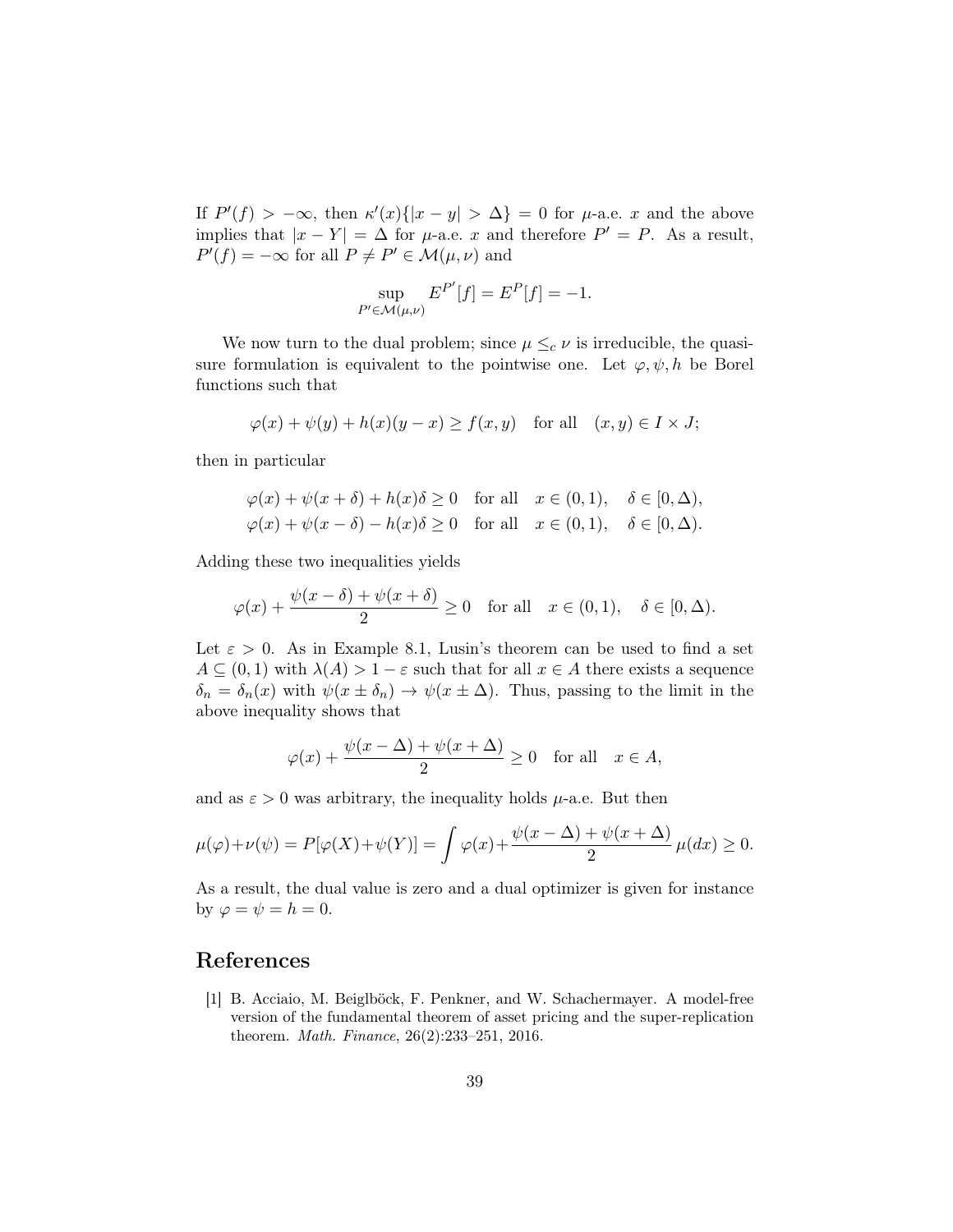- <span id="page-39-0"></span>[2] L. Ambrosio and N. Gigli. A user's guide to optimal transport. In Modelling and optimisation of flows on networks, volume 2062 of Lecture Notes in Math., pages 1–155. Springer, Heidelberg, 2013.
- <span id="page-39-3"></span>[3] M. Beiglböck, A. M. G. Cox, and M. Huesmann. Optimal transport and Skorokhod embedding. Preprint arXiv:1307.3656v1, 2014.
- <span id="page-39-13"></span>[4] M. Beiglböck, M. Goldstern, G. Maresch, and W. Schachermayer. Optimal and better transport plans. J. Funct. Anal., 256(6):1907–1927, 2009.
- <span id="page-39-1"></span>[5] M. Beiglböck, P. Henry-Labordère, and F. Penkner. Model-independent bounds for option prices: a mass transport approach. Finance Stoch., 17(3):477–501, 2013.
- <span id="page-39-9"></span>[6] M. Beiglböck, P. Henry-Labordère, and N. Touzi. Monotone martingale transport plans and Skorohod embedding. Preprint, 2015.
- <span id="page-39-2"></span>[7] M. Beiglböck and N. Juillet. On a problem of optimal transport under marginal martingale constraints. Ann. Probab., 44(1):42–106, 2016.
- <span id="page-39-4"></span>[8] M. Beiglböck and M. Nutz. Martingale inequalities and deterministic counterparts. Electron. J. Probab., 19(95):1–15, 2014.
- <span id="page-39-15"></span>[9] M. Beiglböck and A. Pratelli. Duality for rectified cost functions. Calc. Var. Partial Differential Equations, 45(1-2):27–41, 2012.
- <span id="page-39-14"></span>[10] D. P. Bertsekas and S. E. Shreve. Stochastic Optimal Control. The Discrete-Time Case. Academic Press, New York, 1978.
- <span id="page-39-10"></span>[11] S. Biagini, B. Bouchard, C. Kardaras, and M. Nutz. Robust fundamental theorem for continuous processes. To appear in Math. Finance, 2014.
- <span id="page-39-16"></span>[12] V. I. Bogachev. Measure theory. Vol. I. Springer-Verlag, Berlin, 2007.
- <span id="page-39-5"></span>[13] B. Bouchard and M. Nutz. Arbitrage and duality in nondominated discretetime models. Ann. Appl. Probab., 25(2):823–859, 2015.
- <span id="page-39-6"></span>[14] M. Burzoni, M. Frittelli, and M. Maggis. Model-free superhedging duality. Preprint arXiv:1506.06608v2, 2015.
- <span id="page-39-7"></span>[15] L. Campi, I. Laachir, and C. Martini. Change of numeraire in the twomarginals martingale transport problem. Preprint arXiv:1406.6951v3, 2014.
- <span id="page-39-8"></span>[16] P. Cheridito, M. Kupper, and L. Tangpi. Representation of increasing convex functionals with countably additive measures. Preprint arXiv:1502.05763v1, 2015.
- <span id="page-39-12"></span>[17] A. M. G. Cox, Z. Hou, and J. Obłój. Robust pricing and hedging under trading restrictions and the emergence of local martingale models. To appear in Finance Stoch., 2014.
- <span id="page-39-11"></span>[18] A. M. G. Cox and J. Obłój. Robust pricing and hedging of double no-touch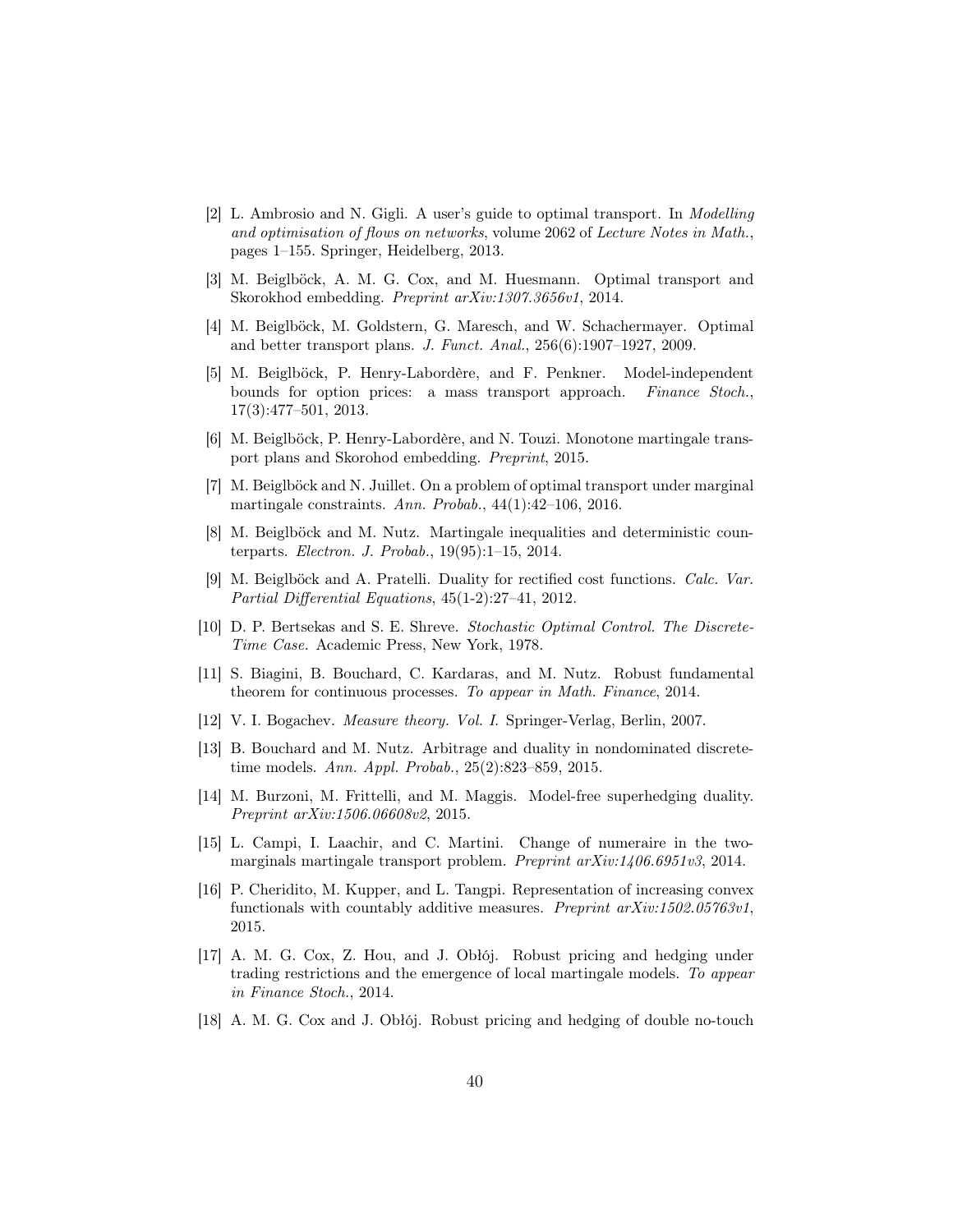options. Finance Stoch., 15(3):573–605, 2011.

- <span id="page-40-15"></span>[19] F. Delbaen and W. Schachermayer. A general version of the fundamental theorem of asset pricing. Math. Ann., 300:463–520, 1994.
- <span id="page-40-8"></span>[20] Y. Dolinsky and H. M. Soner. Martingale optimal transport and robust hedging in continuous time. Probab. Theory Related Fields, 160(1–2):391–427, 2014.
- <span id="page-40-9"></span>[21] Y. Dolinsky and H. M. Soner. Martingale optimal transport in the Skorokhod space. Stochastic Process. Appl., 125(10):3893, 2015.
- <span id="page-40-7"></span>[22] A. Fahim and Y.-J. Huang. Model-independent superhedging under portfolio constraints. Finance Stoch., 20(1):51–81, 2016.
- <span id="page-40-0"></span>[23] A. Galichon, P. Henry-Labordère, and N. Touzi. A stochastic control approach to no-arbitrage bounds given marginals, with an application to lookback options. Ann. Appl. Probab., 24(1):312–336, 2014.
- <span id="page-40-10"></span>[24] P. Henry-Labordère, J. Obłój, P. Spoida, and N. Touzi. Maximum maximum of martingales given marginals. Ann. Appl. Probab., 26(1):1–44, 2016.
- <span id="page-40-11"></span>[25] P. Henry-Labordère, X. Tan, and N. Touzi. An explicit version of the onedimensional Brenier's theorem with full marginals constraint. To appear in Stochastic Process. Appl., 2014.
- <span id="page-40-2"></span>[26] P. Henry-Labordère and N. Touzi. An explicit martingale version of Brenier's theorem. To appear in Finance Stoch., 2013.
- <span id="page-40-5"></span>[27] D. Hobson. Robust hedging of the lookback option. Finance Stoch., 2(4):329– 347, 1998.
- <span id="page-40-6"></span>[28] D. Hobson. The Skorokhod embedding problem and model-independent bounds for option prices. In Paris-Princeton Lectures on Mathematical Finance 2010, volume 2003 of Lecture Notes in Math., pages 267–318. Springer, Berlin, 2011.
- <span id="page-40-4"></span>[29] D. Hobson and M. Klimmek. Robust price bounds for the forward starting straddle. Finance Stoch., 19(1):189–214, 2015.
- <span id="page-40-1"></span>[30] D. Hobson and A. Neuberger. Robust bounds for forward start options. Math. Finance, 22(1):31–56, 2012.
- <span id="page-40-3"></span>[31] N. Juillet. Stability of the shadow projection and the left-curtain coupling. To appear in Ann. Inst. Henri Poincare Probab. Stat., 2014.
- <span id="page-40-12"></span>[32] S. Källblad, X. Tan, and N. Touzi. Optimal Skorokhod embedding given full marginals and Azéma–Yor peacocks. To appear in Ann. Appl. Probab., 2015.
- <span id="page-40-14"></span>[33] H. G. Kellerer. Duality theorems for marginal problems. Z. Wahrsch. Verw. Gebiete, 67(4):399–432, 1984.
- <span id="page-40-13"></span>[34] A. Neufeld and M. Nutz. Superreplication under volatility uncertainty for